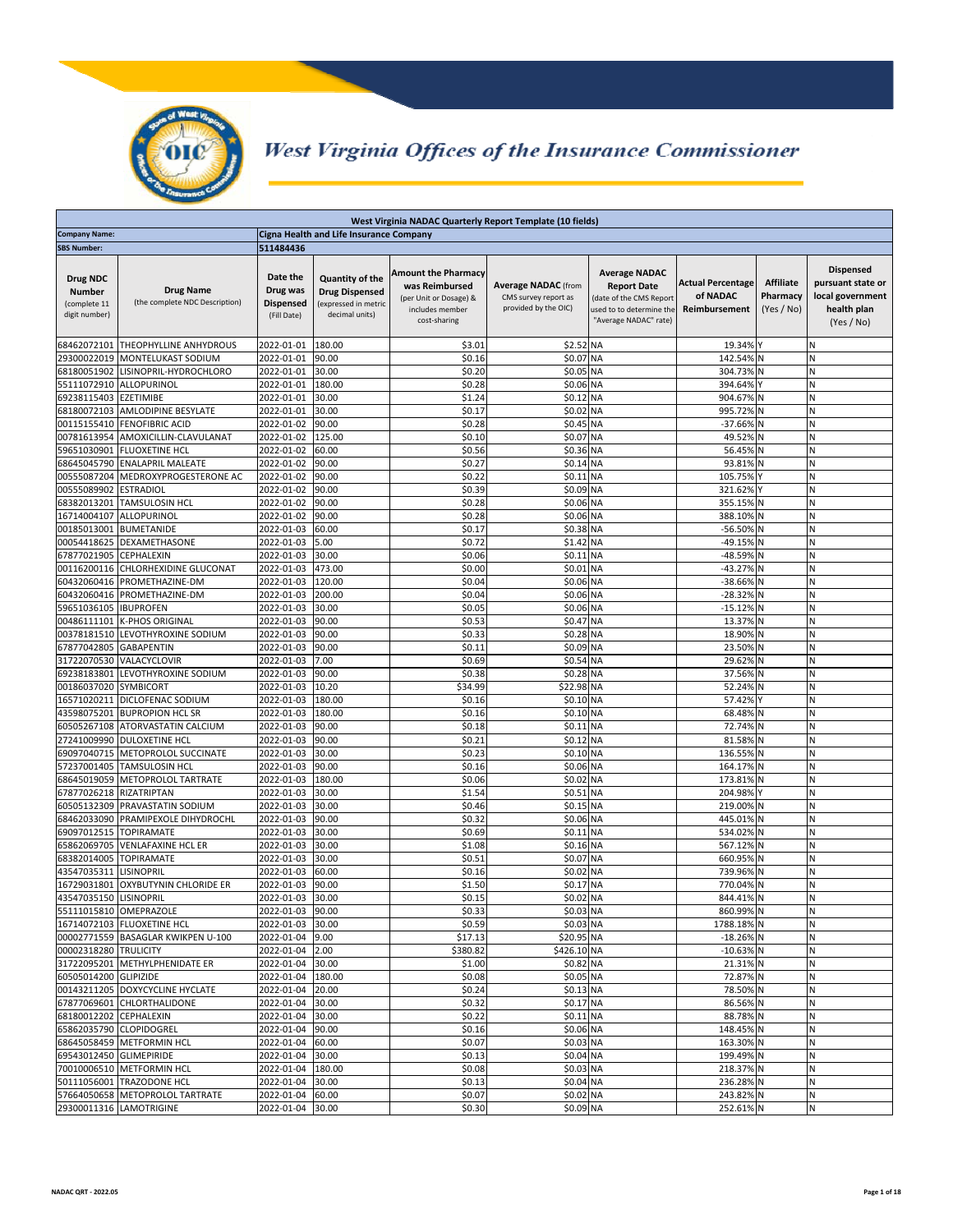| <b>Drug NDC</b><br><b>Number</b><br>(complete 11<br>digit number) | <b>Drug Name</b><br>(the complete NDC Description)            | Date the<br>Drug was<br><b>Dispensed</b><br>(Fill Date) | Quantity of the<br><b>Drug Dispensed</b><br>(expressed in metric<br>decimal units) | <b>Amount the Pharmacy</b><br>was Reimbursed<br>(per Unit or Dosage) &<br>includes member<br>cost-sharing | <b>Average NADAC (from</b><br>CMS survey report as<br>provided by the OIC) | <b>Average NADAC</b><br><b>Report Date</b><br>(date of the CMS Report<br>used to to determine the<br>"Average NADAC" rate) | <b>Actual Percentage</b><br>of NADAC<br>Reimbursement | <b>Affiliate</b><br>Pharmacy<br>(Yes / No) | <b>Dispensed</b><br>pursuant state or<br>local government<br>health plan<br>(Yes / No) |
|-------------------------------------------------------------------|---------------------------------------------------------------|---------------------------------------------------------|------------------------------------------------------------------------------------|-----------------------------------------------------------------------------------------------------------|----------------------------------------------------------------------------|----------------------------------------------------------------------------------------------------------------------------|-------------------------------------------------------|--------------------------------------------|----------------------------------------------------------------------------------------|
| 62332011331                                                       | METOPROLOL TARTRATE                                           | 2022-01-04                                              | 45.00                                                                              | \$0.07                                                                                                    | \$0.02                                                                     | <b>NA</b>                                                                                                                  | 253.76%                                               |                                            | Ν                                                                                      |
| 16714004211                                                       | ALLOPURINOL                                                   | 2022-01-04                                              | 30.00                                                                              | \$0.32                                                                                                    | \$0.09                                                                     | <b>NA</b>                                                                                                                  | 267.07%                                               |                                            | N                                                                                      |
| 68462019005                                                       | <b>NAPROXEN</b>                                               | 2022-01-04                                              | 20.00<br>30.00                                                                     | \$0.30<br>\$0.47                                                                                          | \$0.07                                                                     | <b>NA</b>                                                                                                                  | 307.43%                                               |                                            | N<br>Ν                                                                                 |
| 68001050103<br>65862020299                                        | METOPROLOL SUCCINATE<br>LOSARTAN POTASSIUM                    | 2022-01-04<br>2022-01-04                                | 30.00                                                                              | \$0.32                                                                                                    | \$0.10 NA<br>\$0.06 NA                                                     |                                                                                                                            | 392.94%<br>423.62%                                    |                                            | N                                                                                      |
| 60505464303                                                       | PRASUGREL HCL                                                 | 2022-01-04                                              | 30.00                                                                              | \$2.01                                                                                                    | \$0.36 NA                                                                  |                                                                                                                            | 454.01%                                               |                                            | N                                                                                      |
| 68382005105                                                       | MELOXICAM                                                     | 2022-01-04                                              | 30.00                                                                              | \$0.13                                                                                                    | \$0.02                                                                     | <b>NA</b>                                                                                                                  | 467.869                                               |                                            | Ń                                                                                      |
| 67877041690                                                       | VALSARTAN                                                     | 2022-01-04                                              | 60.00                                                                              | \$1.41                                                                                                    | \$0.23                                                                     | <b>NA</b>                                                                                                                  | 505.689                                               |                                            | N                                                                                      |
| 27808015801                                                       | ROSUVASTATIN CALCIUM                                          | 2022-01-04                                              | 30.00                                                                              | \$0.83                                                                                                    | \$0.12                                                                     | <b>NA</b>                                                                                                                  | 590.69%                                               |                                            | Ν                                                                                      |
| 69097015907<br>59651005205                                        | MELOXICAM<br><b>EZETIMIBE</b>                                 | 2022-01-04<br>2022-01-04                                | 30.00<br>30.00                                                                     | \$0.22<br>\$1.15                                                                                          | \$0.02<br>\$0.12                                                           | <b>NA</b><br><b>NA</b>                                                                                                     | 815.67% N<br>832.54% N                                |                                            | N<br>N                                                                                 |
| 65862042005                                                       | SULFAMETHOXAZOLE-TRIME                                        | 2022-01-04                                              | 10.00                                                                              | \$0.70                                                                                                    | \$0.06 NA                                                                  |                                                                                                                            | 1023.07%                                              |                                            | N                                                                                      |
| 68180051201                                                       | LISINOPRIL                                                    | 2022-01-04                                              | 30.00                                                                              | \$0.20                                                                                                    | \$0.02                                                                     | <b>NA</b>                                                                                                                  | 1185.68%                                              |                                            | Ń                                                                                      |
| 42806054701                                                       | <b>VITAMIND2</b>                                              | 2022-01-04                                              | 4.00                                                                               | \$1.74                                                                                                    | \$0.13                                                                     | <b>NA</b>                                                                                                                  | 1201.42%                                              | N                                          | N                                                                                      |
| 69238209503                                                       | <b>EMTRICITABINE-TENOFOVI</b>                                 | 2022-01-04                                              | 30.00                                                                              | \$13.75                                                                                                   | \$0.87                                                                     | <b>NA</b>                                                                                                                  | 1483.94%                                              |                                            | Ν                                                                                      |
| 65162019011                                                       | <b>NAPROXEN</b>                                               | 2022-01-05                                              | 60.00                                                                              | \$0.05                                                                                                    | \$0.07                                                                     | <b>NA</b>                                                                                                                  | $-28.58%$                                             |                                            | N                                                                                      |
| 00310621030<br>10370010250                                        | <b>FARXIGA</b><br><b>BUPROPION XL</b>                         | 2022-01-05<br>2022-01-05                                | 30.00<br>30.00                                                                     | \$15.38<br>\$0.21                                                                                         | \$17.56 NA<br>\$0.19                                                       | <b>NA</b>                                                                                                                  | $-12.40%$<br>10.37%                                   |                                            | N<br>N                                                                                 |
| 16729044315                                                       | <b>BUPROPION XL</b>                                           | 2022-01-05                                              | 30.00                                                                              | \$0.25                                                                                                    | \$0.14                                                                     | <b>NA</b>                                                                                                                  | 81.869                                                |                                            | Ń                                                                                      |
| 68180087773                                                       | JENCYCLA                                                      | 2022-01-05                                              | 28.00                                                                              | \$0.32                                                                                                    | \$0.17                                                                     | <b>NA</b>                                                                                                                  | 90.67% N                                              |                                            | И                                                                                      |
| 51672413101                                                       | LAMOTRIGINE                                                   | 2022-01-05                                              | 30.00                                                                              | \$0.18                                                                                                    | \$0.06 NA                                                                  |                                                                                                                            | 186.79%                                               | N                                          | N                                                                                      |
| 68382079801                                                       | <b>LABETALOL HCL</b>                                          | 2022-01-05                                              | 180.00                                                                             | \$0.38                                                                                                    | \$0.12 NA                                                                  |                                                                                                                            | 219.23%                                               | N                                          | N                                                                                      |
| 43598074410                                                       | EZETIMIBE-SIMVASTATIN<br><b>LISINOPRIL</b>                    | 2022-01-05                                              | 90.00                                                                              | \$4.58                                                                                                    | \$0.86 NA                                                                  |                                                                                                                            | 430.05%                                               |                                            | N<br>Ń                                                                                 |
| 68645053254<br>00115148601                                        | DEXTROAMPHETAMINE-AMPH                                        | 2022-01-05<br>2022-01-06                                | 30.00<br>30.00                                                                     | \$0.20<br>\$0.81                                                                                          | \$0.03<br>\$0.62                                                           | MA<br><b>NA</b>                                                                                                            | 684.24%<br>31.21%                                     | N                                          | Ν                                                                                      |
| 70710121005                                                       | <b>ALLOPURINOL</b>                                            | 2022-01-06                                              | 90.00                                                                              | \$0.12                                                                                                    | \$0.09 NA                                                                  |                                                                                                                            | 39.48%                                                |                                            | И                                                                                      |
| 10370010150                                                       | <b>BUPROPION XL</b>                                           | 2022-01-06                                              | 90.00                                                                              | \$0.33                                                                                                    | \$0.14 NA                                                                  |                                                                                                                            | 134.46%                                               |                                            | N                                                                                      |
| 65862098799                                                       | POTASSIUM CHLORIDE                                            | 2022-01-06                                              | 90.00                                                                              | \$0.37                                                                                                    | \$0.13 NA                                                                  |                                                                                                                            | 175.48%                                               |                                            | Ν                                                                                      |
| 68382080601                                                       | <b>TRAZODONE HCL</b>                                          | 2022-01-06                                              | 90.00                                                                              | \$0.27                                                                                                    | \$0.07                                                                     | <b>NA</b>                                                                                                                  | 278.38%                                               |                                            | N                                                                                      |
| 68382002401<br>55111046705                                        | <b>ATENOLOL</b><br>METOPROLOL SUCCINATE                       | 2022-01-06<br>2022-01-06                                | 90.00<br>90.00                                                                     | \$0.26<br>\$0.62                                                                                          | \$0.05 NA<br>\$0.10                                                        | <b>NA</b>                                                                                                                  | 453.32%<br>546.12%                                    |                                            | N<br>Ν                                                                                 |
| 65862049101                                                       | <b>QUETIAPINE FUMARATE</b>                                    | 2022-01-06                                              | 30.00                                                                              | \$0.47                                                                                                    | \$0.05 NA                                                                  |                                                                                                                            | 816.16%                                               |                                            | N                                                                                      |
| 31722072890                                                       | MONTELUKAST SODIUM                                            | 2022-01-06                                              | 30.00                                                                              | \$0.78                                                                                                    | \$0.08 NA                                                                  |                                                                                                                            | 848.98%                                               |                                            | N                                                                                      |
| 60432060416                                                       | PROMETHAZINE-DM                                               | 2022-01-07                                              | 180.00                                                                             | \$0.03                                                                                                    | \$0.06 NA                                                                  |                                                                                                                            | $-52.299$                                             |                                            | Ń                                                                                      |
| 00078063941                                                       | <b>COSENTYX PEN (2 PENS)</b>                                  | 2022-01-07                                              | 2.00                                                                               | \$3,425.97                                                                                                | \$3,045.42                                                                 | <b>NA</b>                                                                                                                  | 12.50%                                                |                                            | N                                                                                      |
| 76385011150<br>00074455219                                        | CARVEDILOL<br>LEVOTHYROXINE SODIUM                            | 2022-01-07<br>2022-01-07                                | 180.00<br>90.00                                                                    | \$0.03<br>\$0.35                                                                                          | \$0.02<br>\$0.19 NA                                                        | <b>NA</b>                                                                                                                  | 33.27%<br>83.17%                                      |                                            | И<br>N                                                                                 |
| 00555901658                                                       | <b>SPRINTEC</b>                                               | 2022-01-07                                              | 28.00                                                                              | \$0.32                                                                                                    | \$0.17                                                                     | <b>NA</b>                                                                                                                  | 92.15% N                                              |                                            | N                                                                                      |
| 68645059090                                                       | <b>CLOPIDOGREL</b>                                            | 2022-01-07                                              | 30.00                                                                              | \$0.15                                                                                                    | \$0.06 NA                                                                  |                                                                                                                            | 131.67% N                                             |                                            | N                                                                                      |
| 69097083412                                                       | SERTRALINE HCL                                                | 2022-01-07                                              | 135.00                                                                             | \$0.11                                                                                                    | \$0.04                                                                     | <b>NA</b>                                                                                                                  | 148.05%                                               |                                            | Ń                                                                                      |
| 00781261305                                                       | <b>AMOXICILLIN</b>                                            | 2022-01-07                                              | 30.00                                                                              | \$0.30                                                                                                    | \$0.07                                                                     | <b>NA</b>                                                                                                                  | 331.83%                                               | N                                          | N                                                                                      |
| 68645052354                                                       | <b>SERTRALINE HCL</b>                                         | 2022-01-07                                              | 30.00                                                                              | \$0.30                                                                                                    | \$0.06 NA                                                                  |                                                                                                                            | 387.88%                                               |                                            | И                                                                                      |
| 16729031816<br>68645049154                                        | OXYBUTYNIN CHLORIDE ER<br>PANTOPRAZOLE SODIUM                 | 2022-01-07<br>2022-01-07                                | 90.00<br>20.00                                                                     | \$0.94<br>\$0.34                                                                                          | \$0.17<br>\$0.06 NA                                                        | <b>NA</b>                                                                                                                  | 444.80%<br>498.25%                                    |                                            | N<br>N                                                                                 |
| 00555077902                                                       | MEDROXYPROGESTERONE AC                                        | 2022-01-07                                              | 10.00                                                                              | \$0.85                                                                                                    | \$0.14                                                                     | <b>NA</b>                                                                                                                  | 524.72%                                               |                                            | N                                                                                      |
| 69097015907                                                       | MELOXICAM                                                     | 2022-01-07                                              | 30.00                                                                              | \$0.22                                                                                                    | \$0.02                                                                     | <b>NA</b>                                                                                                                  | 815.67%                                               |                                            | N                                                                                      |
|                                                                   | 16729044310 BUPROPION XL                                      | 2022-01-07                                              | 90.00                                                                              | \$1.29                                                                                                    | \$0.14 NA                                                                  |                                                                                                                            | 822.42% N                                             |                                            | N                                                                                      |
| 00002223680 TRULICITY                                             |                                                               | 2022-01-08 2.00                                         |                                                                                    | \$380.75                                                                                                  | \$426.02 NA                                                                |                                                                                                                            | $-10.63\%$ N                                          |                                            | Ν                                                                                      |
|                                                                   | 68180029407 DULOXETINE HCL<br>68180042201 MOXIFLOXACIN        | 2022-01-08<br>2022-01-08                                | 60.00<br>3.00                                                                      | \$0.16<br>\$5.76                                                                                          | \$0.14 NA<br>\$4.44 NA                                                     |                                                                                                                            | 14.34% N<br>29.74% N                                  |                                            | И<br>N                                                                                 |
|                                                                   | 16729022601 SPIRONOLACTONE                                    | 2022-01-08                                              | 30.00                                                                              | \$0.26                                                                                                    | \$0.11 NA                                                                  |                                                                                                                            | 132.84% N                                             |                                            | N                                                                                      |
| 68645055354 LISINOPRIL                                            |                                                               | 2022-01-08                                              | 30.00                                                                              | \$0.13                                                                                                    | \$0.03 NA                                                                  |                                                                                                                            | 423.70% N                                             |                                            | N                                                                                      |
|                                                                   | 65862056099 PANTOPRAZOLE SODIUM                               | 2022-01-08                                              | 30.00                                                                              | \$0.32                                                                                                    | \$0.06 NA                                                                  |                                                                                                                            | 456.14% N                                             |                                            | Ν                                                                                      |
| 65862001501 AMOXICILLIN                                           |                                                               | 2022-01-08                                              | 10.00                                                                              | \$1.00                                                                                                    | \$0.13 NA                                                                  |                                                                                                                            | 642.92% N                                             |                                            | И                                                                                      |
| 68645057454 GLIPIZIDE                                             |                                                               | 2022-01-09                                              | 90.00                                                                              | \$0.07                                                                                                    | \$0.03 NA                                                                  |                                                                                                                            | 91.41% N                                              |                                            | N                                                                                      |
|                                                                   | 68382080501 TRAZODONE HCL<br>55111046805 METOPROLOL SUCCINATE | 2022-01-09<br>2022-01-09                                | 60.00<br>30.00                                                                     | \$0.16<br>\$0.84                                                                                          | \$0.04 NA<br>\$0.15 NA                                                     |                                                                                                                            | 299.75% N<br>466.03% N                                |                                            | И<br>Ν                                                                                 |
| 68645055254 LISINOPRIL                                            |                                                               | 2022-01-09                                              | 30.00                                                                              | \$0.13                                                                                                    | \$0.02 NA                                                                  |                                                                                                                            | 606.59% N                                             |                                            | Ν                                                                                      |
| 00527512170 NYSTATIN                                              |                                                               | 2022-01-10                                              | 473.00                                                                             | \$0.02                                                                                                    | \$0.05 NA                                                                  |                                                                                                                            | -57.72% N                                             |                                            | N                                                                                      |
|                                                                   | 69680013300 POTASSIUM CHLORIDE                                | 2022-01-10                                              | 30.00                                                                              | \$0.07                                                                                                    | \$0.13 NA                                                                  |                                                                                                                            | -50.36% N                                             |                                            | Ν                                                                                      |
|                                                                   | 69238183007 LEVOTHYROXINE SODIUM                              | 2022-01-10                                              | 30.00                                                                              | \$0.08                                                                                                    | \$0.17 NA                                                                  |                                                                                                                            | -50.31% N                                             |                                            | N                                                                                      |
| 59746017310 PREDNISONE                                            |                                                               | 2022-01-10                                              | 30.00                                                                              | \$0.06                                                                                                    | \$0.07 NA                                                                  |                                                                                                                            | -25.04% N                                             |                                            | N                                                                                      |
| 68001041103 GABAPENTIN                                            | 00121075908 PREDNISOLONE SODIUM PH                            | 2022-01-10<br>2022-01-10                                | 25.00<br>270.00                                                                    | \$0.09<br>\$0.10                                                                                          | \$0.11 NA<br>\$0.09 NA                                                     |                                                                                                                            | -13.62% N<br>13.37% N                                 |                                            | N<br>Ν                                                                                 |
| 68001033203 LISINOPRIL                                            |                                                               | 2022-01-10                                              | 30.00                                                                              | \$0.02                                                                                                    | \$0.02 NA                                                                  |                                                                                                                            | 18.05% N                                              |                                            | Ν                                                                                      |
|                                                                   | 68180032002 BUPROPION XL                                      | 2022-01-10                                              | 60.00                                                                              | \$0.24                                                                                                    | \$0.19 NA                                                                  |                                                                                                                            | 25.32% N                                              |                                            | N                                                                                      |
|                                                                   | 43547028810 BUPROPION HCL SR                                  | 2022-01-10                                              | 60.00                                                                              | \$0.16                                                                                                    | \$0.11 NA                                                                  |                                                                                                                            | 39.02% N                                              |                                            | N                                                                                      |
|                                                                   | 60505257808 ATORVASTATIN CALCIUM                              | 2022-01-10                                              | 30.00                                                                              | \$0.06                                                                                                    | \$0.03 NA                                                                  |                                                                                                                            | 87.38%                                                |                                            | Ν                                                                                      |
|                                                                   | 00074518219 LEVOTHYROXINE SODIUM                              | 2022-01-10                                              | 90.00                                                                              | \$0.39                                                                                                    | \$0.20 NA                                                                  |                                                                                                                            | 98.99% Y                                              |                                            | N                                                                                      |
|                                                                   | 62756014202 METFORMIN HCL ER                                  | 2022-01-10                                              | 120.00                                                                             | \$0.08                                                                                                    | \$0.04 NA<br>\$0.05 NA                                                     |                                                                                                                            | 121.93% N                                             |                                            | N<br>N                                                                                 |
| 68382013914 TOPIRAMATE<br>65162019011 NAPROXEN                    |                                                               | 2022-01-10<br>2022-01-10 30.00                          | 120.00                                                                             | \$0.12<br>\$0.23                                                                                          | \$0.07 NA                                                                  |                                                                                                                            | 167.75% N<br>209.25% N                                |                                            | Ν                                                                                      |
|                                                                   | 45963067696 METOPROLOL SUCCINATE                              | 2022-01-10                                              | 30.00                                                                              | \$0.32                                                                                                    | \$0.10 NA                                                                  |                                                                                                                            | 230.83% N                                             |                                            | N                                                                                      |
| 00781261305 AMOXICILLIN                                           |                                                               | 2022-01-10                                              | 28.00                                                                              | \$0.30                                                                                                    | \$0.07 NA                                                                  |                                                                                                                            | 331.73% N                                             |                                            | Ν                                                                                      |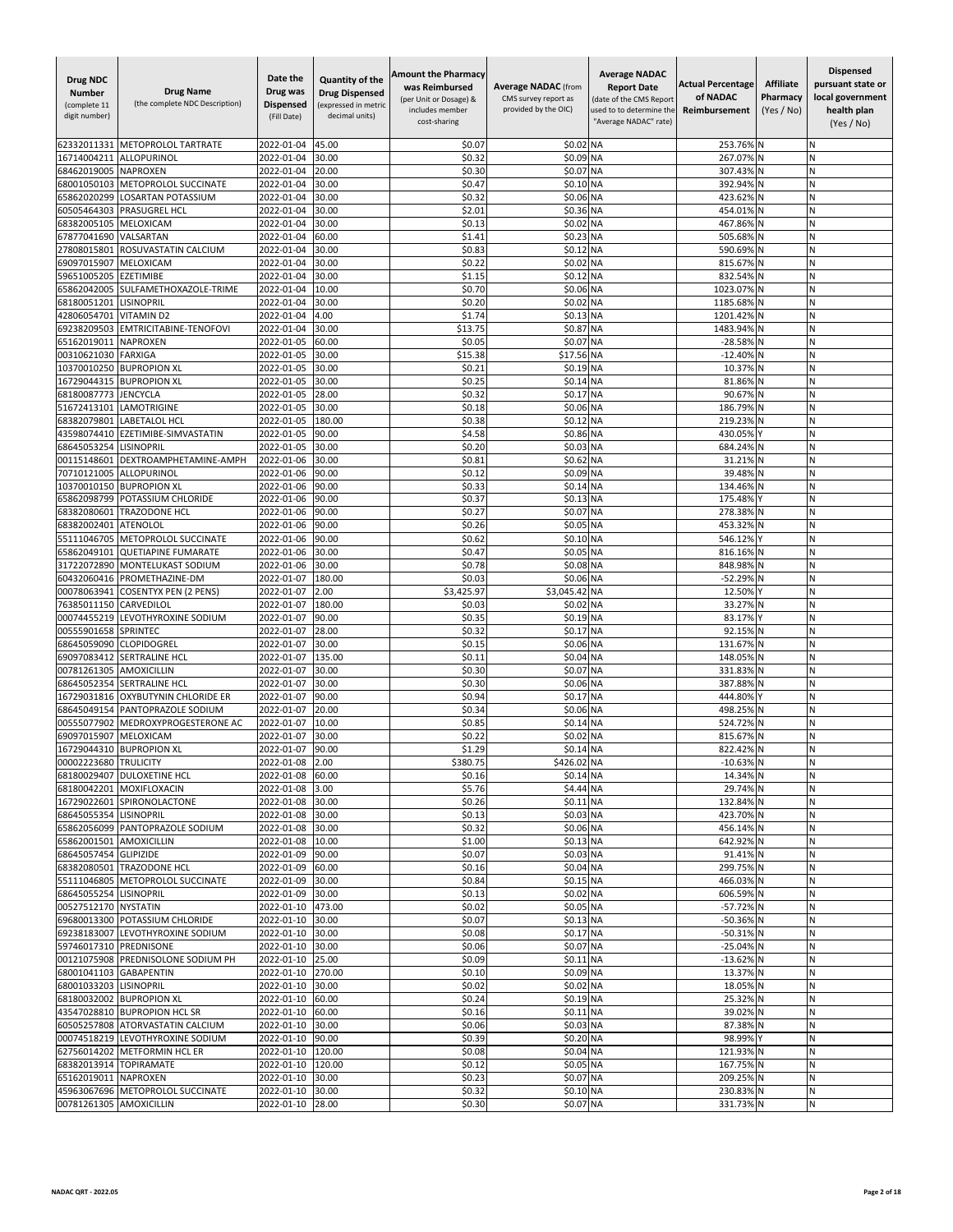| <b>Drug NDC</b><br><b>Number</b><br>(complete 11<br>digit number) | <b>Drug Name</b><br>(the complete NDC Description)  | Date the<br>Drug was<br><b>Dispensed</b><br>(Fill Date) | Quantity of the<br><b>Drug Dispensed</b><br>(expressed in metric<br>decimal units) | <b>Amount the Pharmacy</b><br>was Reimbursed<br>(per Unit or Dosage) &<br>includes member<br>cost-sharing | <b>Average NADAC (from</b><br>CMS survey report as<br>provided by the OIC) | <b>Average NADAC</b><br><b>Report Date</b><br>(date of the CMS Report<br>used to to determine the<br>'Average NADAC" rate) | <b>Actual Percentage</b><br>of NADAC<br>Reimbursement | <b>Affiliate</b><br>Pharmacy<br>(Yes / No) | <b>Dispensed</b><br>pursuant state or<br>local government<br>health plan<br>(Yes / No) |
|-------------------------------------------------------------------|-----------------------------------------------------|---------------------------------------------------------|------------------------------------------------------------------------------------|-----------------------------------------------------------------------------------------------------------|----------------------------------------------------------------------------|----------------------------------------------------------------------------------------------------------------------------|-------------------------------------------------------|--------------------------------------------|----------------------------------------------------------------------------------------|
| 65162019050                                                       | <b>NAPROXEN</b>                                     | 2022-01-10                                              | 90.00                                                                              | \$0.33                                                                                                    | \$0.07                                                                     | <b>NA</b>                                                                                                                  | 346.05% N                                             |                                            | N                                                                                      |
| 62756014202                                                       | <b>METFORMIN HCL ER</b>                             | 2022-01-10                                              | 180.00                                                                             | \$0.16                                                                                                    | \$0.04 NA                                                                  |                                                                                                                            | 359.10%                                               |                                            | N                                                                                      |
| 65862057490                                                       | MONTELUKAST SODIUM                                  | 2022-01-10                                              | 30.00                                                                              | \$0.32                                                                                                    | \$0.07 NA                                                                  |                                                                                                                            | 383.90%                                               |                                            | N                                                                                      |
| 70954006020                                                       | PREDNISONE                                          | 2022-01-10                                              | 10.00                                                                              | \$0.60                                                                                                    | \$0.10 NA                                                                  |                                                                                                                            | 491.66% N                                             |                                            | N                                                                                      |
| 68645059354                                                       | <b>LISINOPRIL</b>                                   | 2022-01-10                                              | 30.00                                                                              | \$0.32                                                                                                    | \$0.05 NA                                                                  |                                                                                                                            | 557.81% N                                             |                                            | N<br>N                                                                                 |
| 65862019399<br>69097084507                                        | <b>FLUOXETINE HCL</b><br><b>CYCLOBENZAPRINE HCL</b> | 2022-01-10<br>2022-01-10                                | 90.00<br>30.00                                                                     | \$0.27<br>\$0.31                                                                                          | \$0.03 NA<br>\$0.03                                                        | <b>NA</b>                                                                                                                  | 771.49% N<br>916.27% N                                |                                            |                                                                                        |
| 65862056890                                                       | MONTELUKAST SODIUM                                  | 2022-01-10                                              | 90.00                                                                              | \$0.88                                                                                                    | \$0.08 NA                                                                  |                                                                                                                            | 967.55% N                                             |                                            | N                                                                                      |
| 60505258008                                                       | <b>ATORVASTATIN CALCIUM</b>                         | 2022-01-10                                              | 90.00                                                                              | \$0.91                                                                                                    | \$0.06 NA                                                                  |                                                                                                                            | 1336.57%                                              |                                            | N                                                                                      |
| 00116200116                                                       | CHLORHEXIDINE GLUCONAT                              | 2022-01-11                                              | 473.00                                                                             | \$0.00                                                                                                    | \$0.01 NA                                                                  |                                                                                                                            | -95.84% N                                             |                                            | N                                                                                      |
| 00002143480                                                       | <b>TRULICITY</b>                                    | 2022-01-11                                              | 2.00                                                                               | \$380.38                                                                                                  | \$425.63 NA                                                                |                                                                                                                            | $-10.63%$                                             |                                            | N                                                                                      |
| 68180096301                                                       | ALBUTEROL SULFATE HFA                               | 2022-01-11                                              | 8.50                                                                               | \$3.04                                                                                                    | \$3.38 NA                                                                  |                                                                                                                            | $-10.08%$                                             |                                            | N                                                                                      |
| 50742061605                                                       | METOPROLOL SUCCINATE                                | 2022-01-11                                              | 90.00                                                                              | \$0.12                                                                                                    | \$0.10 NA                                                                  |                                                                                                                            | 26.63% N                                              |                                            | N                                                                                      |
| 50111078751<br>68382025216                                        | <b>AZITHROMYCIN</b><br>ATORVASTATIN CALCIUM         | 2022-01-11<br>2022-01-11                                | 6.00<br>90.00                                                                      | \$0.66<br>\$0.16                                                                                          | \$0.48 NA<br>\$0.11 NA                                                     |                                                                                                                            | 35.77%<br>51.17% N                                    |                                            | N<br>N                                                                                 |
| 00186037020                                                       | <b>SYMBICORT</b>                                    | 2022-01-11                                              | 30.60                                                                              | \$34.99                                                                                                   | \$22.98 NA                                                                 |                                                                                                                            | 52.24% N                                              |                                            | N                                                                                      |
| 55111029336                                                       | <b>SUMATRIPTAN SUCCINATE</b>                        | 2022-01-11                                              | 9.00                                                                               | \$1.09                                                                                                    | \$0.54 NA                                                                  |                                                                                                                            | 102.87% N                                             |                                            | N                                                                                      |
| 65862086001                                                       | <b>FAMOTIDINE</b>                                   | 2022-01-11                                              | 90.00                                                                              | \$0.16                                                                                                    | \$0.07                                                                     | <b>NA</b>                                                                                                                  | 129.82% N                                             |                                            | N                                                                                      |
| 67877049005                                                       | <b>EZETIMIBE</b>                                    | 2022-01-11                                              | 90.00                                                                              | \$0.32                                                                                                    | \$0.12                                                                     | <b>NA</b>                                                                                                                  | 163.30%                                               |                                            | N                                                                                      |
| 00054418225                                                       | <b>DEXAMETHASONE</b>                                | 2022-01-11                                              | 10.00                                                                              | \$0.98                                                                                                    | \$0.31 NA                                                                  |                                                                                                                            | 214.19% N                                             |                                            | N                                                                                      |
| 65862020190                                                       | <b>LOSARTAN POTASSIUM</b>                           | 2022-01-11                                              | 90.00                                                                              | \$0.16                                                                                                    | \$0.05                                                                     | <b>NA</b>                                                                                                                  | 225.37% N                                             |                                            | N                                                                                      |
| 67877019705                                                       | <b>AMLODIPINE BESYLATE</b>                          | 2022-01-11                                              | 180.00                                                                             | \$0.08                                                                                                    | \$0.01 NA                                                                  |                                                                                                                            | 556.44% N                                             |                                            | N                                                                                      |
| 31722071310                                                       | PANTOPRAZOLE SODIUM                                 | 2022-01-11                                              | 30.00                                                                              | \$0.61                                                                                                    | \$0.06 NA                                                                  |                                                                                                                            | 970.18%                                               |                                            | N<br>N                                                                                 |
| 00172392670<br>70010075401                                        | <b>DIAZEPAM</b><br>METHOCARBAMOL                    | 2022-01-11<br>2022-01-12                                | 2.00<br>30.00                                                                      | \$4.48<br>\$0.02                                                                                          | \$0.02<br>\$0.06 NA                                                        | <b>NA</b>                                                                                                                  | 18460.76%<br>-72.81% N                                |                                            | N                                                                                      |
| 69238183901                                                       | LEVOTHYROXINE SODIUM                                | 2022-01-12                                              | 30.00                                                                              | \$0.15                                                                                                    | \$0.29 NA                                                                  |                                                                                                                            | -47.95% N                                             |                                            | N                                                                                      |
| 50742061510                                                       | METOPROLOL SUCCINATE                                | 2022-01-12                                              | 30.00                                                                              | \$0.07                                                                                                    | \$0.08 NA                                                                  |                                                                                                                            | -15.87% N                                             |                                            | N                                                                                      |
| 00527512170                                                       | <b>NYSTATIN</b>                                     | 2022-01-12                                              | 120.00                                                                             | \$0.05                                                                                                    | \$0.05 NA                                                                  |                                                                                                                            | -10.88% N                                             |                                            | N                                                                                      |
| 33342015715                                                       | <b>CELECOXIB</b>                                    | 2022-01-12                                              | 90.00                                                                              | \$0.16                                                                                                    | \$0.14 NA                                                                  |                                                                                                                            | 12.06% N                                              |                                            |                                                                                        |
| 62332025130                                                       | <b>AZITHROMYCIN</b>                                 | 2022-01-12                                              | 6.00                                                                               | \$0.62                                                                                                    | \$0.48 NA                                                                  |                                                                                                                            | 28.88%                                                |                                            | N                                                                                      |
| 69097012815                                                       | <b>AMLODIPINE BESYLATE</b>                          | 2022-01-12                                              | 90.00                                                                              | \$0.02                                                                                                    | \$0.02 NA                                                                  |                                                                                                                            | 43.44% N                                              |                                            | N                                                                                      |
| 00186037020<br>65162046550                                        | <b>SYMBICORT</b><br><b>IBUPROFEN</b>                | 2022-01-12<br>2022-01-12                                | 10.20<br>90.00                                                                     | \$34.99<br>\$0.11                                                                                         | \$22.98 NA<br>\$0.06 NA                                                    |                                                                                                                            | 52.24% N<br>79.37%                                    |                                            | N<br>N                                                                                 |
| 00074518219                                                       | LEVOTHYROXINE SODIUM                                | 2022-01-12                                              | 90.00                                                                              | \$0.39                                                                                                    | \$0.20 NA                                                                  |                                                                                                                            | 98.59%                                                |                                            | N                                                                                      |
| 13668001990                                                       | <b>VENLAFAXINE HCL ER</b>                           | 2022-01-12                                              | 90.00                                                                              | \$0.31                                                                                                    | \$0.12                                                                     | <b>NA</b>                                                                                                                  | 148.63% N                                             |                                            | N                                                                                      |
| 16714066202                                                       | <b>GABAPENTIN</b>                                   | 2022-01-12                                              | 60.00                                                                              | \$0.16                                                                                                    | \$0.05 NA                                                                  |                                                                                                                            | 235.52% N                                             |                                            | N                                                                                      |
| 16714085203                                                       | METOPROLOL SUCCINATE                                | 2022-01-12                                              | 30.00                                                                              | \$0.32                                                                                                    | \$0.08 NA                                                                  |                                                                                                                            | 281.01% N                                             |                                            | N                                                                                      |
| 00054025522                                                       | IRBESARTAN-HYDROCHLORO                              | 2022-01-12                                              | 90.00                                                                              | \$1.42                                                                                                    | \$0.30 NA                                                                  |                                                                                                                            | 368.86%                                               |                                            | N                                                                                      |
| 16714017503                                                       | <b>ATORVASTATIN CALCIUM</b>                         | 2022-01-12                                              | 30.00                                                                              | \$0.32                                                                                                    | \$0.06 NA                                                                  |                                                                                                                            | 397.88%                                               |                                            | N                                                                                      |
| 65862056090<br>68180044701                                        | PANTOPRAZOLE SODIUM                                 | 2022-01-12                                              | 30.00                                                                              | \$0.32                                                                                                    | \$0.06 NA                                                                  |                                                                                                                            | 456.14% N                                             |                                            | N<br>N                                                                                 |
| 68382013710                                                       | <b>QUETIAPINE FUMARATE</b><br>LOSARTAN POTASSIUM    | 2022-01-12<br>2022-01-12                                | 30.00<br>90.00                                                                     | \$0.30<br>\$0.59                                                                                          | \$0.05 NA<br>\$0.09 NA                                                     |                                                                                                                            | 483.54% N<br>557.61%                                  |                                            | N                                                                                      |
| 76385011350                                                       | CARVEDILOL                                          | 2022-01-12                                              | 180.00                                                                             | \$0.24                                                                                                    | \$0.03 NA                                                                  |                                                                                                                            | 619.18% N                                             |                                            | N                                                                                      |
| 31722072610                                                       | MONTELUKAST SODIUM                                  | 2022-01-12                                              | 90.00                                                                              | \$0.49                                                                                                    | \$0.07 NA                                                                  |                                                                                                                            | 644.42%                                               |                                            | N                                                                                      |
| 65862057490                                                       | MONTELUKAST SODIUM                                  | 2022-01-12                                              | 60.00                                                                              | \$0.49                                                                                                    | \$0.07                                                                     | <b>NA</b>                                                                                                                  | 650.78% N                                             |                                            | N                                                                                      |
| 68382013510                                                       | <b>LOSARTAN POTASSIUM</b>                           | 2022-01-12                                              | 90.00                                                                              | \$0.43                                                                                                    | \$0.05                                                                     | <b>NA</b>                                                                                                                  | 766.02%                                               |                                            |                                                                                        |
|                                                                   | 60505257808 ATORVASTATIN CALCIUM                    | 2022-01-12                                              | 90.00                                                                              | \$0.39                                                                                                    | \$0.03 NA                                                                  |                                                                                                                            | 1049.24% Y                                            |                                            | N                                                                                      |
| 69097015807 MELOXICAM                                             | 60505257908 ATORVASTATIN CALCIUM                    | 2022-01-12 90.00                                        |                                                                                    | \$0.25<br>\$0.74                                                                                          | \$0.02 NA                                                                  |                                                                                                                            | 1053.61% N<br>1219.75%                                |                                            | N<br>N                                                                                 |
|                                                                   | 69097022416 ALENDRONATE SODIUM                      | 2022-01-12 90.00<br>2022-01-12 12.00                    |                                                                                    | \$4.86                                                                                                    | \$0.06 NA<br>\$0.28 NA                                                     |                                                                                                                            | 1661.38% Y                                            |                                            | N                                                                                      |
|                                                                   | 00054418625 DEXAMETHASONE                           | 2022-01-13 7.00                                         |                                                                                    | \$0.26                                                                                                    | \$1.42 NA                                                                  |                                                                                                                            | $-81.44\%$ N                                          |                                            | N                                                                                      |
|                                                                   | 00378180310 LEVOTHYROXINE SODIUM                    | 2022-01-13 30.00                                        |                                                                                    | \$0.05                                                                                                    | \$0.19 NA                                                                  |                                                                                                                            | -73.87% N                                             |                                            | N                                                                                      |
|                                                                   | 65162068090 PROMETHAZINE-DM                         | 2022-01-13                                              | 180.00                                                                             | \$0.03                                                                                                    | \$0.06 NA                                                                  |                                                                                                                            | -52.29% N                                             |                                            | N                                                                                      |
| 64980028105 GLIPIZIDE ER                                          |                                                     | 2022-01-13 60.00                                        |                                                                                    | \$0.13                                                                                                    | \$0.18 NA                                                                  |                                                                                                                            | -29.69% N                                             |                                            | N                                                                                      |
|                                                                   | 65162068090 PROMETHAZINE-DM                         | 2022-01-13 300.00                                       |                                                                                    | \$0.04                                                                                                    | \$0.06 NA                                                                  |                                                                                                                            | -24.64% N                                             |                                            | N                                                                                      |
| 00310621030 FARXIGA                                               | 69097083305 SERTRALINE HCL                          | 2022-01-13 90.00<br>2022-01-13 90.00                    |                                                                                    | \$15.38                                                                                                   | \$17.56 NA<br>\$0.06 NA                                                    |                                                                                                                            | -12.40% N<br>12.95% N                                 |                                            | N                                                                                      |
|                                                                   | 50228012490 CLOPIDOGREL                             | 2022-01-13 90.00                                        |                                                                                    | \$0.07<br>\$0.09                                                                                          | \$0.06 NA                                                                  |                                                                                                                            | 42.81% N                                              |                                            | N<br>N                                                                                 |
|                                                                   | 16571020150 DICLOFENAC SODIUM                       | 2022-01-13 60.00                                        |                                                                                    | \$0.17                                                                                                    | \$0.09 NA                                                                  |                                                                                                                            | 74.69% N                                              |                                            | N                                                                                      |
|                                                                   | 00074929619 LEVOTHYROXINE SODIUM                    | 2022-01-13 90.00                                        |                                                                                    | \$0.46                                                                                                    | \$0.25 NA                                                                  |                                                                                                                            | 83.75% Y                                              |                                            | N                                                                                      |
|                                                                   | 65862056099 PANTOPRAZOLE SODIUM                     | 2022-01-13 90.00                                        |                                                                                    | \$0.12                                                                                                    | \$0.06 NA                                                                  |                                                                                                                            | 111.50% N                                             |                                            | N                                                                                      |
| 00555901858 TRI-SPRINTEC                                          |                                                     | 2022-01-13 28.00                                        |                                                                                    | \$0.32                                                                                                    | \$0.15 NA                                                                  |                                                                                                                            | 115.03% N                                             |                                            | N                                                                                      |
|                                                                   | 00054327099 FLUTICASONE PROPIONATE                  | 2022-01-13 16.00                                        |                                                                                    | \$0.59                                                                                                    | \$0.27 NA                                                                  |                                                                                                                            | 118.06% N                                             |                                            | N                                                                                      |
|                                                                   | 69097083305 SERTRALINE HCL                          | 2022-01-13                                              | 30.00                                                                              | \$0.24                                                                                                    | \$0.06 NA                                                                  |                                                                                                                            | 316.74% N                                             |                                            | N                                                                                      |
|                                                                   | 62332007971 VALSARTAN-HYDROCHLOROT                  | 2022-01-13 90.00                                        |                                                                                    | \$1.46                                                                                                    | \$0.24 NA                                                                  |                                                                                                                            | 500.26% Y                                             |                                            | N                                                                                      |
| 00074518290 SYNTHROID                                             | 68645051054 HYDROCHLOROTHIAZIDE                     | 2022-01-13 90.00<br>2022-01-13 30.00                    |                                                                                    | \$1.31<br>\$0.13                                                                                          | \$0.20 NA<br>\$0.01 NA                                                     |                                                                                                                            | 570.94% N<br>823.36% N                                |                                            | N<br>N                                                                                 |
|                                                                   | 70010006510 METFORMIN HCL                           | 2022-01-13                                              | 180.00                                                                             | \$0.34                                                                                                    | \$0.03 NA                                                                  |                                                                                                                            | 1232.94% Y                                            |                                            | N                                                                                      |
| 68180098003 LISINOPRIL                                            |                                                     | 2022-01-13                                              | 30.00                                                                              | \$0.30                                                                                                    | \$0.02 NA                                                                  |                                                                                                                            | 1505.72% N                                            |                                            | N                                                                                      |
|                                                                   | 45802006435 TRIAMCINOLONE ACETONID                  | 2022-01-14                                              | 15.00                                                                              | \$0.04                                                                                                    | \$0.13 NA                                                                  |                                                                                                                            | -68.78% N                                             |                                            | N                                                                                      |
|                                                                   | 16729022501 SPIRONOLACTONE                          | 2022-01-14 15.00                                        |                                                                                    | \$0.02                                                                                                    | \$0.05 NA                                                                  |                                                                                                                            | -58.95% N                                             |                                            | N                                                                                      |
|                                                                   | 47781064090 LEVOTHYROXINE SODIUM                    | 2022-01-14 45.00                                        |                                                                                    | \$0.13                                                                                                    | \$0.17 NA                                                                  |                                                                                                                            | -20.50% N                                             |                                            | N                                                                                      |
|                                                                   | 00002771559 BASAGLAR KWIKPEN U-100                  | 2022-01-14                                              | 30.00                                                                              | \$17.17                                                                                                   | \$20.95 NA                                                                 |                                                                                                                            | $-18.07%$                                             |                                            | N                                                                                      |
|                                                                   | 00115180302 HYDROXYZINE PAMOATE                     | 2022-01-14 360.00                                       |                                                                                    | \$0.08                                                                                                    | \$0.07 NA                                                                  |                                                                                                                            | 10.58%                                                |                                            | N                                                                                      |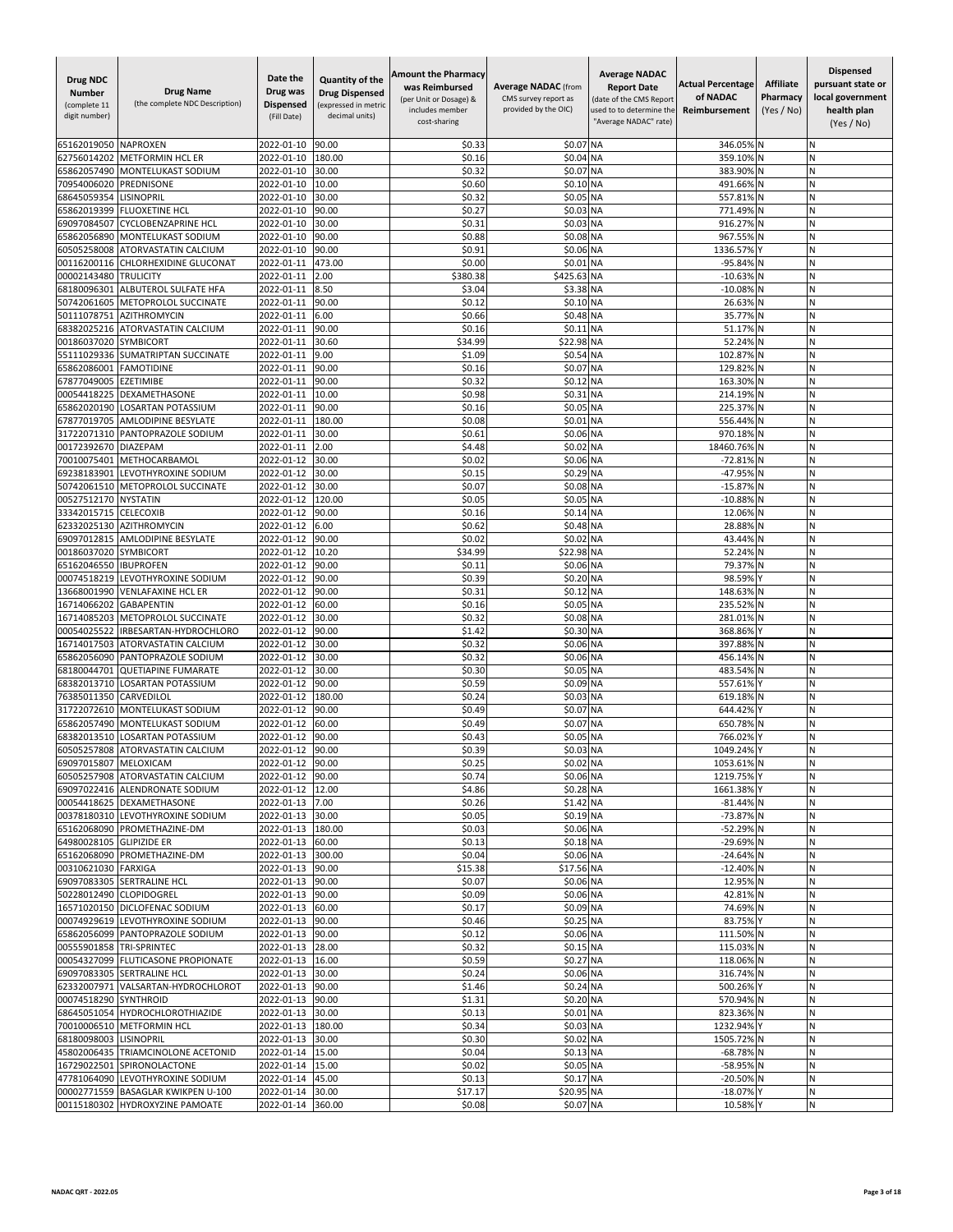| <b>Drug NDC</b><br><b>Number</b><br>(complete 11<br>digit number) | <b>Drug Name</b><br>(the complete NDC Description)                       | Date the<br>Drug was<br><b>Dispensed</b><br>(Fill Date) | Quantity of the<br><b>Drug Dispensed</b><br>(expressed in metric<br>decimal units) | <b>Amount the Pharmacy</b><br>was Reimbursed<br>(per Unit or Dosage) &<br>includes member<br>cost-sharing | <b>Average NADAC (from</b><br>CMS survey report as<br>provided by the OIC) | <b>Average NADAC</b><br><b>Report Date</b><br>(date of the CMS Report<br>used to to determine the<br>"Average NADAC" rate) | <b>Actual Percentage</b><br>of NADAC<br>Reimbursement | <b>Affiliate</b><br>Pharmacy<br>(Yes / No) | <b>Dispensed</b><br>pursuant state or<br>local government<br>health plan<br>(Yes / No) |
|-------------------------------------------------------------------|--------------------------------------------------------------------------|---------------------------------------------------------|------------------------------------------------------------------------------------|-----------------------------------------------------------------------------------------------------------|----------------------------------------------------------------------------|----------------------------------------------------------------------------------------------------------------------------|-------------------------------------------------------|--------------------------------------------|----------------------------------------------------------------------------------------|
| 00115148701                                                       | DEXTROAMPHETAMINE-AMPH                                                   | 2022-01-14                                              | 30.00                                                                              | \$0.67                                                                                                    | \$0.56 NA                                                                  |                                                                                                                            | 19.72%                                                |                                            | Ν                                                                                      |
| 00186037020                                                       | SYMBICORT                                                                | 2022-01-14                                              | 10.20                                                                              | \$34.99                                                                                                   | \$22.98 NA                                                                 |                                                                                                                            | 52.24%                                                |                                            | N                                                                                      |
| 65862059805                                                       | <b>TAMSULOSIN HCL</b>                                                    | 2022-01-14                                              | 90.00                                                                              | \$0.11                                                                                                    | \$0.06 NA                                                                  |                                                                                                                            | 73.14%                                                |                                            | N                                                                                      |
| 68645055754                                                       | LISINOPRIL-HYDROCHLORO                                                   | 2022-01-14                                              | 90.00                                                                              | \$0.11                                                                                                    | \$0.05 NA                                                                  |                                                                                                                            | 115.28%                                               |                                            | N<br>N                                                                                 |
| 51991074790<br>68645058459                                        | <b>DULOXETINE HCL</b><br><b>METFORMIN HCL</b>                            | 2022-01-14<br>2022-01-14                                | 90.00<br>60.00                                                                     | \$0.24<br>\$0.07                                                                                          | \$0.10 NA<br>\$0.03 NA                                                     |                                                                                                                            | 133.48%<br>163.30%                                    |                                            | N                                                                                      |
| 27241009990                                                       | <b>DULOXETINE HCL</b>                                                    | 2022-01-14                                              | 30.00                                                                              | \$0.32                                                                                                    | \$0.12                                                                     | <b>NA</b>                                                                                                                  | 175.41%                                               |                                            | Ń                                                                                      |
| 62332002331                                                       | <b>FLUOXETINE HCL</b>                                                    | 2022-01-14                                              | 90.00                                                                              | \$0.11                                                                                                    | \$0.03                                                                     | <b>NA</b>                                                                                                                  | 254.99%                                               |                                            | N                                                                                      |
| 62175013643                                                       | OMEPRAZOLE                                                               | 2022-01-14                                              | 30.00                                                                              | \$0.32                                                                                                    | \$0.06 NA                                                                  |                                                                                                                            | 413.69%                                               |                                            | Ν                                                                                      |
| 42806066560                                                       | <b>BUSPIRONE HCL</b>                                                     | 2022-01-14                                              | 180.00                                                                             | \$0.92                                                                                                    | \$0.18 NA                                                                  |                                                                                                                            | 423.05%                                               |                                            | N                                                                                      |
| 51991074810<br>68645055254                                        | <b>DULOXETINE HCL</b><br><b>LISINOPRIL</b>                               | 2022-01-14<br>2022-01-14                                | 180.00<br>90.00                                                                    | \$0.61<br>\$0.11                                                                                          | \$0.12<br>\$0.02 NA                                                        | <b>NA</b>                                                                                                                  | 432.24%<br>488.82%                                    |                                            | N<br>N                                                                                 |
| 31722072610                                                       | MONTELUKAST SODIUM                                                       | 2022-01-14                                              | 90.00                                                                              | \$0.53                                                                                                    | \$0.07                                                                     | <b>NA</b>                                                                                                                  | 707.00%                                               |                                            | N                                                                                      |
| 13668001005                                                       | <b>CITALOPRAM HBR</b>                                                    | 2022-01-14                                              | 135.00                                                                             | \$0.30                                                                                                    | \$0.03                                                                     | <b>NA</b>                                                                                                                  | 919.73%                                               |                                            | N                                                                                      |
| 16571068750                                                       | HYDROXYCHLOROQUINE SUL                                                   | 2022-01-15                                              | 60.00                                                                              | \$0.25                                                                                                    | \$0.22                                                                     | <b>NA</b>                                                                                                                  | 10.69%                                                |                                            | Ν                                                                                      |
| 55111015810                                                       | OMEPRAZOLE                                                               | 2022-01-15                                              | 90.00                                                                              | \$0.05                                                                                                    | \$0.03                                                                     | <b>NA</b>                                                                                                                  | 56.96%                                                |                                            | N                                                                                      |
| 68645058459<br>65862052890                                        | <b>METFORMIN HCL</b><br><b>VENLAFAXINE HCL ER</b>                        | 2022-01-15                                              | 180.00                                                                             | \$0.06<br>\$0.36                                                                                          | \$0.03 NA                                                                  |                                                                                                                            | 119.41%                                               |                                            | N<br>N                                                                                 |
| 57664050658                                                       | METOPROLOL TARTRATE                                                      | 2022-01-15<br>2022-01-15                                | 90.00<br>90.00                                                                     | \$0.07                                                                                                    | \$0.1<br>\$0.02                                                            | <b>NA</b><br><b>NA</b>                                                                                                     | 192.83%<br>243.82%                                    |                                            | N                                                                                      |
| 68001032103                                                       | <b>BUPROPION XL</b>                                                      | 2022-01-15                                              | 30.00                                                                              | \$0.67                                                                                                    | \$0.19 NA                                                                  |                                                                                                                            | 245.46% N                                             |                                            | Ν                                                                                      |
| 65862047099                                                       | LOSARTAN-HYDROCHLOROTH                                                   | 2022-01-15                                              | 30.00                                                                              | \$0.67                                                                                                    | \$0.19 NA                                                                  |                                                                                                                            | 250.27%                                               | IN                                         | N                                                                                      |
| 00093078710                                                       | <b>ATENOLOL</b>                                                          | 2022-01-15                                              | 90.00                                                                              | \$0.10                                                                                                    | \$0.02 NA                                                                  |                                                                                                                            | 312.91%                                               | ΙN                                         | N                                                                                      |
| 16729032210                                                       | OLMESARTAN MEDOXOMIL                                                     | 2022-01-15                                              | 30.00                                                                              | \$1.37                                                                                                    | \$0.15 NA                                                                  |                                                                                                                            | 801.56%                                               |                                            | N                                                                                      |
| 68645051054<br>29300022010                                        | <b>HYDROCHLOROTHIAZIDE</b><br>MONTELUKAST SODIUM                         | 2022-01-15<br>2022-01-15                                | 30.00<br>30.00                                                                     | \$0.13<br>\$0.67                                                                                          | \$0.01<br>\$0.07                                                           | <b>NA</b><br><b>NA</b>                                                                                                     | 823.36%<br>917.66%                                    |                                            | N<br>N                                                                                 |
| 67877019910                                                       | AMLODIPINE BESYLATE                                                      | 2022-01-15                                              | 30.00                                                                              | \$0.52                                                                                                    | \$0.02                                                                     | <b>NA</b>                                                                                                                  | 3151.47%                                              |                                            | Ν                                                                                      |
| 00378181510                                                       | LEVOTHYROXINE SODIUM                                                     | 2022-01-16                                              | 90.00                                                                              | \$0.34                                                                                                    | \$0.28 NA                                                                  |                                                                                                                            | 22.09%                                                |                                            | N                                                                                      |
| 43547028211                                                       | <b>ESCITALOPRAM OXALATE</b>                                              | 2022-01-16                                              | 90.00                                                                              | \$0.16                                                                                                    | \$0.08                                                                     | <b>NA</b>                                                                                                                  | 106.25%                                               |                                            | N                                                                                      |
| 00173069600                                                       | <b>ADVAIR DISKUS</b>                                                     | 2022-01-16                                              | 60.00                                                                              | \$6.30                                                                                                    | \$1.96 NA                                                                  |                                                                                                                            | 221.91%                                               |                                            | Ń                                                                                      |
| 68645030059                                                       | <b>METFORMIN HCL</b>                                                     | 2022-01-16                                              | 60.00                                                                              | \$0.14                                                                                                    | \$0.03                                                                     | <b>NA</b>                                                                                                                  | 458.85%                                               |                                            | Ń                                                                                      |
| 67877022210<br>00169413212                                        | <b>GABAPENTIN</b><br><b>OZEMPIC</b>                                      | 2022-01-17<br>2022-01-17                                | 60.00<br>3.00                                                                      | \$0.01<br>\$495.61                                                                                        | \$0.03<br>\$571.53 NA                                                      | <b>NA</b>                                                                                                                  | $-71.72%$<br>$-13.28%$                                | IN<br>N                                    | Ν<br>N                                                                                 |
| 00054418625                                                       | DEXAMETHASONE                                                            | 2022-01-17                                              | 7.00                                                                               | \$1.25                                                                                                    | \$1.42                                                                     | <b>NA</b>                                                                                                                  | $-11.72%$                                             |                                            | N                                                                                      |
| 68462038790                                                       | SOLIFENACIN SUCCINATE                                                    | 2022-01-17                                              | 30.00                                                                              | \$0.32                                                                                                    | \$0.23 NA                                                                  |                                                                                                                            | 35.34%                                                |                                            | N                                                                                      |
| 69097083412                                                       | <b>SERTRALINE HCL</b>                                                    | 2022-01-17                                              | 90.00                                                                              | \$0.06                                                                                                    | \$0.04                                                                     | <b>NA</b>                                                                                                                  | 44.88%                                                |                                            | Ń                                                                                      |
| 68180032002                                                       | <b>BUPROPION XL</b>                                                      | 2022-01-17                                              | 30.00                                                                              | \$0.32                                                                                                    | \$0.19 NA                                                                  |                                                                                                                            | 64.27%                                                |                                            | N                                                                                      |
| 43547030303                                                       | ARIPIPRAZOLE                                                             | 2022-01-17                                              | 30.00<br>28.00                                                                     | \$0.33<br>\$0.05                                                                                          | \$0.18 NA<br>\$0.03                                                        | <b>NA</b>                                                                                                                  | 81.93%<br>111.58%                                     | N                                          | Ν<br>Ν                                                                                 |
| 68382076010<br>50111056001                                        | <b>METFORMIN HCL</b><br><b>TRAZODONE HCL</b>                             | 2022-01-17<br>2022-01-17                                | 90.00                                                                              | \$0.11                                                                                                    | \$0.04 NA                                                                  |                                                                                                                            | 180.23%                                               | N                                          | N                                                                                      |
| 67877022505                                                       | <b>MYCOPHENOLATE MOFETIL</b>                                             | 2022-01-17                                              | 180.00                                                                             | \$0.80                                                                                                    | \$0.28 NA                                                                  |                                                                                                                            | 180.76%                                               |                                            | N                                                                                      |
| 65862023060                                                       | <b>LAMOTRIGINE</b>                                                       | 2022-01-17                                              | 30.00                                                                              | \$0.32                                                                                                    | \$0.10                                                                     | <b>NA</b>                                                                                                                  | 233.12%                                               |                                            | Ń                                                                                      |
| 00555089902                                                       | <b>ESTRADIOL</b>                                                         | 2022-01-17                                              | 30.00                                                                              | \$0.39                                                                                                    | \$0.09 NA                                                                  |                                                                                                                            | 321.86%                                               |                                            | Ν                                                                                      |
| 13668042990                                                       | PANTOPRAZOLE SODIUM                                                      | 2022-01-17                                              | 30.00                                                                              | \$0.32                                                                                                    | \$0.06 NA                                                                  |                                                                                                                            | 456.14%                                               |                                            | N                                                                                      |
| 16729016917<br>51991074790                                        | <b>ESCITALOPRAM OXALATE</b><br><b>DULOXETINE HCL</b>                     | 2022-01-17<br>2022-01-17                                | 30.00<br>90.00                                                                     | \$0.28<br>\$1.07                                                                                          | \$0.05 NA<br>\$0.10 NA                                                     |                                                                                                                            | 485.88%<br>942.12%                                    |                                            | N<br>N                                                                                 |
| 69097012605                                                       | <b>AMLODIPINE BESYLATE</b>                                               | 2022-01-17                                              | 30.00                                                                              | \$0.17                                                                                                    | \$0.01                                                                     | <b>NA</b>                                                                                                                  | 1262.65%                                              |                                            | Ń                                                                                      |
| 00093301665 TADALAFIL                                             |                                                                          | 2022-01-17                                              | 30.00                                                                              | \$3.96                                                                                                    | \$0.18 NA                                                                  |                                                                                                                            | 2129.67% N                                            |                                            | N                                                                                      |
|                                                                   | 00487990130 ALBUTEROL SULFATE                                            | 2022-01-18 60.00                                        |                                                                                    | \$0.28                                                                                                    | \$0.37 NA                                                                  |                                                                                                                            | $-24.14\%$ N                                          |                                            | Ν                                                                                      |
|                                                                   | 00378181110 LEVOTHYROXINE SODIUM                                         | 2022-01-18                                              | 90.00                                                                              | \$0.33                                                                                                    | \$0.25 NA                                                                  |                                                                                                                            | 30.63% N                                              |                                            | N                                                                                      |
|                                                                   | 51991074810 DULOXETINE HCL<br>59762015802 ATORVASTATIN CALCIUM           | 2022-01-18<br>2022-01-18 90.00                          | 90.00                                                                              | \$0.16<br>\$0.18                                                                                          | \$0.12 NA<br>\$0.11 NA                                                     |                                                                                                                            | 40.07% N<br>72.74% N                                  |                                            | N<br>N                                                                                 |
| 65162019010 NAPROXEN                                              |                                                                          | 2022-01-18                                              | 180.00                                                                             | \$0.16                                                                                                    | \$0.07 NA                                                                  |                                                                                                                            | 123.02% N                                             |                                            | Ν                                                                                      |
|                                                                   | 31722072610 MONTELUKAST SODIUM                                           | 2022-01-18                                              | 90.00                                                                              | \$0.16                                                                                                    | \$0.07 NA                                                                  |                                                                                                                            | 146.10% N                                             |                                            | N                                                                                      |
|                                                                   | 51991074790 DULOXETINE HCL                                               | 2022-01-18                                              | 90.00                                                                              | \$0.33                                                                                                    | \$0.10 NA                                                                  |                                                                                                                            | 218.09% N                                             |                                            | N                                                                                      |
| 68180098103 LISINOPRIL                                            |                                                                          | 2022-01-18                                              | 60.00                                                                              | \$0.30                                                                                                    | \$0.03 NA                                                                  |                                                                                                                            | 1067.19% N                                            |                                            | N                                                                                      |
|                                                                   | 62756001540 TESTOSTERONE CYPIONATE<br>00143924920 AMOXICILLIN-CLAVULANAT | 2022-01-19<br>2022-01-19                                | 3.00<br>14.00                                                                      | \$8.28<br>\$0.27                                                                                          | \$15.26 NA<br>\$0.33 NA                                                    |                                                                                                                            | -45.71% N<br>$-17.58\%$ N                             |                                            | Ν<br>N                                                                                 |
|                                                                   | 50742065728 ESTRADIOL-NORETHINDRON                                       | 2022-01-19                                              | 28.00                                                                              | \$1.04                                                                                                    | \$1.19 NA                                                                  |                                                                                                                            | -12.95% N                                             |                                            | Ν                                                                                      |
| 00555902742 JUNEL                                                 |                                                                          | 2022-01-19                                              | 21.00                                                                              | \$0.63                                                                                                    | \$0.57 NA                                                                  |                                                                                                                            | 10.33% N                                              |                                            | Ν                                                                                      |
|                                                                   | 43598075260 BUPROPION HCL SR                                             | 2022-01-19                                              | 180.00                                                                             | \$0.11                                                                                                    | \$0.10 NA                                                                  |                                                                                                                            | 12.11% N                                              |                                            | N                                                                                      |
|                                                                   | 33342010937 RISEDRONATE SODIUM                                           | 2022-01-19                                              | 4.00                                                                               | \$3.75                                                                                                    | \$2.68 NA                                                                  |                                                                                                                            | 40.00% N                                              |                                            | N                                                                                      |
|                                                                   | 13668010401 ISOSORBIDE MONONITRATE                                       | 2022-01-19 30.00                                        |                                                                                    | \$0.13                                                                                                    | \$0.09 NA                                                                  |                                                                                                                            | 41.24% N                                              |                                            | N                                                                                      |
|                                                                   | 00527551337 DEXTROAMPHETAMINE-AMPH<br>00378180710 LEVOTHYROXINE SODIUM   | 2022-01-19<br>2022-01-19                                | 30.00<br>90.00                                                                     | \$0.90<br>\$0.27                                                                                          | \$0.60 NA<br>\$0.18 NA                                                     |                                                                                                                            | 48.09% N<br>49.29% N                                  |                                            | Ν<br>N                                                                                 |
| 00186037020 SYMBICORT                                             |                                                                          | 2022-01-19                                              | 10.20                                                                              | \$35.19                                                                                                   | \$23.38 NA                                                                 |                                                                                                                            | 50.48% N                                              |                                            | И                                                                                      |
|                                                                   | 31722059690 FENOFIBRATE                                                  | 2022-01-19                                              | 30.00                                                                              | \$0.30                                                                                                    | \$0.17 NA                                                                  |                                                                                                                            | 75.33% N                                              |                                            | Ν                                                                                      |
|                                                                   | 16729017217 AMITRIPTYLINE HCL                                            | 2022-01-19                                              | 30.00                                                                              | \$0.13                                                                                                    | \$0.08 NA                                                                  |                                                                                                                            | 76.20% N                                              |                                            | Ν                                                                                      |
| 68180087773 JENCYCLA                                              |                                                                          | 2022-01-19                                              | 28.00                                                                              | \$0.32                                                                                                    | \$0.16 NA                                                                  |                                                                                                                            | 95.50% N                                              |                                            | N                                                                                      |
|                                                                   | 65862057490 MONTELUKAST SODIUM                                           | 2022-01-19                                              | 90.00                                                                              | \$0.13                                                                                                    | \$0.06 NA                                                                  |                                                                                                                            | 124.67% N                                             |                                            | Ν                                                                                      |
|                                                                   | 65862058601 AMLODIPINE BESYLATE-BE                                       | 2022-01-19                                              | 90.00                                                                              | \$0.33                                                                                                    | \$0.15 NA                                                                  |                                                                                                                            | 125.65% N                                             |                                            | Ν                                                                                      |
|                                                                   | 31722071390 PANTOPRAZOLE SODIUM<br>65162063609 PANTOPRAZOLE SODIUM       | 2022-01-19<br>2022-01-19                                | 90.00<br>60.00                                                                     | \$0.16<br>\$0.16                                                                                          | \$0.06 NA<br>\$0.05 NA                                                     |                                                                                                                            | 173.57% N<br>198.55% N                                |                                            | N<br>Ν                                                                                 |
|                                                                   | 65862020399 LOSARTAN POTASSIUM                                           | 2022-01-19                                              | 30.00                                                                              | \$0.35                                                                                                    | \$0.09 NA                                                                  |                                                                                                                            | 297.19% N                                             |                                            | Ν                                                                                      |
|                                                                   | 68645058259 METFORMIN HCL                                                | 2022-01-19                                              | 120.00                                                                             | \$0.07                                                                                                    | \$0.02 NA                                                                  |                                                                                                                            | 317.71% N                                             |                                            | Ν                                                                                      |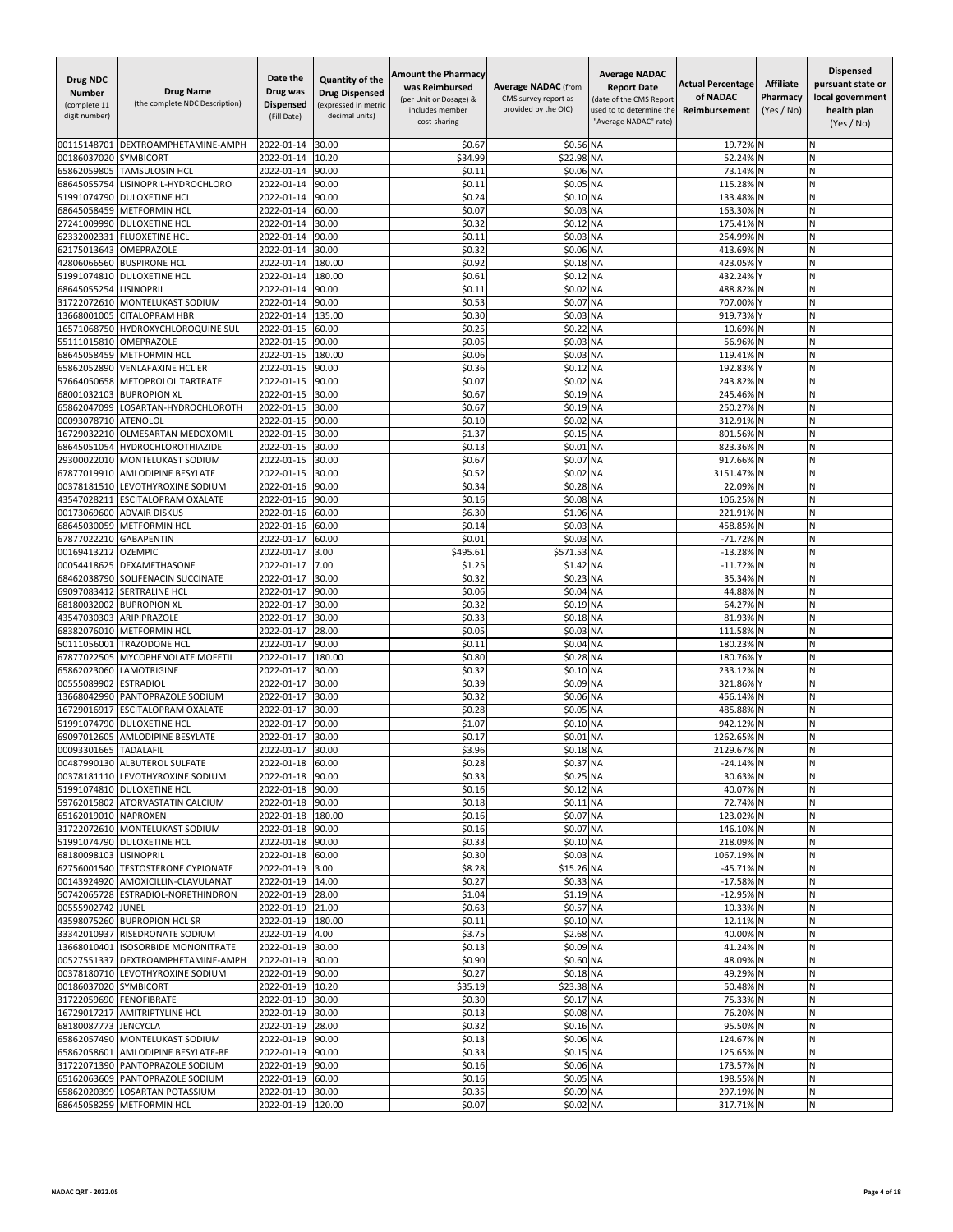| <b>Drug NDC</b><br><b>Number</b><br>(complete 11<br>digit number) | <b>Drug Name</b><br>(the complete NDC Description)                  | Date the<br>Drug was<br><b>Dispensed</b><br>(Fill Date) | Quantity of the<br><b>Drug Dispensed</b><br>(expressed in metric<br>decimal units) | <b>Amount the Pharmacy</b><br>was Reimbursed<br>(per Unit or Dosage) &<br>includes member<br>cost-sharing | <b>Average NADAC (from</b><br>CMS survey report as<br>provided by the OIC) | <b>Average NADAC</b><br><b>Report Date</b><br>(date of the CMS Report<br>used to to determine the<br>"Average NADAC" rate) | <b>Actual Percentage</b><br>of NADAC<br>Reimbursement | <b>Affiliate</b><br>Pharmacy<br>(Yes / No) | <b>Dispensed</b><br>pursuant state or<br>local government<br>health plan<br>(Yes / No) |
|-------------------------------------------------------------------|---------------------------------------------------------------------|---------------------------------------------------------|------------------------------------------------------------------------------------|-----------------------------------------------------------------------------------------------------------|----------------------------------------------------------------------------|----------------------------------------------------------------------------------------------------------------------------|-------------------------------------------------------|--------------------------------------------|----------------------------------------------------------------------------------------|
| 16729011917                                                       | <b>MONTELUKAST SODIUM</b>                                           | 2022-01-19                                              | 30.00                                                                              | \$0.33                                                                                                    | \$0.06 NA                                                                  |                                                                                                                            | 456.11% N                                             |                                            | Ν                                                                                      |
| 00054327099                                                       | <b>FLUTICASONE PROPIONATE</b>                                       | 2022-01-19                                              | 16.00                                                                              | \$1.60                                                                                                    | \$0.27                                                                     | <b>NA</b>                                                                                                                  | 490.92%                                               |                                            | N                                                                                      |
| 68180051902                                                       | LISINOPRIL-HYDROCHLORO                                              | 2022-01-19                                              | 90.00                                                                              | \$0.33                                                                                                    | \$0.05                                                                     | <b>NA</b>                                                                                                                  | 545.25%                                               |                                            | N                                                                                      |
| 69452015120<br>59746017509                                        | <b>VITAMIND2</b><br>PREDNISONE                                      | 2022-01-19<br>2022-01-19                                | 4.00<br>5.00                                                                       | \$0.92<br>\$0.80                                                                                          | \$0.14 NA<br>\$0.11                                                        | <b>NA</b>                                                                                                                  | 575.03% N<br>615.24%                                  |                                            | N<br>N                                                                                 |
| 00074662490                                                       | <b>SYNTHROID</b>                                                    | 2022-01-19                                              | 30.00                                                                              | \$1.28                                                                                                    | \$0.17                                                                     | <b>NA</b>                                                                                                                  | 645.54%                                               |                                            | N                                                                                      |
| 55111014512                                                       | <b>FLUCONAZOLE</b>                                                  | 2022-01-19                                              | 1.00                                                                               | \$9.18                                                                                                    | \$0.83                                                                     | <b>NA</b>                                                                                                                  | 1008.90%                                              |                                            | Ń                                                                                      |
| 50228046501                                                       | <b>NABUMETONE</b>                                                   | 2022-01-20                                              | 60.00                                                                              | \$0.21                                                                                                    | \$0.24                                                                     | <b>NA</b>                                                                                                                  | $-11.76%$                                             |                                            | N                                                                                      |
| 55111046705                                                       | METOPROLOL SUCCINATE                                                | 2022-01-20                                              | 90.00                                                                              | \$0.12                                                                                                    | \$0.10 NA                                                                  |                                                                                                                            | 18.50%                                                |                                            | Ν                                                                                      |
| 16729017017<br>43547028810                                        | <b>ESCITALOPRAM OXALATE</b><br><b>BUPROPION HCL SR</b>              | 2022-01-20<br>2022-01-20                                | 90.00<br>60.00                                                                     | \$0.11<br>\$0.16                                                                                          | \$0.08 NA<br>\$0.11                                                        | <b>NA</b>                                                                                                                  | 30.54%<br>45.23% N                                    |                                            | Ν<br>N                                                                                 |
| 68180047903                                                       | SIMVASTATIN                                                         | 2022-01-20                                              | 30.00                                                                              | \$0.04                                                                                                    | \$0.03 NA                                                                  |                                                                                                                            | 59.47% N                                              |                                            | N                                                                                      |
| 47781064910                                                       | LEVOTHYROXINE SODIUM                                                | 2022-01-20                                              | 30.00                                                                              | \$0.44                                                                                                    | \$0.18                                                                     | <b>NA</b>                                                                                                                  | 138.99%                                               |                                            | N                                                                                      |
| 68645058459                                                       | <b>METFORMIN HCL</b>                                                | 2022-01-20                                              | 60.00                                                                              | \$0.07                                                                                                    | \$0.03                                                                     | <b>NA</b>                                                                                                                  | 154.07%                                               | ΙN                                         | N                                                                                      |
| 68382009305                                                       | CARVEDILOL                                                          | 2022-01-20                                              | 60.00                                                                              | \$0.07                                                                                                    | \$0.02                                                                     | <b>NA</b>                                                                                                                  | 210.37%                                               |                                            | И                                                                                      |
| 70700011985                                                       | <b>ESTARYLLA</b>                                                    | 2022-01-20                                              | 84.00                                                                              | \$0.66                                                                                                    | \$0.18                                                                     | <b>NA</b>                                                                                                                  | 263.53%                                               |                                            | N                                                                                      |
| 65862086099<br>68180021709                                        | <b>FAMOTIDINE</b><br>LOSARTAN-HYDROCHLOROTH                         | 2022-01-20<br>2022-01-20                                | 30.00<br>90.00                                                                     | \$0.31<br>\$0.86                                                                                          | \$0.07<br>\$0.19 NA                                                        | <b>NA</b>                                                                                                                  | 337.53%<br>349.27%                                    |                                            | N<br>N                                                                                 |
| 13668042990                                                       | PANTOPRAZOLE SODIUM                                                 | 2022-01-20                                              | 30.00                                                                              | \$0.32                                                                                                    | \$0.06                                                                     | <b>NA</b>                                                                                                                  | 433.13%                                               |                                            | N                                                                                      |
| 31722070210                                                       | LOSARTAN POTASSIUM                                                  | 2022-01-20                                              | 30.00                                                                              | \$0.67                                                                                                    | \$0.09 NA                                                                  |                                                                                                                            | 650.84% N                                             |                                            | Ν                                                                                      |
| 29300012810                                                       | <b>HYDROCHLOROTHIAZIDE</b>                                          | 2022-01-20                                              | 30.00                                                                              | \$0.11                                                                                                    | \$0.01                                                                     | <b>NA</b>                                                                                                                  | 691.70%                                               | N                                          | Ν                                                                                      |
| 65862022801                                                       | <b>LAMOTRIGINE</b>                                                  | 2022-01-20                                              | 15.00                                                                              | \$0.55                                                                                                    | \$0.06 NA                                                                  |                                                                                                                            | 807.65%                                               | IN.                                        | N                                                                                      |
| 69097084507                                                       | <b>CYCLOBENZAPRINE HCL</b>                                          | 2022-01-20                                              | 30.00                                                                              | \$0.31                                                                                                    | \$0.03 NA                                                                  |                                                                                                                            | 910.90%                                               |                                            | N                                                                                      |
| 68180072103<br>69097012715                                        | AMLODIPINE BESYLATE<br><b>AMLODIPINE BESYLATE</b>                   | 2022-01-20<br>2022-01-20                                | 90.00<br>180.00                                                                    | \$0.32<br>\$0.24                                                                                          | \$0.02<br>\$0.01                                                           | <b>NA</b><br><b>NA</b>                                                                                                     | 1909.65%<br>2030.63%                                  |                                            | N<br>Ν                                                                                 |
| 00116200116                                                       | CHLORHEXIDINE GLUCONAT                                              | 2022-01-21                                              | 473.00                                                                             | \$0.00                                                                                                    | \$0.01                                                                     | <b>NA</b>                                                                                                                  | $-76.19%$                                             |                                            | Ν                                                                                      |
| 65862050320                                                       | AMOXICILLIN-CLAVULANAT                                              | 2022-01-21                                              | 14.00                                                                              | \$0.27                                                                                                    | \$0.33 NA                                                                  |                                                                                                                            | $-17.58%$                                             |                                            | N                                                                                      |
| 00378729453                                                       | ESTRADIOL-NORETHINDRON                                              | 2022-01-21                                              | 28.00                                                                              | \$1.44                                                                                                    | \$1.74                                                                     | <b>NA</b>                                                                                                                  | $-17.50%$                                             |                                            | Ν                                                                                      |
| 68462019690                                                       | PRAVASTATIN SODIUM                                                  | 2022-01-21                                              | 30.00                                                                              | \$0.06                                                                                                    | \$0.06 NA                                                                  |                                                                                                                            | $-10.80%$                                             |                                            | N                                                                                      |
| 00143992801<br>68180096703                                        | <b>CIPROFLOXACIN HCL</b><br>LEVOTHYROXINE SODIUM                    | 2022-01-21<br>2022-01-21                                | 20.00<br>30.00                                                                     | \$0.13<br>\$0.20                                                                                          | \$0.15<br>\$0.16 NA                                                        | <b>NA</b>                                                                                                                  | $-10.04%$<br>24.20%                                   | N                                          | N<br>Ν                                                                                 |
| 31722070530                                                       | VALACYCLOVIR                                                        | 2022-01-21                                              | 7.00                                                                               | \$0.69                                                                                                    | \$0.56 NA                                                                  |                                                                                                                            | 24.39%                                                | N                                          | N                                                                                      |
| 00115149001                                                       | DEXTROAMPHETAMINE-AMPH                                              | 2022-01-21                                              | 30.00                                                                              | \$0.67                                                                                                    | \$0.52 NA                                                                  |                                                                                                                            | 28.68%                                                |                                            | N                                                                                      |
| 69452017173                                                       | <b>AZITHROMYCIN</b>                                                 | 2022-01-21                                              | 6.00                                                                               | \$0.69                                                                                                    | \$0.50 NA                                                                  |                                                                                                                            | 39.34%                                                |                                            | N                                                                                      |
| 68382066205                                                       | SPIRONOLACTONE                                                      | 2022-01-21                                              | 30.00                                                                              | \$0.33                                                                                                    | \$0.20                                                                     | <b>NA</b>                                                                                                                  | 62.78%                                                |                                            | N                                                                                      |
| 68180045901                                                       | AMLODIPINE BESYLATE-BE                                              | 2022-01-21                                              | 30.00                                                                              | \$0.32                                                                                                    | \$0.13                                                                     | <b>NA</b>                                                                                                                  | 136.41%                                               |                                            | Ν                                                                                      |
| 68001041405<br>00173069600                                        | <b>DULOXETINE HCI</b><br><b>ADVAIR DISKUS</b>                       | 2022-01-21<br>2022-01-21                                | 90.00<br>180.00                                                                    | \$0.26<br>\$6.30                                                                                          | \$0.11<br>\$1.98                                                           | <b>NA</b><br><b>NA</b>                                                                                                     | 142.85%<br>218.28%                                    |                                            | И<br>Ν                                                                                 |
| 68645056259                                                       | <b>IBUPROFEN</b>                                                    | 2022-01-21                                              | 20.00                                                                              | \$0.20                                                                                                    | \$0.06 NA                                                                  |                                                                                                                            | 235.85%                                               | N                                          | N                                                                                      |
| 00781261305                                                       | <b>AMOXICILLIN</b>                                                  | 2022-01-21                                              | 21.00                                                                              | \$0.30                                                                                                    | \$0.07                                                                     | <b>NA</b>                                                                                                                  | 329.48%                                               |                                            | N                                                                                      |
| 68382050010                                                       | OMEPRAZOLE                                                          | 2022-01-21                                              | 90.00                                                                              | \$0.34                                                                                                    | \$0.06                                                                     | <b>NA</b>                                                                                                                  | 428.839                                               |                                            | Ń                                                                                      |
| 57237010201                                                       | METOPROLOL TARTRATE                                                 | 2022-01-21                                              | 45.00                                                                              | \$0.21                                                                                                    | \$0.03 NA                                                                  |                                                                                                                            | 529.16%                                               |                                            | Ν                                                                                      |
| 31722099601                                                       | HYDROCODONE-ACETAMINOP                                              | 2022-01-21                                              | 8.00                                                                               | \$1.04                                                                                                    | \$0.10 NA                                                                  |                                                                                                                            | 985.20%                                               |                                            | Ν<br>N                                                                                 |
| 68180098103<br>00172208380                                        | LISINOPRIL<br><b>HYDROCHLOROTHIAZIDE</b>                            | 2022-01-21<br>2022-01-21                                | 90.00<br>30.00                                                                     | \$0.34<br>\$0.23                                                                                          | \$0.03 NA<br>\$0.01                                                        | <b>NA</b>                                                                                                                  | 1207.97%<br>1587.18%                                  |                                            | N                                                                                      |
| 00172392760                                                       | <b>DIAZEPAM</b>                                                     | 2022-01-21                                              | 3.00                                                                               | \$1.33                                                                                                    | \$0.04                                                                     | <b>NA</b>                                                                                                                  | 3708.44%                                              |                                            | Ń                                                                                      |
| 00597030045 SYNJARDY XR                                           |                                                                     | 2022-01-22                                              | 60.00                                                                              | \$7.93                                                                                                    | \$9.11 NA                                                                  |                                                                                                                            | -12.99% N                                             |                                            | N                                                                                      |
|                                                                   | 65862020299 LOSARTAN POTASSIUM                                      | 2022-01-22 30.00                                        |                                                                                    | \$0.06                                                                                                    | \$0.07 NA                                                                  |                                                                                                                            | $-11.67%$ N                                           |                                            | Ν                                                                                      |
| 76385011350 CARVEDILOL<br>00074455290 SYNTHROID                   |                                                                     | 2022-01-22                                              | 120.00                                                                             | \$0.17                                                                                                    | \$0.04 NA                                                                  |                                                                                                                            | 362.70% N                                             |                                            | N                                                                                      |
| 42806054701 VITAMIN D2                                            |                                                                     | 2022-01-22<br>2022-01-22                                | 90.00<br>4.00                                                                      | \$1.31<br>\$1.74                                                                                          | \$0.14 NA<br>\$0.14 NA                                                     |                                                                                                                            | 820.92% N<br>1173.23% N                               |                                            | N<br>И                                                                                 |
|                                                                   | 47781065190 LEVOTHYROXINE SODIUM                                    | 2022-01-23                                              | 30.00                                                                              | \$0.13                                                                                                    | \$0.17 NA                                                                  |                                                                                                                            | $-22.14%$ N                                           |                                            | Ν                                                                                      |
|                                                                   | 68180063609 ATORVASTATIN CALCIUM                                    | 2022-01-23                                              | 30.00                                                                              | \$0.06                                                                                                    | \$0.05 NA                                                                  |                                                                                                                            | 21.32% N                                              |                                            | N                                                                                      |
| 67877022305 GABAPENTIN                                            |                                                                     | 2022-01-23                                              | 270.00                                                                             | \$0.07                                                                                                    | \$0.05 NA                                                                  |                                                                                                                            | 25.86% N                                              |                                            | N                                                                                      |
|                                                                   | 51991074890 DULOXETINE HCL                                          | 2022-01-23                                              | 60.00                                                                              | \$0.16                                                                                                    | \$0.13 NA                                                                  |                                                                                                                            | 26.75% N                                              |                                            | N                                                                                      |
| 13668056630 TADALAFIL<br>66993068530 OLANZAPINE                   |                                                                     | 2022-01-23<br>2022-01-23                                | 30.00<br>30.00                                                                     | \$0.32<br>\$0.32                                                                                          | \$0.18 NA<br>\$0.17 NA                                                     |                                                                                                                            | 72.81% N<br>83.92% N                                  |                                            | N<br>N                                                                                 |
| 69097081312 GABAPENTIN                                            |                                                                     | 2022-01-23                                              | 150.00                                                                             | \$0.06                                                                                                    | \$0.03 NA                                                                  |                                                                                                                            | 105.58% N                                             |                                            | И                                                                                      |
|                                                                   | 65862057490 MONTELUKAST SODIUM                                      | 2022-01-23                                              | 90.00                                                                              | \$0.13                                                                                                    | \$0.06 NA                                                                  |                                                                                                                            | 124.67% N                                             |                                            | Ν                                                                                      |
|                                                                   | 60505258008 ATORVASTATIN CALCIUM                                    | 2022-01-23                                              | 90.00                                                                              | \$0.49                                                                                                    | \$0.06 NA                                                                  |                                                                                                                            | 707.16% Y                                             |                                            | N                                                                                      |
| 68180051301 LISINOPRIL                                            |                                                                     | 2022-01-23                                              | 90.00                                                                              | \$0.16                                                                                                    | \$0.02 NA                                                                  |                                                                                                                            | 822.85% N                                             |                                            | N                                                                                      |
|                                                                   | 16729017317 AMITRIPTYLINE HCL                                       | 2022-01-24 30.00                                        |                                                                                    | \$0.13                                                                                                    | \$0.16 NA                                                                  |                                                                                                                            | $-14.38\%$ N                                          |                                            | N                                                                                      |
|                                                                   | 65862020299 LOSARTAN POTASSIUM<br>00378967130 IPRATROPIUM-ALBUTEROL | 2022-01-24<br>2022-01-24                                | 30.00<br>360.00                                                                    | \$0.06<br>\$0.06                                                                                          | \$0.07 NA<br>\$0.06 NA                                                     |                                                                                                                            | -11.67% N<br>-10.33% N                                |                                            | Ν<br>N                                                                                 |
| 70700011685 ALTAVERA                                              |                                                                     | 2022-01-24                                              | 28.00                                                                              | \$0.21                                                                                                    | \$0.18 NA                                                                  |                                                                                                                            | 15.10% N                                              |                                            | Ν                                                                                      |
|                                                                   | 51224002218 AZITHROMYCIN                                            | 2022-01-24                                              | 6.00                                                                               | \$0.92                                                                                                    | \$0.50 NA                                                                  |                                                                                                                            | 84.67% N                                              |                                            | И                                                                                      |
|                                                                   | 50111056102 TRAZODONE HCL                                           | 2022-01-24                                              | 90.00                                                                              | \$0.16                                                                                                    | \$0.07 NA                                                                  |                                                                                                                            | 125.83% N                                             |                                            | Ν                                                                                      |
|                                                                   | 42806071405 BENZONATATE                                             | 2022-01-24                                              | 30.00                                                                              | \$0.20                                                                                                    | \$0.09 NA                                                                  |                                                                                                                            | 133.08% N                                             |                                            | N                                                                                      |
|                                                                   | 68462033290 PRAMIPEXOLE DIHYDROCHL                                  | 2022-01-24                                              | 90.00                                                                              | \$0.12                                                                                                    | \$0.05 NA                                                                  |                                                                                                                            | 143.20% N                                             |                                            | Ν                                                                                      |
|                                                                   | 68645058459 METFORMIN HCL<br>65862001005 METFORMIN HCL              | 2022-01-24<br>2022-01-24                                | 60.00<br>180.00                                                                    | \$0.07<br>\$0.08                                                                                          | \$0.03 NA<br>\$0.03 NA                                                     |                                                                                                                            | 154.07% N<br>207.21% N                                |                                            | Ν<br>N                                                                                 |
|                                                                   | 68180052002 LISINOPRIL-HYDROCHLORO                                  | 2022-01-24 90.00                                        |                                                                                    | \$0.16                                                                                                    | \$0.05 NA                                                                  |                                                                                                                            | 226.39% N                                             |                                            | Ν                                                                                      |
|                                                                   | 13668053194 MONTELUKAST SODIUM                                      | 2022-01-24 30.00                                        |                                                                                    | \$4.24                                                                                                    | \$1.21 NA                                                                  |                                                                                                                            | 250.54% N                                             |                                            | Ν                                                                                      |
| 68462019005 NAPROXEN                                              |                                                                     | 2022-01-24 30.00                                        |                                                                                    | \$0.32                                                                                                    | \$0.08 NA                                                                  |                                                                                                                            | 307.77% N                                             |                                            | Ν                                                                                      |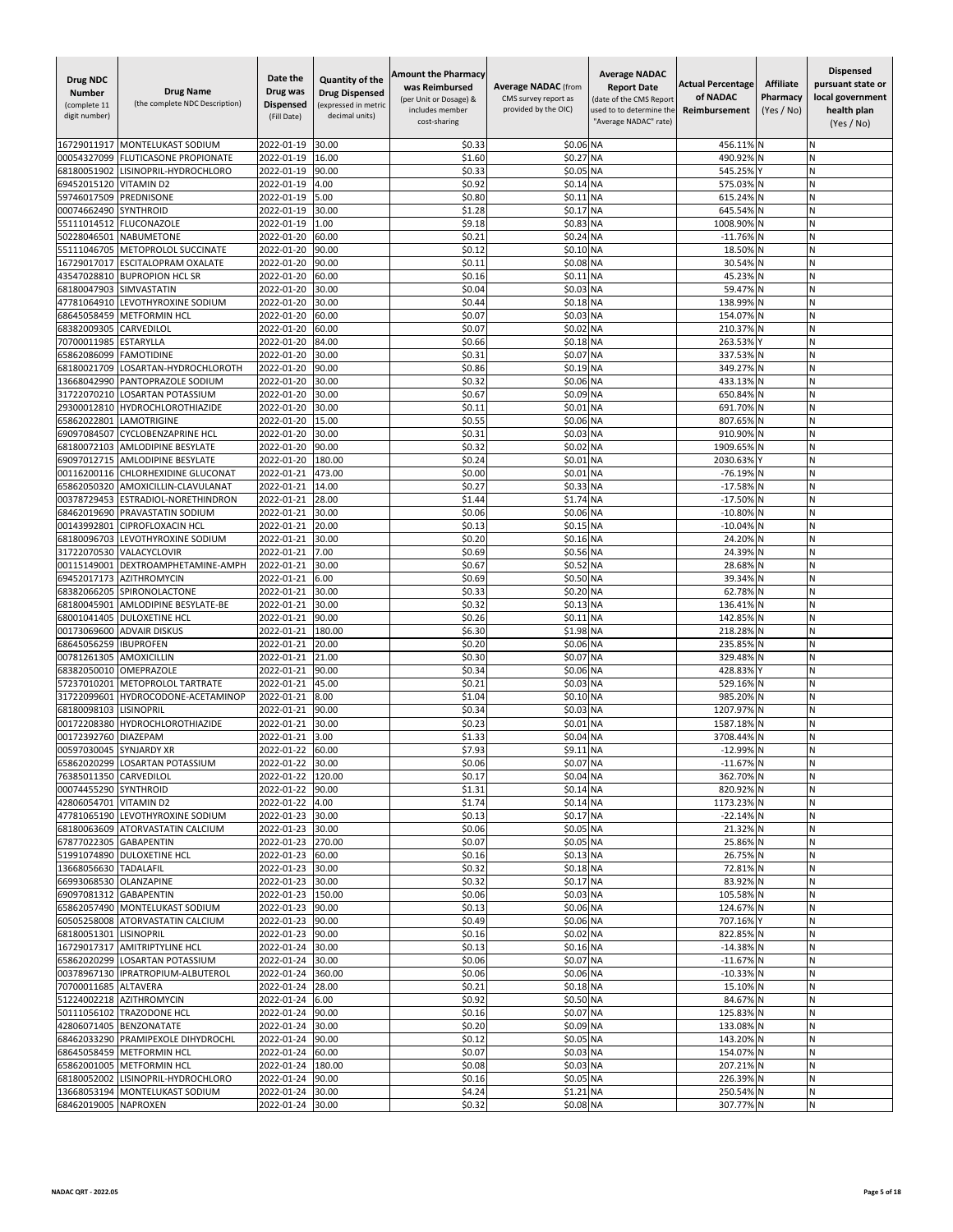| <b>Drug NDC</b><br><b>Number</b><br>(complete 11<br>digit number) | <b>Drug Name</b><br>(the complete NDC Description)                     | Date the<br>Drug was<br><b>Dispensed</b><br>(Fill Date) | Quantity of the<br><b>Drug Dispensed</b><br>(expressed in metric<br>decimal units) | <b>Amount the Pharmacy</b><br>was Reimbursed<br>(per Unit or Dosage) &<br>includes member<br>cost-sharing | <b>Average NADAC (from</b><br>CMS survey report as<br>provided by the OIC) | <b>Average NADAC</b><br><b>Report Date</b><br>(date of the CMS Report<br>used to to determine the<br>"Average NADAC" rate) | <b>Actual Percentage</b><br>of NADAC<br>Reimbursement | <b>Affiliate</b><br>Pharmacy<br>(Yes / No) | Dispensed<br>pursuant state or<br>local government<br>health plan<br>(Yes / No) |
|-------------------------------------------------------------------|------------------------------------------------------------------------|---------------------------------------------------------|------------------------------------------------------------------------------------|-----------------------------------------------------------------------------------------------------------|----------------------------------------------------------------------------|----------------------------------------------------------------------------------------------------------------------------|-------------------------------------------------------|--------------------------------------------|---------------------------------------------------------------------------------|
| 16714004107                                                       | <b>ALLOPURINOL</b>                                                     | 2022-01-24                                              | 30.00                                                                              | \$0.30                                                                                                    | \$0.06 NA                                                                  |                                                                                                                            | 428.49%                                               |                                            | И                                                                               |
| 72205000499                                                       | ROSUVASTATIN CALCIUM                                                   | 2022-01-24                                              | 30.00                                                                              | \$0.50                                                                                                    | \$0.08 NA                                                                  |                                                                                                                            | 551.43%                                               |                                            | N                                                                               |
| 68645056054                                                       | MONTELUKAST SODIUM                                                     | 2022-01-24                                              | 30.00                                                                              | \$0.40                                                                                                    | \$0.06 NA                                                                  |                                                                                                                            | 569.56%                                               |                                            | N                                                                               |
| 00054418625<br>65162019011                                        | DEXAMETHASONE<br><b>NAPROXEN</b>                                       | 2022-01-25<br>2022-01-25                                | 5.00<br>60.00                                                                      | \$0.72<br>\$0.05                                                                                          | \$1.42<br>\$0.08 NA                                                        | <b>NA</b>                                                                                                                  | $-49.15%$<br>$-32.47%$                                | N                                          | N<br>N                                                                          |
| 70954006020                                                       | PREDNISONE                                                             | 2022-01-25                                              | 18.00                                                                              | \$0.08                                                                                                    | \$0.11                                                                     | <b>NA</b>                                                                                                                  | $-25.50%$                                             |                                            | N                                                                               |
| 47781065190                                                       | LEVOTHYROXINE SODIUM                                                   | 2022-01-25                                              | 30.00                                                                              | \$0.13                                                                                                    | \$0.17                                                                     | <b>NA</b>                                                                                                                  | $-22.14%$                                             |                                            | N                                                                               |
| 00002879959                                                       | HUMALOG KWIKPEN U-100                                                  | 2022-01-25                                              | 30.00                                                                              | \$28.93                                                                                                   | \$33.93                                                                    | <b>NA</b>                                                                                                                  | $-14.74%$                                             |                                            | N                                                                               |
| 12496120803                                                       | <b>SUBOXONE</b>                                                        | 2022-01-25                                              | 28.00                                                                              | \$2.89                                                                                                    | \$3.29 NA                                                                  |                                                                                                                            | $-12.11%$                                             |                                            | И                                                                               |
| 43598058230<br>12496120203                                        | <b>BUPRENORPHINE-NALOXONE</b><br><b>SUBOXONE</b>                       | 2022-01-25<br>2022-01-25                                | 56.00<br>28.00                                                                     | \$2.89<br>\$2.16                                                                                          | \$3.29 NA<br>\$2.45 NA                                                     |                                                                                                                            | $-12.11\%$ N<br>-11.77% N                             |                                            | N<br>N                                                                          |
| 64380073706                                                       | <b>VITAMIND2</b>                                                       | 2022-01-25                                              | 13.00                                                                              | \$0.17                                                                                                    | \$0.14 NA                                                                  |                                                                                                                            | 22.71% N                                              |                                            | N                                                                               |
| 70010049105                                                       | <b>METFORMIN HCL ER</b>                                                | 2022-01-25                                              | 30.00                                                                              | \$0.04                                                                                                    | \$0.04                                                                     | <b>NA</b>                                                                                                                  | 23.11%                                                |                                            | Ń                                                                               |
| 68645047754                                                       | METOPROLOL SUCCINATE                                                   | 2022-01-25                                              | 90.00                                                                              | \$0.12                                                                                                    | \$0.09                                                                     | <b>NA</b>                                                                                                                  | 36.54%                                                |                                            | N                                                                               |
| 51672125806                                                       | <b>CLOBETASOL PROPIONATE</b>                                           | 2022-01-25                                              | 45.00                                                                              | \$0.71                                                                                                    | \$0.45 NA                                                                  |                                                                                                                            | 57.47%                                                |                                            | Ν                                                                               |
| 65862069790                                                       | <b>VENLAFAXINE HCL ER</b>                                              | 2022-01-25                                              | 90.00                                                                              | \$0.29                                                                                                    | \$0.15                                                                     | <b>NA</b>                                                                                                                  | 90.14%                                                |                                            | N                                                                               |
| 00074706919<br>64380074208                                        | LEVOTHYROXINE SODIUM<br><b>BUSPIRONE HCL</b>                           | 2022-01-25<br>2022-01-25                                | 90.00<br>60.00                                                                     | \$0.48<br>\$0.14                                                                                          | \$0.22 NA<br>\$0.04                                                        | <b>NA</b>                                                                                                                  | 118.54%<br>266.44%                                    |                                            | N<br>N                                                                          |
| 68645059354                                                       | <b>LISINOPRIL</b>                                                      | 2022-01-25                                              | 30.00                                                                              | \$0.32                                                                                                    | \$0.06                                                                     | <b>NA</b>                                                                                                                  | 476.159                                               |                                            | Ń                                                                               |
| 16729018317                                                       | HYDROCHLOROTHIAZIDE                                                    | 2022-01-25                                              | 30.00                                                                              | \$0.25                                                                                                    | \$0.01                                                                     | <b>NA</b>                                                                                                                  | 1681.32%                                              |                                            | N                                                                               |
| 00185013001                                                       | <b>BUMETANIDE</b>                                                      | 2022-01-26                                              | 60.00                                                                              | \$0.17                                                                                                    | \$0.45 NA                                                                  |                                                                                                                            | $-62.98%$                                             | N                                          | N                                                                               |
| 00713063337                                                       | <b>METRONIDAZOLE</b>                                                   | 2022-01-26                                              | 45.00                                                                              | \$0.43                                                                                                    | \$0.84 NA                                                                  |                                                                                                                            | -48.07%                                               | IN                                         | N                                                                               |
| 69315012710                                                       | <b>FOLIC ACID</b>                                                      | 2022-01-26                                              | 30.00                                                                              | \$0.01                                                                                                    | \$0.02 NA                                                                  |                                                                                                                            | -43.41% N                                             |                                            | N                                                                               |
| 65162027250<br>16714004107                                        | SULFAMETHOXAZOLE-TRIME<br>ALLOPURINOL                                  | 2022-01-26<br>2022-01-26                                | 14.00<br>30.00                                                                     | \$0.04<br>\$0.07                                                                                          | \$0.06 NA<br>\$0.06 NA                                                     |                                                                                                                            | $-38.10%$<br>25.72%                                   | N                                          | N<br>N                                                                          |
| 16729017017                                                       | <b>ESCITALOPRAM OXALATE</b>                                            | 2022-01-26                                              | 90.00                                                                              | \$0.11                                                                                                    | \$0.08 NA                                                                  |                                                                                                                            | 30.54%                                                |                                            | Ν                                                                               |
| 59651036205                                                       | <b>IBUPROFEN</b>                                                       | 2022-01-26                                              | 90.00                                                                              | \$0.11                                                                                                    | \$0.07                                                                     | <b>NA</b>                                                                                                                  | 43.90%                                                |                                            | N                                                                               |
| 62332002431                                                       | <b>FLUOXETINE HCL</b>                                                  | 2022-01-26                                              | 30.00                                                                              | \$0.11                                                                                                    | \$0.08 NA                                                                  |                                                                                                                            | 46.63%                                                |                                            | N                                                                               |
| 55111015810                                                       | OMEPRAZOLE                                                             | 2022-01-26                                              | 90.00                                                                              | \$0.05                                                                                                    | \$0.03 NA                                                                  |                                                                                                                            | 57.61%                                                |                                            | Ń                                                                               |
| 51224002218<br>16729020201                                        | AZITHROMYCIN<br><b>BUSPIRONE HCL</b>                                   | 2022-01-26<br>2022-01-26                                | 6.00<br>270.00                                                                     | \$0.92<br>\$0.07                                                                                          | \$0.50<br>\$0.04                                                           | <b>NA</b><br><b>NA</b>                                                                                                     | 84.67%<br>86.81% N                                    |                                            | N<br>И                                                                          |
| 00378827052                                                       | <b>ALBUTEROL SULFATE</b>                                               | 2022-01-26                                              | 225.00                                                                             | \$0.08                                                                                                    | \$0.04 NA                                                                  |                                                                                                                            | 91.09%                                                |                                            | N                                                                               |
| 00173069500                                                       | <b>ADVAIR DISKUS</b>                                                   | 2022-01-26                                              | 60.00                                                                              | \$5.07                                                                                                    | \$1.70 NA                                                                  |                                                                                                                            | 198.15%                                               |                                            | N                                                                               |
| 68645059354                                                       | <b>LISINOPRIL</b>                                                      | 2022-01-26                                              | 30.00                                                                              | \$0.18                                                                                                    | \$0.06 NA                                                                  |                                                                                                                            | 233.21%                                               |                                            | N                                                                               |
| 50742061510                                                       | METOPROLOL SUCCINATE                                                   | 2022-01-26                                              | 30.00                                                                              | \$0.30                                                                                                    | \$0.09                                                                     | <b>NA</b>                                                                                                                  | 238.22%                                               |                                            | N                                                                               |
| 59746017509                                                       | PREDNISONE                                                             | 2022-01-26                                              | 12.00                                                                              | \$0.38                                                                                                    | \$0.11                                                                     | <b>NA</b>                                                                                                                  | 238.25%                                               |                                            | N                                                                               |
| 00054327099<br>42858010201                                        | FLUTICASONE PROPIONATE<br>OXYCODONE-ACETAMINOPHE                       | 2022-01-26<br>2022-01-26                                | 16.00<br>30.00                                                                     | \$0.94<br>\$0.33                                                                                          | \$0.27<br>\$0.09                                                           | <b>NA</b><br><b>NA</b>                                                                                                     | 246.09%<br>273.89%                                    |                                            | Ν<br>Ν                                                                          |
| 00093505898                                                       | <b>ATORVASTATIN CALCIUM</b>                                            | 2022-01-26                                              | 90.00                                                                              | \$0.31                                                                                                    | \$0.06 NA                                                                  |                                                                                                                            | 407.08%                                               |                                            | N                                                                               |
| 00228282011                                                       | <b>HYDROCHLOROTHIAZIDE</b>                                             | 2022-01-26                                              | 90.00                                                                              | \$0.30                                                                                                    | \$0.06 NA                                                                  |                                                                                                                            | 429.99%                                               |                                            | N                                                                               |
| 68645051554                                                       | AMLODIPINE BESYLATE                                                    | 2022-01-26                                              | 30.00                                                                              | \$0.07                                                                                                    | \$0.01                                                                     | <b>NA</b>                                                                                                                  | 539.19%                                               |                                            | N                                                                               |
| 55111015810                                                       | <b>OMEPRAZOLE</b>                                                      | 2022-01-26                                              | 30.00                                                                              | \$0.22                                                                                                    | \$0.03                                                                     | <b>NA</b>                                                                                                                  | 552.34%                                               |                                            | И                                                                               |
| 68382013610                                                       | <b>LOSARTAN POTASSIUM</b>                                              | 2022-01-26                                              | 90.00                                                                              | \$0.47                                                                                                    | \$0.07                                                                     | <b>NA</b>                                                                                                                  | 577.54%                                               |                                            | N<br>N                                                                          |
| 42806054701<br>31722071390                                        | <b>VITAMIND2</b><br>PANTOPRAZOLE SODIUM                                | 2022-01-26<br>2022-01-26                                | 8.00<br>90.00                                                                      | \$1.04<br>\$0.49                                                                                          | \$0.14 NA<br>\$0.06 NA                                                     |                                                                                                                            | 659.18%<br>731.37%                                    |                                            | N                                                                               |
| 68180046403                                                       | SIMVASTATIN                                                            | 2022-01-26                                              | 90.00                                                                              | \$0.39                                                                                                    | \$0.04 NA                                                                  |                                                                                                                            | 806.76%                                               |                                            | Ń                                                                               |
| 68180098003 LISINOPRIL                                            |                                                                        | 2022-01-26                                              | 90.00                                                                              | \$0.26                                                                                                    | \$0.02 NA                                                                  |                                                                                                                            | 1212.77% Y                                            |                                            | N                                                                               |
| 68180098003 LISINOPRIL                                            |                                                                        | 2022-01-26 90.00                                        |                                                                                    | \$0.27                                                                                                    | \$0.02 NA                                                                  |                                                                                                                            | 1296.27% Y                                            |                                            | Ν                                                                               |
| 00527512170 NYSTATIN                                              |                                                                        | 2022-01-27                                              | 473.00                                                                             | \$0.02                                                                                                    | \$0.06 NA                                                                  |                                                                                                                            | $-61.20\%$ N                                          |                                            | N                                                                               |
|                                                                   | 27241015704 OXYBUTYNIN CHLORIDE ER<br>67877069701 CHLORTHALIDONE       | 2022-01-27<br>2022-01-27                                | 30.00<br>90.00                                                                     | \$0.24<br>\$0.33                                                                                          | \$0.21 NA<br>\$0.28 NA                                                     |                                                                                                                            | 16.98% N<br>19.06% N                                  |                                            | N<br>N                                                                          |
| 00186037020 SYMBICORT                                             |                                                                        | 2022-01-27                                              | 10.20                                                                              | \$35.69                                                                                                   | \$23.38 NA                                                                 |                                                                                                                            | 52.63% N                                              |                                            | N                                                                               |
|                                                                   | 59746033730 LOSARTAN-HYDROCHLOROTH                                     | 2022-01-27                                              | 90.00                                                                              | \$0.26                                                                                                    | \$0.17 NA                                                                  |                                                                                                                            | 57.43% N                                              |                                            | N                                                                               |
|                                                                   | 55111073005 ALLOPURINOL                                                | 2022-01-27                                              | 90.00                                                                              | \$0.16                                                                                                    | \$0.09 NA                                                                  |                                                                                                                            | 82.34% N                                              |                                            | N                                                                               |
|                                                                   | 51672129303 CLOBETASOL PROPIONATE                                      | 2022-01-27                                              | 50.00                                                                              | \$0.69                                                                                                    | \$0.36 NA                                                                  |                                                                                                                            | 91.73% N                                              |                                            | N                                                                               |
| 65862086001 FAMOTIDINE<br>68645056354 IBUPROFEN                   |                                                                        | 2022-01-27<br>2022-01-27                                | 90.00<br>42.00                                                                     | \$0.14<br>\$0.17                                                                                          | \$0.07 NA<br>\$0.07 NA                                                     |                                                                                                                            | 98.23% N<br>130.22% N                                 |                                            | N<br>N                                                                          |
|                                                                   | 13668008105 MONTELUKAST SODIUM                                         | 2022-01-27                                              | 90.00                                                                              | \$0.16                                                                                                    | \$0.06 NA                                                                  |                                                                                                                            | 168.97% N                                             |                                            | Ν                                                                               |
|                                                                   | 29300035505 TRAMADOL HCL                                               | 2022-01-27                                              | 90.00                                                                              | \$0.07                                                                                                    | \$0.02 NA                                                                  |                                                                                                                            | 174.64% N                                             |                                            | Ν                                                                               |
|                                                                   | 45802006435 TRIAMCINOLONE ACETONID                                     | 2022-01-27                                              | 15.00                                                                              | \$0.39                                                                                                    | \$0.13 NA                                                                  |                                                                                                                            | 211.61% N                                             |                                            | N                                                                               |
|                                                                   | 43547026910 ROPINIROLE HCL                                             | 2022-01-27                                              | 60.00                                                                              | \$0.16                                                                                                    | \$0.05 NA                                                                  |                                                                                                                            | 217.25% N                                             |                                            | N                                                                               |
| 59746017509 PREDNISONE                                            |                                                                        | 2022-01-27 21.00                                        |                                                                                    | \$0.44                                                                                                    | \$0.11 NA                                                                  |                                                                                                                            | 289.55% N                                             |                                            | И                                                                               |
|                                                                   | 00093823298 IRBESARTAN-HYDROCHLORO<br>55111046601 METOPROLOL SUCCINATE | 2022-01-27<br>2022-01-27                                | 30.00<br>30.00                                                                     | \$1.23<br>\$0.38                                                                                          | \$0.31 NA<br>\$0.09 NA                                                     |                                                                                                                            | 304.03% N<br>332.17% N                                |                                            | Ν<br>N                                                                          |
|                                                                   | 16714008110 HYDROXYZINE HCL                                            | 2022-01-27                                              | 20.00                                                                              | \$0.20                                                                                                    | \$0.04 NA                                                                  |                                                                                                                            | 355.27% N                                             |                                            | Ν                                                                               |
|                                                                   | 68645030059 METFORMIN HCL                                              | 2022-01-27                                              | 60.00                                                                              | \$0.14                                                                                                    | \$0.03 NA                                                                  |                                                                                                                            | 439.25% N                                             |                                            | И                                                                               |
|                                                                   | 68180052001 LISINOPRIL-HYDROCHLORO                                     | 2022-01-27                                              | 30.00                                                                              | \$0.27                                                                                                    | \$0.05 NA                                                                  |                                                                                                                            | 458.82% N                                             |                                            | N                                                                               |
|                                                                   | 68180029407 DULOXETINE HCL                                             | 2022-01-27                                              | 30.00                                                                              | \$0.89                                                                                                    | \$0.13 NA                                                                  |                                                                                                                            | 586.87% N                                             |                                            | N                                                                               |
| 68180098003                                                       | <b>LISINOPRIL</b>                                                      | 2022-01-27                                              | 30.00                                                                              | \$0.20                                                                                                    | \$0.02 NA                                                                  |                                                                                                                            | 920.79% N                                             |                                            | N                                                                               |
|                                                                   | 68382013201 TAMSULOSIN HCL<br>70436015542 PROMETHAZINE-DM              | 2022-01-27<br>2022-01-28                                | 14.00<br>200.00                                                                    | \$1.02<br>\$0.06                                                                                          | \$0.06 NA<br>\$0.06 NA                                                     |                                                                                                                            | 1548.08% N<br>12.86% N                                |                                            | Ν<br>N                                                                          |
|                                                                   | 70436015542 PROMETHAZINE-DM                                            | 2022-01-28 120.00                                       |                                                                                    | \$0.07                                                                                                    | \$0.06 NA                                                                  |                                                                                                                            | 23.55% N                                              |                                            | N                                                                               |
|                                                                   | 13107015790 PAROXETINE HCL                                             | 2022-01-28                                              | 90.00                                                                              | \$0.14                                                                                                    | \$0.11 NA                                                                  |                                                                                                                            | 25.92% N                                              |                                            | N                                                                               |
|                                                                   | 50111078710 AZITHROMYCIN                                               | 2022-01-28                                              | 6.00                                                                               | \$0.82                                                                                                    | \$0.50 NA                                                                  |                                                                                                                            | 64.52% N                                              |                                            | Ν                                                                               |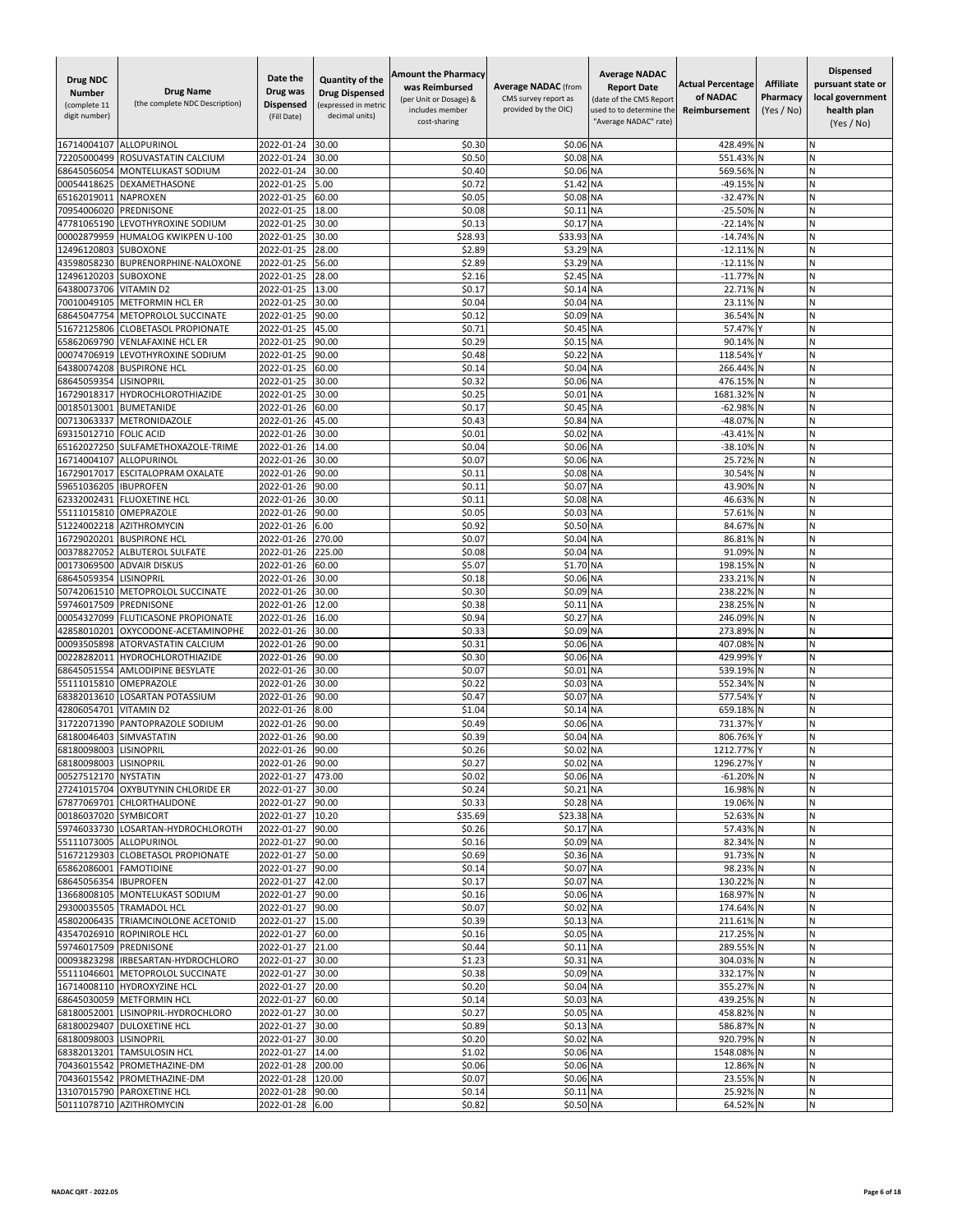| <b>Drug NDC</b><br><b>Number</b><br>(complete 11<br>digit number) | <b>Drug Name</b><br>(the complete NDC Description)     | Date the<br>Drug was<br><b>Dispensed</b><br>(Fill Date) | Quantity of the<br><b>Drug Dispensed</b><br>(expressed in metric<br>decimal units) | <b>Amount the Pharmacy</b><br>was Reimbursed<br>(per Unit or Dosage) &<br>includes member<br>cost-sharing | <b>Average NADAC (from</b><br>CMS survey report as<br>provided by the OIC) | <b>Average NADAC</b><br><b>Report Date</b><br>(date of the CMS Report<br>used to to determine the<br>"Average NADAC" rate) | <b>Actual Percentage</b><br>of NADAC<br>Reimbursement | <b>Affiliate</b><br>Pharmacy<br>(Yes / No) | <b>Dispensed</b><br>pursuant state or<br>local government<br>health plan<br>(Yes / No) |
|-------------------------------------------------------------------|--------------------------------------------------------|---------------------------------------------------------|------------------------------------------------------------------------------------|-----------------------------------------------------------------------------------------------------------|----------------------------------------------------------------------------|----------------------------------------------------------------------------------------------------------------------------|-------------------------------------------------------|--------------------------------------------|----------------------------------------------------------------------------------------|
| 00143980350                                                       | DOXYCYCLINE HYCLATE                                    | 2022-01-28                                              | 20.00                                                                              | \$0.26                                                                                                    | \$0.16 NA                                                                  |                                                                                                                            | 68.78%                                                |                                            | Ν                                                                                      |
| 59762444002                                                       | METHYLPREDNISOLONE                                     | 2022-01-28                                              | 21.00                                                                              | \$0.36                                                                                                    | \$0.18                                                                     | <b>NA</b>                                                                                                                  | 98.30%                                                |                                            | N                                                                                      |
| 16729031801                                                       | OXYBUTYNIN CHLORIDE ER                                 | 2022-01-28                                              | 90.00                                                                              | \$0.37                                                                                                    | \$0.17                                                                     | <b>NA</b>                                                                                                                  | 118.09%                                               |                                            | N                                                                                      |
| 00555902858<br>69315012710                                        | <b>JUNEL FE</b><br><b>FOLIC ACID</b>                   | 2022-01-28<br>2022-01-28                                | 84.00<br>90.00                                                                     | \$0.72<br>\$0.06                                                                                          | \$0.32<br>\$0.02                                                           | <b>NA</b><br><b>NA</b>                                                                                                     | 125.22%<br>152.85%                                    |                                            | N<br>N                                                                                 |
| 70069000510                                                       | CYANOCOBALAMIN INJECTI                                 | 2022-01-28                                              | 1.00                                                                               | \$7.49                                                                                                    | \$2.87                                                                     | <b>NA</b>                                                                                                                  | 160.67%                                               |                                            | N                                                                                      |
| 68382025116                                                       | <b>ATORVASTATIN CALCIUM</b>                            | 2022-01-28                                              | 90.00                                                                              | \$0.18                                                                                                    | \$0.06 NA                                                                  |                                                                                                                            | 198.79%                                               |                                            | N                                                                                      |
| 59746017310                                                       | PREDNISONE                                             | 2022-01-28                                              | 10.00                                                                              | \$0.23                                                                                                    | \$0.08 NA                                                                  |                                                                                                                            | 203.83%                                               |                                            | N                                                                                      |
| 16714085303                                                       | METOPROLOL SUCCINATE                                   | 2022-01-28                                              | 30.00                                                                              | \$0.32                                                                                                    | \$0.10 NA                                                                  |                                                                                                                            | 210.18%                                               |                                            | Ν                                                                                      |
| 65862017001<br>00093321205                                        | <b>ATENOLOL</b><br>CLONAZEPAM                          | 2022-01-28<br>2022-01-28                                | 90.00<br>90.00                                                                     | \$0.16<br>\$0.11                                                                                          | \$0.05 NA<br>\$0.03                                                        | <b>NA</b>                                                                                                                  | 236.37% N<br>241.30%                                  |                                            | N<br>N                                                                                 |
| 16729000101                                                       | <b>GLIMEPIRIDE</b>                                     | 2022-01-28                                              | 90.00                                                                              | \$0.16                                                                                                    | \$0.04 NA                                                                  |                                                                                                                            | 358.41%                                               | N                                          | N                                                                                      |
| 50111056103                                                       | <b>TRAZODONE HCL</b>                                   | 2022-01-28                                              | 90.00                                                                              | \$0.38                                                                                                    | \$0.07                                                                     | <b>NA</b>                                                                                                                  | 435.56%                                               |                                            | Ń                                                                                      |
| 57237022305                                                       | RAMIPRIL                                               | 2022-01-28                                              | 90.00                                                                              | \$0.64                                                                                                    | \$0.07                                                                     | <b>NA</b>                                                                                                                  | 868.53%                                               |                                            | N                                                                                      |
| 65862013399                                                       | <b>HYDROCHLOROTHIAZIDE</b>                             | 2022-01-28                                              | 30.00                                                                              | \$0.33                                                                                                    | \$0.01                                                                     | <b>NA</b>                                                                                                                  | 2311.30%                                              |                                            | Ν                                                                                      |
| 16714085303                                                       | METOPROLOL SUCCINATE                                   | 2022-01-29                                              | 30.00                                                                              | \$0.01                                                                                                    | \$0.10                                                                     | <b>NA</b>                                                                                                                  | $-85.65%$                                             |                                            | N                                                                                      |
| 00555089902<br>57894006103                                        | <b>ESTRADIOL</b><br><b>STELARA</b>                     | 2022-01-29<br>2022-01-29                                | 30.00<br>1.00                                                                      | \$0.05<br>\$28,148.82                                                                                     | \$0.09 NA<br>\$24,619.96 NA                                                |                                                                                                                            | $-46.62%$<br>14.33%                                   |                                            | N<br>N                                                                                 |
| 31722070530                                                       | VALACYCLOVIR                                           | 2022-01-29                                              | 7.00                                                                               | \$0.69                                                                                                    | \$0.56                                                                     | <b>NA</b>                                                                                                                  | 24.399                                                |                                            | Ń                                                                                      |
| 16729022601                                                       | SPIRONOLACTONE                                         | 2022-01-29                                              | 30.00                                                                              | \$0.26                                                                                                    | \$0.12 NA                                                                  |                                                                                                                            | 126.85%                                               | N                                          | И                                                                                      |
| 24979000901                                                       | NIFEDIPINE ER                                          | 2022-01-29                                              | 30.00                                                                              | \$1.43                                                                                                    | \$0.41                                                                     | <b>NA</b>                                                                                                                  | 249.93%                                               | N                                          | N                                                                                      |
| 68180051902                                                       | LISINOPRIL-HYDROCHLORO                                 | 2022-01-29                                              | 30.00                                                                              | \$0.20                                                                                                    | \$0.05 NA                                                                  |                                                                                                                            | 292.46%                                               |                                            | Ν                                                                                      |
| 43547028111                                                       | ESCITALOPRAM OXALATE                                   | 2022-01-29                                              | 45.00                                                                              | \$0.21                                                                                                    | \$0.05 NA                                                                  |                                                                                                                            | 343.14%                                               |                                            | N<br>Ń                                                                                 |
| 23155010205<br>00591040810                                        | <b>METFORMIN HCL</b><br>LISINOPRIL                     | 2022-01-29<br>2022-01-29                                | 60.00<br>30.00                                                                     | \$0.08<br>\$0.21                                                                                          | \$0.02<br>\$0.03                                                           | <b>NA</b><br><b>NA</b>                                                                                                     | 422.14%<br>717.32%                                    |                                            | N                                                                                      |
| 52817018000                                                       | <b>CLONIDINE HCL</b>                                   | 2022-01-29                                              | 30.00                                                                              | \$0.27                                                                                                    | \$0.03 NA                                                                  |                                                                                                                            | 820.93%                                               |                                            | И                                                                                      |
| 69097083412                                                       | <b>SERTRALINE HCL</b>                                  | 2022-01-29                                              | 135.00                                                                             | \$0.39                                                                                                    | \$0.04 NA                                                                  |                                                                                                                            | 844.24%                                               |                                            | N                                                                                      |
| 69238115403                                                       | <b>EZETIMIBE</b>                                       | 2022-01-29                                              | 30.00                                                                              | \$1.24                                                                                                    | \$0.13                                                                     | <b>NA</b>                                                                                                                  | 862.85%                                               |                                            | N                                                                                      |
| 68180072103                                                       | <b>AMLODIPINE BESYLATE</b>                             | 2022-01-29                                              | 30.00                                                                              | \$0.17                                                                                                    | \$0.02                                                                     | <b>NA</b>                                                                                                                  | 995.03%                                               |                                            | N                                                                                      |
| 16729000316<br>65862046899                                        | <b>GLIMEPIRIDE</b><br>LOSARTAN-HYDROCHLOROTH           | 2022-01-29<br>2022-01-30                                | 180.00<br>90.00                                                                    | \$0.53<br>\$0.11                                                                                          | \$0.05<br>\$0.1                                                            | <b>NA</b><br><b>NA</b>                                                                                                     | 1056.59%<br>-33.09%                                   | IN                                         | N<br>Ν                                                                                 |
| 00002771559                                                       | <b>BASAGLAR KWIKPEN U-100</b>                          | 2022-01-30                                              | 9.00                                                                               | \$17.13                                                                                                   | \$20.95 NA                                                                 |                                                                                                                            | $-18.26%$                                             |                                            | Ν                                                                                      |
| 68645057559                                                       | <b>GLIPIZIDE</b>                                       | 2022-01-30                                              | 180.00                                                                             | \$0.06                                                                                                    | \$0.05 NA                                                                  |                                                                                                                            | 12.17%                                                |                                            | N                                                                                      |
| 68645058259                                                       | <b>METFORMIN HCL</b>                                   | 2022-01-30                                              | 180.00                                                                             | \$0.06                                                                                                    | \$0.02 NA                                                                  |                                                                                                                            | 248.09%                                               |                                            | N                                                                                      |
| 13668001001                                                       | <b>CITALOPRAM HBR</b>                                  | 2022-01-30                                              | 90.00                                                                              | \$0.11                                                                                                    | \$0.03                                                                     | <b>NA</b>                                                                                                                  | 292.62%                                               |                                            | Ń                                                                                      |
| 29300041001                                                       | <b>ATENOLOL</b>                                        | 2022-01-30                                              | 90.00                                                                              | \$0.11                                                                                                    | \$0.03                                                                     | <b>NA</b>                                                                                                                  | 342.85%                                               |                                            | N                                                                                      |
| 47781091601<br>69680011225                                        | DEXAMETHASONE<br>CYANOCOBALAMIN INJECTI                | 2022-01-31<br>2022-01-31                                | 5.00<br>3.00                                                                       | \$0.70<br>\$2.07                                                                                          | \$1.42<br>\$2.87                                                           | <b>NA</b><br><b>NA</b>                                                                                                     | $-50.57%$<br>$-28.08%$                                |                                            | И<br>Ν                                                                                 |
| 50742026301                                                       | PROBENECID-COLCHICINE                                  | 2022-01-31                                              | 180.00                                                                             | \$1.02                                                                                                    | \$1.14 NA                                                                  |                                                                                                                            | $-10.80%$                                             |                                            | Ν                                                                                      |
| 69097014260                                                       | ALBUTEROL SULFATE HFA                                  | 2022-01-31                                              | 20.10                                                                              | \$5.32                                                                                                    | \$4.38 NA                                                                  |                                                                                                                            | 21.49%                                                |                                            | N                                                                                      |
| 68382003516                                                       | <b>VENLAFAXINE HCL ER</b>                              | 2022-01-31                                              | 360.00                                                                             | \$0.16                                                                                                    | \$0.12                                                                     | <b>NA</b>                                                                                                                  | 28.21%                                                |                                            | Ń                                                                                      |
| 42806071501                                                       | <b>BENZONATATE</b>                                     | 2022-01-31                                              | 23.00                                                                              | \$0.18                                                                                                    | \$0.14 NA                                                                  |                                                                                                                            | 29.34%                                                |                                            | И                                                                                      |
| 70010075401                                                       | METHOCARBAMOL                                          | 2022-01-31                                              | 60.00                                                                              | \$0.10                                                                                                    | \$0.07                                                                     | <b>NA</b>                                                                                                                  | 50.88%                                                |                                            | N<br>N                                                                                 |
| 60505003306<br>52817033200                                        | PENTOXIFYLLINE<br><b>CYCLOBENZAPRINE HCL</b>           | 2022-01-31<br>2022-01-31                                | 270.00<br>90.00                                                                    | \$0.51<br>\$0.04                                                                                          | \$0.28 NA<br>\$0.02                                                        | <b>NA</b>                                                                                                                  | 84.68%<br>86.65%                                      |                                            | N                                                                                      |
| 52817033200                                                       | <b>CYCLOBENZAPRINE HCL</b>                             | 2022-01-31                                              | 100.00                                                                             | \$0.04                                                                                                    | \$0.02                                                                     | <b>NA</b>                                                                                                                  | 86.84%                                                |                                            | Ń                                                                                      |
| 42806001801 SULINDAC                                              |                                                        | 2022-01-31                                              | 180.00                                                                             | \$0.43                                                                                                    | \$0.17 NA                                                                  |                                                                                                                            | 148.40% Y                                             |                                            | N                                                                                      |
| 67877022210 GABAPENTIN                                            |                                                        | 2022-01-31 120.00                                       |                                                                                    | \$0.08                                                                                                    | \$0.03 NA                                                                  |                                                                                                                            | 168.86% N                                             |                                            | Ν                                                                                      |
| 31722061490 PREGABALIN                                            |                                                        | 2022-01-31                                              | 60.00                                                                              | \$0.25                                                                                                    | \$0.09 NA                                                                  |                                                                                                                            | 169.19% N                                             |                                            | Ν                                                                                      |
| 68180086573 BLISOVI FE                                            | 47335070654 IPRATROPIUM BROMIDE                        | 2022-01-31 84.00<br>2022-01-31 900.00                   |                                                                                    | \$0.64<br>\$0.18                                                                                          | \$0.23 NA<br>\$0.06 NA                                                     |                                                                                                                            | 178.71% Y<br>209.77% Y                                |                                            | N<br>N                                                                                 |
|                                                                   | 00093172101 WARFARIN SODIUM                            | 2022-01-31                                              | 90.00                                                                              | \$0.33                                                                                                    | \$0.11 NA                                                                  |                                                                                                                            | 210.53% N                                             |                                            | N                                                                                      |
|                                                                   | 76204020001 ALBUTEROL SULFATE                          | 2022-01-31                                              | 810.00                                                                             | \$0.15                                                                                                    | \$0.05 NA                                                                  |                                                                                                                            | 237.48% Y                                             |                                            | N                                                                                      |
|                                                                   | 43598065530 BUPROPION XL                               | 2022-01-31                                              | 30.00                                                                              | \$0.48                                                                                                    | \$0.14 NA                                                                  |                                                                                                                            | 244.15% N                                             |                                            | N                                                                                      |
|                                                                   | 57664050658 METOPROLOL TARTRATE                        | 2022-01-31                                              | 60.00                                                                              | \$0.07                                                                                                    | \$0.02 NA                                                                  |                                                                                                                            | 244.53% N                                             |                                            | Ν                                                                                      |
| 59746017509 PREDNISONE                                            | 68382009605 HYDROXYCHLOROQUINE SUL                     | 2022-01-31 10.00<br>2022-01-31                          | 180.00                                                                             | \$0.44<br>\$0.97                                                                                          | \$0.11 NA<br>\$0.25 NA                                                     |                                                                                                                            | 289.81% N<br>293.57% Y                                |                                            | И<br>Ν                                                                                 |
|                                                                   | 72205000490 ROSUVASTATIN CALCIUM                       | 2022-01-31                                              | 30.00                                                                              | \$0.32                                                                                                    | \$0.08 NA                                                                  |                                                                                                                            | 309.45% N                                             |                                            | Ν                                                                                      |
|                                                                   | 68645058259 METFORMIN HCL                              | 2022-01-31                                              | 60.00                                                                              | \$0.07                                                                                                    | \$0.02 NA                                                                  |                                                                                                                            | 317.71% N                                             |                                            | Ν                                                                                      |
| 68645059459 FAMOTIDINE                                            |                                                        | 2022-01-31                                              | 60.00                                                                              | \$0.15                                                                                                    | \$0.04 NA                                                                  |                                                                                                                            | 327.01% N                                             |                                            | N                                                                                      |
|                                                                   | 16714008110 HYDROXYZINE HCL                            | 2022-01-31                                              | 20.00                                                                              | \$0.20                                                                                                    | \$0.04 NA                                                                  |                                                                                                                            | 355.27% N                                             |                                            | N                                                                                      |
|                                                                   | 68001050103 METOPROLOL SUCCINATE                       | 2022-01-31 30.00                                        |                                                                                    | \$0.47                                                                                                    | \$0.10 NA                                                                  |                                                                                                                            | 362.17% N                                             |                                            | N                                                                                      |
|                                                                   | 68645030059 METFORMIN HCL<br>60505464303 PRASUGREL HCL | 2022-01-31<br>2022-01-31                                | 60.00<br>30.00                                                                     | \$0.14<br>\$2.01                                                                                          | \$0.03 NA<br>\$0.36 NA                                                     |                                                                                                                            | 439.25% N<br>459.71% N                                |                                            | И<br>N                                                                                 |
| 68645055254 LISINOPRIL                                            |                                                        | 2022-01-31                                              | 90.00                                                                              | \$0.11                                                                                                    | \$0.02 NA                                                                  |                                                                                                                            | 468.05% N                                             |                                            | Ν                                                                                      |
| 67877041690 VALSARTAN                                             |                                                        | 2022-01-31                                              | 60.00                                                                              | \$1.41                                                                                                    | \$0.23 NA                                                                  |                                                                                                                            | 503.40% N                                             |                                            | И                                                                                      |
|                                                                   | 27808015801 ROSUVASTATIN CALCIUM                       | 2022-01-31                                              | 30.00                                                                              | \$0.83                                                                                                    | \$0.13 NA                                                                  |                                                                                                                            | 545.31% N                                             |                                            | N                                                                                      |
| 68382009305 CARVEDILOL                                            |                                                        | 2022-01-31                                              | 180.00                                                                             | \$0.15                                                                                                    | \$0.02 NA                                                                  |                                                                                                                            | 608.15%                                               |                                            | Ν                                                                                      |
|                                                                   | 00781234301 DEXTROAMPHETAMINE-AMPH                     | 2022-01-31                                              | 30.00                                                                              | \$3.53                                                                                                    | \$0.49 NA                                                                  |                                                                                                                            | 620.27% N                                             |                                            | Ν                                                                                      |
| 00074659419 SYNTHROID                                             | 68382056410 METOPROLOL SUCCINATE                       | 2022-01-31<br>2022-01-31                                | 90.00<br>90.00                                                                     | \$1.38<br>\$0.68                                                                                          | \$0.18 NA<br>\$0.09 NA                                                     |                                                                                                                            | 649.42% Y<br>661.74% N                                |                                            | Ν<br>N                                                                                 |
| 68462019005 NAPROXEN                                              |                                                        | 2022-01-31 10.00                                        |                                                                                    | \$0.60                                                                                                    | \$0.08 NA                                                                  |                                                                                                                            | 670.52% N                                             |                                            | N                                                                                      |
|                                                                   | 65862049101 QUETIAPINE FUMARATE                        | 2022-01-31                                              | 30.00                                                                              | \$0.47                                                                                                    | \$0.06 NA                                                                  |                                                                                                                            | 741.37% N                                             |                                            | Ν                                                                                      |
|                                                                   | 60505257908 ATORVASTATIN CALCIUM                       | 2022-01-31                                              | 90.00                                                                              | \$0.40                                                                                                    | \$0.05 NA                                                                  |                                                                                                                            | 760.29% Y                                             |                                            | Ν                                                                                      |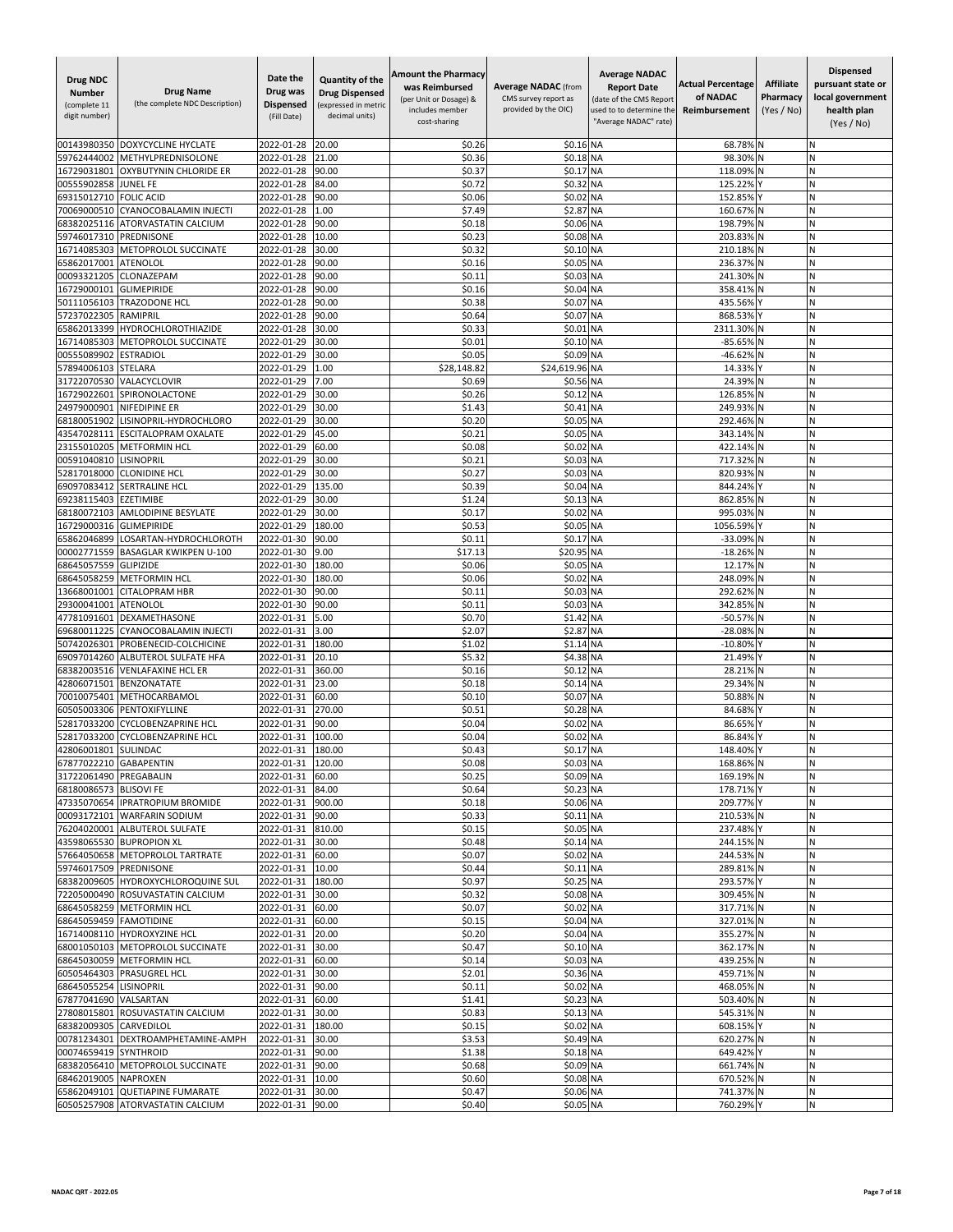| <b>Drug NDC</b><br><b>Number</b><br>(complete 11<br>digit number) | <b>Drug Name</b><br>(the complete NDC Description)              | Date the<br>Drug was<br><b>Dispensed</b><br>(Fill Date) | <b>Quantity of the</b><br><b>Drug Dispensed</b><br>(expressed in metric<br>decimal units) | <b>Amount the Pharmacy</b><br>was Reimbursed<br>(per Unit or Dosage) &<br>includes member<br>cost-sharing | <b>Average NADAC</b> (from<br>CMS survey report as<br>provided by the OIC) | <b>Average NADAC</b><br><b>Report Date</b><br>(date of the CMS Report<br>used to to determine the<br>"Average NADAC" rate) | <b>Actual Percentage</b><br>of NADAC<br>Reimbursement | <b>Affiliate</b><br>Pharmacy<br>(Yes / No) | <b>Dispensed</b><br>pursuant state or<br>local government<br>health plan<br>(Yes / No) |
|-------------------------------------------------------------------|-----------------------------------------------------------------|---------------------------------------------------------|-------------------------------------------------------------------------------------------|-----------------------------------------------------------------------------------------------------------|----------------------------------------------------------------------------|----------------------------------------------------------------------------------------------------------------------------|-------------------------------------------------------|--------------------------------------------|----------------------------------------------------------------------------------------|
| 70010075401                                                       | <b>METHOCARBAMOL</b>                                            | 2022-01-31                                              | 10.00                                                                                     | \$0.60                                                                                                    | \$0.07                                                                     | <b>NA</b>                                                                                                                  | 771.78%                                               |                                            | Ν                                                                                      |
| 52817036000                                                       | <b>METOPROLOL TARTRATE</b>                                      | 2022-01-31                                              | 90.00                                                                                     | \$0.1]                                                                                                    | \$0.02                                                                     | <b>NA</b>                                                                                                                  | 772.819                                               |                                            | N                                                                                      |
| 65862076990                                                       | <b>FENOFIBRATE</b>                                              | 2022-01-31                                              | 90.00                                                                                     | \$1.53                                                                                                    | \$0.17                                                                     | <b>NA</b>                                                                                                                  | 793.71%                                               |                                            | N                                                                                      |
| 59651005205                                                       | EZETIMIBE                                                       | 2022-01-31                                              | 30.00                                                                                     | \$1.15                                                                                                    | \$0.13                                                                     | <b>NA</b>                                                                                                                  | 793.72%                                               | N                                          | N                                                                                      |
| 68645051054                                                       | HYDROCHLOROTHIAZIDE                                             | 2022-01-31                                              | 30.00                                                                                     | \$0.13                                                                                                    | \$0.01                                                                     | <b>NA</b>                                                                                                                  | 865.48%                                               |                                            | N                                                                                      |
| 43547028010<br>60505267108                                        | ESCITALOPRAM OXALATE                                            | 2022-01-31                                              | 30.00                                                                                     | \$0.48                                                                                                    | \$0.05                                                                     | <b>NA</b>                                                                                                                  | 929.81%                                               |                                            | N<br>N                                                                                 |
| 55111019605                                                       | <b>ATORVASTATIN CALCIUM</b><br>CLOPIDOGREL                      | 2022-01-31<br>2022-01-31                                | 90.00<br>90.00                                                                            | \$1.14<br>\$0.79                                                                                          | \$0.10 NA<br>\$0.07                                                        | <b>NA</b>                                                                                                                  | 1024.189<br>1116.499                                  |                                            | N                                                                                      |
| 69452015120                                                       | <b>VITAMIND2</b>                                                | 2022-01-31                                              | 4.00                                                                                      | \$2.11                                                                                                    | \$0.14 NA                                                                  |                                                                                                                            | 1445.81%                                              |                                            | Ν                                                                                      |
| 69238183101                                                       | LEVOTHYROXINE SODIUM                                            | 2022-02-01                                              | 30.00                                                                                     | \$0.05                                                                                                    | \$0.14 NA                                                                  |                                                                                                                            | $-64.78%$                                             |                                            | Ν                                                                                      |
| 60505015801                                                       | <b>BUPROPION HCL</b>                                            | 2022-02-01                                              | 60.00                                                                                     | \$0.08                                                                                                    | \$0.13 NA                                                                  |                                                                                                                            | $-41.03%$                                             | ΙN                                         | N                                                                                      |
| 70710122600                                                       | <b>AMITRIPTYLINE HCL</b>                                        | 2022-02-01                                              | 30.00                                                                                     | \$0.05                                                                                                    | \$0.08 NA                                                                  |                                                                                                                            | -33.92%                                               |                                            | N                                                                                      |
| 16729017317                                                       | <b>AMITRIPTYLINE HCL</b>                                        | 2022-02-01                                              | 90.00                                                                                     | \$0.11                                                                                                    | \$0.16 NA                                                                  |                                                                                                                            | $-28.65%$                                             |                                            | N                                                                                      |
| 69238183501                                                       | LEVOTHYROXINE SODIUM                                            | 2022-02-01                                              | 30.00                                                                                     | \$0.15                                                                                                    | \$0.18 NA                                                                  |                                                                                                                            | $-15.11%$                                             | N                                          | Ν                                                                                      |
| 00703024101                                                       | TRIAMCINOLONE ACETONID                                          | 2022-02-01                                              | 2.00                                                                                      | \$5.98                                                                                                    | \$7.00 NA                                                                  |                                                                                                                            | $-14.64%$                                             |                                            | И                                                                                      |
| 70010006310<br>69097012412                                        | <b>METFORMIN HCL</b><br><b>TOPIRAMATE</b>                       | 2022-02-01<br>2022-02-01                                | 180.00<br>120.00                                                                          | \$0.02<br>\$0.08                                                                                          | \$0.02<br>\$0.07                                                           | <b>NA</b><br><b>NA</b>                                                                                                     | 14.52%<br>15.63%                                      | IN                                         | Ν<br>N                                                                                 |
| 68382005001                                                       | MELOXICAM                                                       | 2022-02-01                                              | 180.00                                                                                    | \$0.03                                                                                                    | \$0.02                                                                     | <b>NA</b>                                                                                                                  | 29.33%                                                |                                            | N                                                                                      |
| 68382009305                                                       | CARVEDILOL                                                      | 2022-02-01                                              | 180.00                                                                                    | \$0.03                                                                                                    | \$0.02                                                                     | <b>NA</b>                                                                                                                  | 32.429                                                |                                            | Ń                                                                                      |
| 43598075260                                                       | <b>BUPROPION HCL SR</b>                                         | 2022-02-01                                              | 180.00                                                                                    | \$0.16                                                                                                    | \$0.10 NA                                                                  |                                                                                                                            | 57.15%                                                | IN                                         | Ν                                                                                      |
| 68382009205                                                       | CARVEDILOL                                                      | 2022-02-01                                              | 180.00                                                                                    | \$0.04                                                                                                    | \$0.02                                                                     | <b>NA</b>                                                                                                                  | 81.65%                                                | N                                          | N                                                                                      |
| 60505267108                                                       | ATORVASTATIN CALCIUM                                            | 2022-02-01                                              | 90.00                                                                                     | \$0.18                                                                                                    | \$0.10 NA                                                                  |                                                                                                                            | 82.06%                                                | N                                          | Ν                                                                                      |
| 16729018201                                                       | <b>HYDROCHLOROTHIAZIDE</b>                                      | 2022-02-01                                              | 90.00                                                                                     | \$0.11                                                                                                    | \$0.06 NA                                                                  |                                                                                                                            | 95.93%                                                |                                            | N                                                                                      |
| 33342017910                                                       | OLMESARTAN MEDOXOMIL                                            | 2022-02-01                                              | 90.00                                                                                     | \$0.22                                                                                                    | \$0.11 NA                                                                  |                                                                                                                            | 105.98%                                               |                                            | Ń                                                                                      |
| 00555902858                                                       | JUNEL FE                                                        | 2022-02-01                                              | 84.00                                                                                     | \$0.72                                                                                                    | \$0.32                                                                     | <b>NA</b>                                                                                                                  | 125.22%                                               |                                            | Ν                                                                                      |
| 16714070101                                                       | LAMOTRIGINE                                                     | 2022-02-01                                              | 60.00                                                                                     | \$0.16<br>\$0.30                                                                                          | \$0.06 NA<br>\$0.09 NA                                                     |                                                                                                                            | 159.37%                                               | N                                          | Ν<br>Ν                                                                                 |
| 29300011316<br>16714004211                                        | LAMOTRIGINE<br>ALLOPURINOL                                      | 2022-02-01<br>2022-02-01                                | 30.00<br>30.00                                                                            | \$0.32                                                                                                    | \$0.09                                                                     | <b>NA</b>                                                                                                                  | 251.37%<br>263.79%                                    | N                                          | N                                                                                      |
| 68645055354                                                       | LISINOPRIL                                                      | 2022-02-01                                              | 90.00                                                                                     | \$0.11                                                                                                    | \$0.03                                                                     | <b>NA</b>                                                                                                                  | 327.02%                                               |                                            | Ń                                                                                      |
| 43547040111                                                       | <b>FUROSEMIDE</b>                                               | 2022-02-01                                              | 30.00                                                                                     | \$0.13                                                                                                    | \$0.03                                                                     | <b>NA</b>                                                                                                                  | 360.09%                                               |                                            | Ń                                                                                      |
| 00093005301                                                       | <b>BUSPIRONE HCL</b>                                            | 2022-02-01                                              | 60.00                                                                                     | \$0.16                                                                                                    | \$0.03                                                                     | <b>NA</b>                                                                                                                  | 461.86%                                               | N                                          | Ν                                                                                      |
| 68382005105                                                       | MELOXICAM                                                       | 2022-02-01                                              | 30.00                                                                                     | \$0.13                                                                                                    | \$0.02                                                                     | <b>NA</b>                                                                                                                  | 475.71%                                               |                                            | N                                                                                      |
| 68180098103                                                       | <b>LISINOPRIL</b>                                               | 2022-02-01                                              | 30.00                                                                                     | \$0.21                                                                                                    | \$0.03                                                                     | <b>NA</b>                                                                                                                  | 717.32%                                               |                                            | Ν                                                                                      |
| 69238183901                                                       | LEVOTHYROXINE SODIUM                                            | 2022-02-02                                              | 30.00                                                                                     | \$0.15                                                                                                    | \$0.23 NA                                                                  |                                                                                                                            | $-34.52%$                                             |                                            | N                                                                                      |
| 50742061510                                                       | METOPROLOL SUCCINATE                                            | 2022-02-02                                              | 45.00                                                                                     | \$0.07                                                                                                    | \$0.09                                                                     | <b>NA</b>                                                                                                                  | $-24.59%$                                             |                                            | N<br>N                                                                                 |
| 68462063945<br>00078063941                                        | NITROGLYCERIN<br><b>COSENTYX PEN (2 PENS)</b>                   | 2022-02-02<br>2022-02-02                                | 25.00<br>2.00                                                                             | \$0.25<br>\$3,425.97                                                                                      | \$0.28<br>\$3,045.42                                                       | <b>NA</b><br><b>NA</b>                                                                                                     | $-12.32%$<br>12.50%                                   |                                            | И                                                                                      |
| 31722095201                                                       | METHYLPHENIDATE ER                                              | 2022-02-02                                              | 30.00                                                                                     | \$1.00                                                                                                    | \$0.8                                                                      | <b>NA</b>                                                                                                                  | 14.53%                                                | N                                          | И                                                                                      |
| 42794001902                                                       | LIOTHYRONINE SODIUM                                             | 2022-02-02                                              | 45.00                                                                                     | \$0.63                                                                                                    | \$0.50 NA                                                                  |                                                                                                                            | 25.11%                                                | <b>N</b>                                   | Ν                                                                                      |
| 65162062750                                                       | <b>TRAMADOL HCL</b>                                             | 2022-02-02                                              | 240.00                                                                                    | \$0.03                                                                                                    | \$0.02                                                                     | <b>NA</b>                                                                                                                  | 33.84%                                                |                                            | N                                                                                      |
| 00115148701                                                       | DEXTROAMPHETAMINE-AMPH                                          | 2022-02-02                                              | 30.00                                                                                     | \$0.70                                                                                                    | \$0.52                                                                     | <b>NA</b>                                                                                                                  | 34.369                                                |                                            | Ń                                                                                      |
| 53746051401                                                       | SPIRONOLACTONE                                                  | 2022-02-02                                              | 90.00                                                                                     | \$0.18                                                                                                    | \$0.12                                                                     | <b>NA</b>                                                                                                                  | 50.47%                                                |                                            | Ν                                                                                      |
| 00186037020                                                       | SYMBICORT                                                       | 2022-02-02                                              | 30.60                                                                                     | \$35.35                                                                                                   | \$23.38 NA                                                                 |                                                                                                                            | 51.15%                                                |                                            | N                                                                                      |
| 00054012422                                                       | <b>LOSARTAN POTASSIUM</b>                                       | 2022-02-02                                              | 90.00                                                                                     | \$0.11                                                                                                    | \$0.07                                                                     | <b>NA</b>                                                                                                                  | 53.85%                                                |                                            | N                                                                                      |
| 68180087773<br>68382014701                                        | <b>JENCYCLA</b><br>RAMIPRIL                                     | 2022-02-02<br>2022-02-02                                | 28.00<br>60.00                                                                            | \$0.32<br>\$0.13                                                                                          | \$0.16 NA<br>\$0.07                                                        | <b>NA</b>                                                                                                                  | 95.50%<br>102.42%                                     |                                            | N<br>Ń                                                                                 |
| 31722058230                                                       | <b>DULOXETINE HCL</b>                                           | 2022-02-02                                              | 90.00                                                                                     | \$0.33                                                                                                    | \$0.11 NA                                                                  |                                                                                                                            | 211.86% N                                             |                                            | N                                                                                      |
|                                                                   | 55111018010 TIZANIDINE HCL                                      | 2022-02-02 42.00                                        |                                                                                           | \$0.23                                                                                                    | \$0.06 NA                                                                  |                                                                                                                            | 304.63% N                                             |                                            | Ν                                                                                      |
| 68645059090 CLOPIDOGREL                                           |                                                                 | 2022-02-02                                              | 90.00                                                                                     | \$0.31                                                                                                    | \$0.07 NA                                                                  |                                                                                                                            | 369.10% N                                             |                                            | Ν                                                                                      |
| 00074714890 SYNTHROID                                             |                                                                 | 2022-02-02 90.00                                        |                                                                                           | \$1.37                                                                                                    | \$0.27 NA                                                                  |                                                                                                                            | 400.73% N                                             |                                            | N                                                                                      |
| 69097015907 MELOXICAM                                             |                                                                 | 2022-02-02 30.00                                        |                                                                                           | \$0.22                                                                                                    | \$0.02 NA                                                                  |                                                                                                                            | 828.32% N                                             |                                            | Ν                                                                                      |
| 67877019705                                                       | AMLODIPINE BESYLATE                                             | 2022-02-02                                              | 90.00                                                                                     | \$0.15                                                                                                    | \$0.01 NA                                                                  |                                                                                                                            | 1048.52% N                                            |                                            | И                                                                                      |
| 76204020060                                                       | <b>ALBUTEROL SULFATE</b>                                        | 2022-02-03                                              | 180.00                                                                                    | \$0.05                                                                                                    | \$0.04 NA                                                                  |                                                                                                                            | 18.70% N                                              |                                            | N                                                                                      |
| 60505393001<br>24979015538 CEPHALEXIN                             | <b>GUANFACINE HCL ER</b>                                        | 2022-02-03<br>2022-02-03                                | 30.00                                                                                     | \$0.32<br>\$0.10                                                                                          | \$0.25 NA<br>\$0.07 NA                                                     |                                                                                                                            | 28.29% N                                              |                                            | N<br>Ν                                                                                 |
|                                                                   | 68180032002 BUPROPION XL                                        | 2022-02-03                                              | 200.00<br>30.00                                                                           | \$0.32                                                                                                    | \$0.19 NA                                                                  |                                                                                                                            | 53.36% N<br>62.91% N                                  |                                            | Ν                                                                                      |
|                                                                   | 70436001002 BUPROPION XL                                        | 2022-02-03                                              | 30.00                                                                                     | \$0.32                                                                                                    | \$0.14 NA                                                                  |                                                                                                                            | 126.66% N                                             |                                            | N                                                                                      |
| 76282042210 LISINOPRIL                                            |                                                                 | 2022-02-03                                              | 90.00                                                                                     | \$0.13                                                                                                    | \$0.06 NA                                                                  |                                                                                                                            | 127.39%                                               |                                            | Ν                                                                                      |
|                                                                   | 65862020290 LOSARTAN POTASSIUM                                  | 2022-02-03                                              | 90.00                                                                                     | \$0.16                                                                                                    | \$0.07 NA                                                                  |                                                                                                                            | 134.74% N                                             |                                            | Ν                                                                                      |
|                                                                   | 65862057490 MONTELUKAST SODIUM                                  | 2022-02-03                                              | 90.00                                                                                     | \$0.16                                                                                                    | \$0.06 NA                                                                  |                                                                                                                            | 168.97% N                                             |                                            | N                                                                                      |
|                                                                   | 62332003231 ROPINIROLE HCL                                      | 2022-02-03                                              | 90.00                                                                                     | \$0.16                                                                                                    | \$0.05 NA                                                                  |                                                                                                                            | 202.08% N                                             |                                            | N                                                                                      |
|                                                                   | 00527331237 METHYLPHENIDATE ER                                  | 2022-02-03                                              | 30.00                                                                                     | \$3.68                                                                                                    | \$0.99 NA                                                                  |                                                                                                                            | 272.95% N                                             |                                            | И                                                                                      |
| 69315012710 FOLIC ACID                                            |                                                                 | 2022-02-03                                              | 90.00                                                                                     | \$0.11                                                                                                    | \$0.02 NA                                                                  |                                                                                                                            | 349.12% N                                             |                                            | Ν                                                                                      |
|                                                                   | 65862069705 VENLAFAXINE HCL ER<br>51862094801 NORTRIPTYLINE HCL | 2022-02-03                                              | 90.00                                                                                     | \$0.72<br>\$0.80                                                                                          | \$0.15 NA<br>\$0.16 NA                                                     |                                                                                                                            | 369.69% Y                                             |                                            | N<br>И                                                                                 |
| 68645055354                                                       | <b>LISINOPRIL</b>                                               | 2022-02-03<br>2022-02-03                                | 90.00<br>30.00                                                                            | \$0.13                                                                                                    | \$0.03 NA                                                                  |                                                                                                                            | 407.64%<br>412.43% N                                  |                                            | Ν                                                                                      |
|                                                                   | 68382013210 TAMSULOSIN HCL                                      | 2022-02-03                                              | 30.00                                                                                     | \$0.32                                                                                                    | \$0.06 NA                                                                  |                                                                                                                            | 413.28% N                                             |                                            | Ν                                                                                      |
| 59746017310 PREDNISONE                                            |                                                                 | 2022-02-03                                              | 20.00                                                                                     | \$0.41                                                                                                    | \$0.08 NA                                                                  |                                                                                                                            | 438.01% N                                             |                                            | Ν                                                                                      |
| 43547035311                                                       | <b>LISINOPRIL</b>                                               | 2022-02-03                                              | 60.00                                                                                     | \$0.16                                                                                                    | \$0.02 NA                                                                  |                                                                                                                            | 710.33% N                                             |                                            | N                                                                                      |
|                                                                   | 69238209503 EMTRICITABINE-TENOFOVI                              | 2022-02-03                                              | 30.00                                                                                     | \$13.75                                                                                                   | \$0.83 NA                                                                  |                                                                                                                            | 1554.45% N                                            |                                            | Ν                                                                                      |
| 16729007329                                                       | CAPECITABINE                                                    | 2022-02-03                                              | 56.00                                                                                     | \$30.71                                                                                                   | \$0.62 NA                                                                  |                                                                                                                            | 4854.78% Y                                            |                                            | N                                                                                      |
|                                                                   | 69238183007 LEVOTHYROXINE SODIUM                                | 2022-02-04 30.00                                        |                                                                                           | \$0.08                                                                                                    | \$0.13 NA                                                                  |                                                                                                                            | -37.46% N                                             |                                            | N                                                                                      |
|                                                                   | 13107005801 ACETAMINOPHEN-CODEINE                               | 2022-02-04                                              | 30.00                                                                                     | \$0.10                                                                                                    | \$0.12 NA                                                                  |                                                                                                                            | $-12.67%$ N                                           |                                            | Ν                                                                                      |
|                                                                   | 31722070530 VALACYCLOVIR                                        | 2022-02-04                                              | 7.00                                                                                      | \$0.69                                                                                                    | \$0.56 NA                                                                  |                                                                                                                            | 24.39% N                                              |                                            | Ν                                                                                      |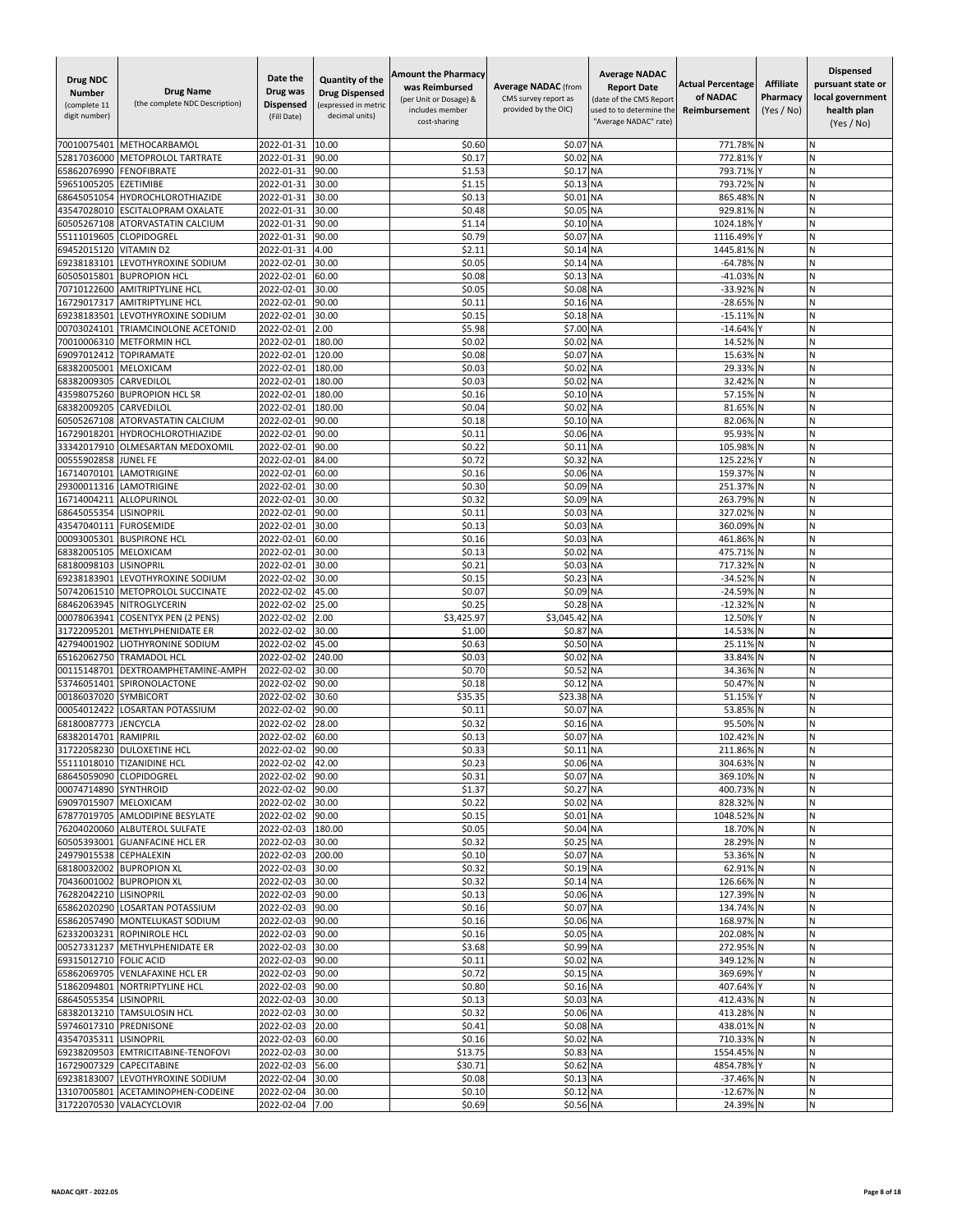| Drug NDC<br><b>Number</b><br>(complete 11<br>digit number) | <b>Drug Name</b><br>(the complete NDC Description)       | Date the<br>Drug was<br><b>Dispensed</b><br>(Fill Date) | Quantity of the<br><b>Drug Dispensed</b><br>(expressed in metric<br>decimal units) | <b>Amount the Pharmacy</b><br>was Reimbursed<br>(per Unit or Dosage) &<br>includes member<br>cost-sharing | <b>Average NADAC</b> (from<br>CMS survey report as<br>provided by the OIC) | <b>Average NADAC</b><br><b>Report Date</b><br>(date of the CMS Report<br>used to to determine the<br>"Average NADAC" rate) | <b>Actual Percentage</b><br>of NADAC<br>Reimbursement | <b>Affiliate</b><br>Pharmacy<br>(Yes / No) | <b>Dispensed</b><br>pursuant state or<br>local government<br>health plan<br>(Yes / No) |
|------------------------------------------------------------|----------------------------------------------------------|---------------------------------------------------------|------------------------------------------------------------------------------------|-----------------------------------------------------------------------------------------------------------|----------------------------------------------------------------------------|----------------------------------------------------------------------------------------------------------------------------|-------------------------------------------------------|--------------------------------------------|----------------------------------------------------------------------------------------|
| 59651030901                                                | <b>FLUOXETINE HCL</b>                                    | 2022-02-04                                              | 60.00                                                                              | \$0.56                                                                                                    | \$0.32 NA                                                                  |                                                                                                                            | 75.96%                                                |                                            | N                                                                                      |
| 69238115409                                                | <b>EZETIMIBE</b>                                         | 2022-02-04                                              | 90.00                                                                              | \$0.33                                                                                                    | \$0.13 NA                                                                  |                                                                                                                            | 154.67%                                               |                                            | N                                                                                      |
| 29300016815                                                | <b>TIZANIDINE HCL</b>                                    | 2022-02-04                                              | 180.00                                                                             | \$0.16                                                                                                    | \$0.06 NA                                                                  |                                                                                                                            | 175.77%                                               |                                            | Ν                                                                                      |
| 70700011985                                                | <b>ESTARYLLA</b>                                         | 2022-02-04                                              | 84.00                                                                              | \$0.66                                                                                                    | \$0.18 NA                                                                  |                                                                                                                            | 263.53%                                               |                                            | И                                                                                      |
| 68645055354<br>68180051902                                 | LISINOPRIL<br>LISINOPRIL-HYDROCHLORO                     | 2022-02-04<br>2022-02-04                                | 90.00<br>81.00                                                                     | \$0.11<br>\$0.34                                                                                          | \$0.03 NA<br>\$0.05                                                        | <b>NA</b>                                                                                                                  | 327.02%<br>561.54%                                    |                                            | N<br>N                                                                                 |
| 65862056090                                                | PANTOPRAZOLE SODIUM                                      | 2022-02-04                                              | 30.00                                                                              | \$0.56                                                                                                    | \$0.06                                                                     | <b>NA</b>                                                                                                                  | 841.25%                                               |                                            | Ń                                                                                      |
| 72606050902                                                | <b>FAMOTIDINE</b>                                        | 2022-02-04                                              | 60.00                                                                              | \$0.34                                                                                                    | \$0.04                                                                     | <b>NA</b>                                                                                                                  | 874.80%                                               | N                                          | Ν                                                                                      |
| 65862019399                                                | <b>FLUOXETINE HCL</b>                                    | 2022-02-04                                              | 30.00                                                                              | \$0.33                                                                                                    | \$0.03                                                                     | <b>NA</b>                                                                                                                  | 895.02%                                               |                                            | N                                                                                      |
| 68180051303                                                | <b>LISINOPRIL</b>                                        | 2022-02-04                                              | 90.00                                                                              | \$0.23                                                                                                    | \$0.02 NA                                                                  |                                                                                                                            | 1200.64%                                              |                                            | Ν<br>N                                                                                 |
| 00143211205<br>68645052254                                 | DOXYCYCLINE HYCLATE<br>SERTRALINE HCL                    | 2022-02-05<br>2022-02-05                                | 14.00<br>90.00                                                                     | \$0.30<br>\$0.11                                                                                          | \$0.13<br>\$0.04                                                           | <b>NA</b><br><b>NA</b>                                                                                                     | 123.98%<br>154.19%                                    |                                            | Ń                                                                                      |
| 69543012350                                                | <b>GLIMEPIRIDE</b>                                       | 2022-02-05                                              | 90.00                                                                              | \$0.11                                                                                                    | \$0.04 NA                                                                  |                                                                                                                            | 215.93%                                               | N                                          | Ν                                                                                      |
| 31722070590                                                | VALACYCLOVIR                                             | 2022-02-05                                              | 90.00                                                                              | \$1.99                                                                                                    | \$0.56 NA                                                                  |                                                                                                                            | 256.27%                                               |                                            | Ν                                                                                      |
| 68180037603                                                | LOSARTAN POTASSIUM                                       | 2022-02-05                                              | 30.00                                                                              | \$0.32                                                                                                    | \$0.05                                                                     | <b>NA</b>                                                                                                                  | 482.84%                                               |                                            | Ν                                                                                      |
| 69097012515                                                | <b>TOPIRAMATE</b>                                        | 2022-02-05                                              | 30.00                                                                              | \$0.69                                                                                                    | \$0.12                                                                     | <b>NA</b>                                                                                                                  | 484.53%                                               |                                            | N                                                                                      |
| 55111046805<br>60758011905                                 | METOPROLOL SUCCINATE<br>PREDNISOLONE ACETATE             | 2022-02-05<br>2022-02-06                                | 30.00<br>5.00                                                                      | \$0.84<br>\$4.81                                                                                          | \$0.13 NA<br>\$5.76                                                        | <b>NA</b>                                                                                                                  | 530.86%<br>$-16.529$                                  |                                            | N<br>Ń                                                                                 |
| 42806016105                                                | <b>HYDROXYZINE HCL</b>                                   | 2022-02-06                                              | 75.00                                                                              | \$0.11                                                                                                    | \$0.09 NA                                                                  |                                                                                                                            | 23.34%                                                |                                            | N                                                                                      |
| 57237001930                                                | <b>DULOXETINE HCL</b>                                    | 2022-02-06                                              | 90.00                                                                              | \$0.16                                                                                                    | \$0.13 NA                                                                  |                                                                                                                            | 28.93%                                                | <b>N</b>                                   | N                                                                                      |
| 31722070290                                                | LOSARTAN POTASSIUM                                       | 2022-02-06                                              | 90.00                                                                              | \$0.15                                                                                                    | \$0.09 NA                                                                  |                                                                                                                            | 69.06%                                                | N                                          | И                                                                                      |
| 00378727253                                                | NORETHINDRONE                                            | 2022-02-06                                              | 364.00                                                                             | \$0.30                                                                                                    | \$0.16 NA                                                                  |                                                                                                                            | 82.59%                                                |                                            | N                                                                                      |
| 65862086001<br>29300022019                                 | <b>FAMOTIDINE</b><br>MONTELUKAST SODIUM                  | 2022-02-06<br>2022-02-06                                | 90.00<br>90.00                                                                     | \$0.14<br>\$0.16                                                                                          | \$0.07<br>\$0.06 NA                                                        | <b>NA</b>                                                                                                                  | 98.23%<br>168.97%                                     |                                            | Ń<br>N                                                                                 |
| 31722073190                                                | <b>IRBESARTAN</b>                                        | 2022-02-06                                              | 90.00                                                                              | \$0.88                                                                                                    | \$0.31                                                                     | <b>NA</b>                                                                                                                  | 185.13%                                               |                                            | И                                                                                      |
| 50228014605                                                | HYDROCHLOROTHIAZIDE                                      | 2022-02-06                                              | 90.00                                                                              | \$0.1                                                                                                     | \$0.03                                                                     | <b>NA</b>                                                                                                                  | 243.57%                                               |                                            | Ν                                                                                      |
| 68001033203                                                | <b>LISINOPRIL</b>                                        | 2022-02-07                                              | 30.00                                                                              | \$0.02                                                                                                    | \$0.02 NA                                                                  |                                                                                                                            | 10.42%                                                | N                                          | N                                                                                      |
| 70954005820                                                | PREDNISONE                                               | 2022-02-07                                              | 90.00                                                                              | \$0.08                                                                                                    | \$0.07                                                                     | <b>NA</b>                                                                                                                  | 21.04%                                                |                                            | N                                                                                      |
| 60505257808                                                | ATORVASTATIN CALCIUM                                     | 2022-02-07                                              | 30.00                                                                              | \$0.05                                                                                                    | \$0.04                                                                     | <b>NA</b>                                                                                                                  | 36.47%                                                |                                            | N<br>N                                                                                 |
| 43547028810<br>00378180310                                 | <b>BUPROPION HCL SR</b><br>LEVOTHYROXINE SODIUM          | 2022-02-07<br>2022-02-07                                | 60.00<br>90.00                                                                     | \$0.16<br>\$0.25                                                                                          | \$0.11<br>\$0.14                                                           | <b>NA</b><br><b>NA</b>                                                                                                     | 45.23%<br>74.70%                                      |                                            | И                                                                                      |
| 70436000203                                                | POTASSIUM CHLORIDE                                       | 2022-02-07                                              | 90.00                                                                              | \$0.29                                                                                                    | \$0.14 NA                                                                  |                                                                                                                            | 111.54%                                               |                                            | N                                                                                      |
| 67877069701                                                | CHLORTHALIDONE                                           | 2022-02-07                                              | 90.00                                                                              | \$0.62                                                                                                    | \$0.28 NA                                                                  |                                                                                                                            | 123.92%                                               |                                            | N                                                                                      |
| 16571020150                                                | DICLOFENAC SODIUM                                        | 2022-02-07                                              | 180.00                                                                             | \$0.21                                                                                                    | \$0.09                                                                     | <b>NA</b>                                                                                                                  | 125.11%                                               |                                            | Ń                                                                                      |
| 16729022601                                                | SPIRONOLACTONE<br><b>FOLIC ACID</b>                      | 2022-02-07                                              | 30.00                                                                              | \$0.26                                                                                                    | \$0.12                                                                     | <b>NA</b>                                                                                                                  | 126.85%                                               |                                            | N                                                                                      |
| 69315012710<br>50111056001                                 | TRAZODONE HCL                                            | 2022-02-07<br>2022-02-07                                | 90.00<br>30.00                                                                     | \$0.06<br>\$0.13                                                                                          | \$0.02<br>\$0.04 NA                                                        | <b>NA</b>                                                                                                                  | 152.85%<br>231.92%                                    | IN                                         | И<br>N                                                                                 |
| 50742061510                                                | METOPROLOL SUCCINATE                                     | 2022-02-07                                              | 90.00                                                                              | \$0.30                                                                                                    | \$0.09 NA                                                                  |                                                                                                                            | 233.21%                                               | IN                                         | Ν                                                                                      |
| 51862085610                                                | CARBIDOPA-LEVODOPA                                       | 2022-02-07                                              | 90.00                                                                              | \$0.38                                                                                                    | \$0.11 NA                                                                  |                                                                                                                            | 248.41%                                               |                                            | N                                                                                      |
| 68382080501                                                | TRAZODONE HCL                                            | 2022-02-07                                              | 180.00                                                                             | \$0.16                                                                                                    | \$0.04 NA                                                                  |                                                                                                                            | 308.13%                                               |                                            | Ń                                                                                      |
| 31722071310                                                | PANTOPRAZOLE SODIUM                                      | 2022-02-07                                              | 30.00                                                                              | \$0.32                                                                                                    | \$0.06 NA                                                                  |                                                                                                                            | 433.13%                                               | N                                          | Ν                                                                                      |
| 29300011101<br>55111046805                                 | LAMOTRIGINE<br>METOPROLOL SUCCINATE                      | 2022-02-07<br>2022-02-07                                | 45.00<br>90.00                                                                     | \$0.20<br>\$0.89                                                                                          | \$0.03 NA<br>\$0.13                                                        | <b>NA</b>                                                                                                                  | 487.89%<br>563.86%                                    |                                            | Ν<br>И                                                                                 |
| 31722052001                                                | HYDRALAZINE HCL                                          | 2022-02-07                                              | 30.00                                                                              | \$0.27                                                                                                    | \$0.04 NA                                                                  |                                                                                                                            | 580.64%                                               | N                                          | N                                                                                      |
| 00071036932                                                | <b>DILANTIN</b>                                          | 2022-02-07                                              | 120.00                                                                             | \$1.37                                                                                                    | \$0.16                                                                     | <b>NA</b>                                                                                                                  | 730.35%                                               |                                            | N                                                                                      |
| 70010006310                                                | <b>METFORMIN HCL</b>                                     | 2022-02-07                                              | 180.00                                                                             | \$0.14                                                                                                    | \$0.02                                                                     | <b>NA</b>                                                                                                                  | 791.46%                                               |                                            | Ń                                                                                      |
| 55111019605                                                | CLOPIDOGREL                                              | 2022-02-07                                              | 90.00                                                                              | \$0.79                                                                                                    | \$0.07 NA                                                                  |                                                                                                                            | 1116.49% Y                                            |                                            | N                                                                                      |
| 68180098103 LISINOPRIL                                     | 61314022710 TIMOLOL MALEATE                              | 2022-02-07 90.00<br>2022-02-08                          | 10.00                                                                              | \$0.34<br>\$1.33                                                                                          | \$0.03 NA<br>\$1.00 NA                                                     |                                                                                                                            | 1207.97% N<br>31.85% N                                |                                            | Ν<br>Ν                                                                                 |
|                                                            | 65862052730 VENLAFAXINE HCL ER                           | 2022-02-08 90.00                                        |                                                                                    | \$0.15                                                                                                    | \$0.12 NA                                                                  |                                                                                                                            | 33.88% N                                              |                                            | И                                                                                      |
| 00093834410 GLYBURIDE                                      |                                                          | 2022-02-08                                              | 90.00                                                                              | \$0.16                                                                                                    | \$0.11 NA                                                                  |                                                                                                                            | 44.24% N                                              |                                            | И                                                                                      |
|                                                            | 00093220401 METOCLOPRAMIDE HCL                           | 2022-02-08                                              | 30.00                                                                              | \$0.07                                                                                                    | \$0.05 NA                                                                  |                                                                                                                            | 47.87% N                                              |                                            | N                                                                                      |
| 00115148601                                                | DEXTROAMPHETAMINE-AMPH                                   | 2022-02-08                                              | 30.00                                                                              | \$0.81                                                                                                    | \$0.52 NA                                                                  |                                                                                                                            | 56.97% N                                              |                                            | Ν                                                                                      |
| 67877069601<br>33342010937                                 | CHLORTHALIDONE<br>RISEDRONATE SODIUM                     | 2022-02-08<br>2022-02-08 8.00                           | 30.00                                                                              | \$0.32<br>\$5.02                                                                                          | \$0.17 NA<br>\$2.68 NA                                                     |                                                                                                                            | 85.92% N<br>87.10% N                                  |                                            | Ν<br>N                                                                                 |
|                                                            | 68001036103 MONTELUKAST SODIUM                           | 2022-02-08                                              | 90.00                                                                              | \$0.12                                                                                                    | \$0.06 NA                                                                  |                                                                                                                            | 107.80% N                                             |                                            | И                                                                                      |
|                                                            | 45963067696 METOPROLOL SUCCINATE                         | 2022-02-08                                              | 30.00                                                                              | \$0.23                                                                                                    | \$0.10 NA                                                                  |                                                                                                                            | 121.79% N                                             |                                            | Ν                                                                                      |
|                                                            | 70010049110 METFORMIN HCL ER                             | 2022-02-08                                              | 180.00                                                                             | \$0.08                                                                                                    | \$0.04 NA                                                                  |                                                                                                                            | 125.55% N                                             |                                            | Ν                                                                                      |
| 69315012710 FOLIC ACID                                     |                                                          | 2022-02-08                                              | 78.00                                                                              | \$0.06                                                                                                    | \$0.02 NA                                                                  |                                                                                                                            | 156.51% Y                                             |                                            | N                                                                                      |
|                                                            | 16729048601 METHOTREXATE<br>64980037803 ATOMOXETINE HCL  | 2022-02-08 91.00<br>2022-02-08                          | 90.00                                                                              | \$1.41<br>\$6.88                                                                                          | \$0.30 NA<br>\$1.32 NA                                                     |                                                                                                                            | 365.84% Y<br>422.21% N                                |                                            | Ν<br>Ν                                                                                 |
|                                                            | 13668042990 PANTOPRAZOLE SODIUM                          | 2022-02-08                                              | 90.00                                                                              | \$0.33                                                                                                    | \$0.06 NA                                                                  |                                                                                                                            | 451.44% N                                             |                                            | И                                                                                      |
| 00078044005 RITALIN                                        |                                                          | 2022-02-08                                              | 180.00                                                                             | \$0.90                                                                                                    | \$0.16 NA                                                                  |                                                                                                                            | 464.84% N                                             |                                            | N                                                                                      |
| 16729016917                                                | <b>ESCITALOPRAM OXALATE</b>                              | 2022-02-08                                              | 30.00                                                                              | \$0.28                                                                                                    | \$0.05 NA                                                                  |                                                                                                                            | 494.11% N                                             |                                            | Ν                                                                                      |
| 61442012110 FAMOTIDINE                                     |                                                          | 2022-02-08                                              | 30.00                                                                              | \$0.31                                                                                                    | \$0.04 NA                                                                  |                                                                                                                            | 795.86% N                                             |                                            | Ν                                                                                      |
| 43547035150 LISINOPRIL                                     |                                                          | 2022-02-08                                              | 30.00                                                                              | \$0.15                                                                                                    | \$0.02 NA                                                                  |                                                                                                                            | 816.67% N                                             |                                            | N                                                                                      |
| 65862085901 FAMOTIDINE<br>42806054701 VITAMIN D2           |                                                          | 2022-02-08<br>2022-02-09                                | 180.00<br>13.00                                                                    | \$0.38<br>\$0.17                                                                                          | \$0.04 NA<br>\$0.14 NA                                                     |                                                                                                                            | 995.26% N<br>22.71% N                                 |                                            | Ν<br>N                                                                                 |
|                                                            | 70069000510 CYANOCOBALAMIN INJECTI                       | 2022-02-09                                              | 3.00                                                                               | \$3.53                                                                                                    | \$2.87 NA                                                                  |                                                                                                                            | 22.74% Y                                              |                                            | Ν                                                                                      |
|                                                            | 51991074790 DULOXETINE HCL                               | 2022-02-09                                              | 90.00                                                                              | \$0.24                                                                                                    | \$0.11 NA                                                                  |                                                                                                                            | 128.90% N                                             |                                            | N                                                                                      |
|                                                            | 16714085203 METOPROLOL SUCCINATE                         | 2022-02-09                                              | 30.00                                                                              | \$0.32                                                                                                    | \$0.09 NA                                                                  |                                                                                                                            | 257.38% N                                             |                                            | И                                                                                      |
|                                                            | 65862001205 SERTRALINE HCL                               | 2022-02-09                                              | 30.00                                                                              | \$0.32                                                                                                    | \$0.04 NA                                                                  |                                                                                                                            | 662.57% N                                             |                                            | Ν                                                                                      |
|                                                            | 31722070530 VALACYCLOVIR<br>67877041301 METFORMIN HCL ER | 2022-02-10<br>2022-02-10 60.00                          | 7.00                                                                               | \$0.69<br>\$0.06                                                                                          | \$0.56 NA<br>\$0.04 NA                                                     |                                                                                                                            | 24.39% N<br>60.42% N                                  |                                            | N<br>Ν                                                                                 |
|                                                            |                                                          |                                                         |                                                                                    |                                                                                                           |                                                                            |                                                                                                                            |                                                       |                                            |                                                                                        |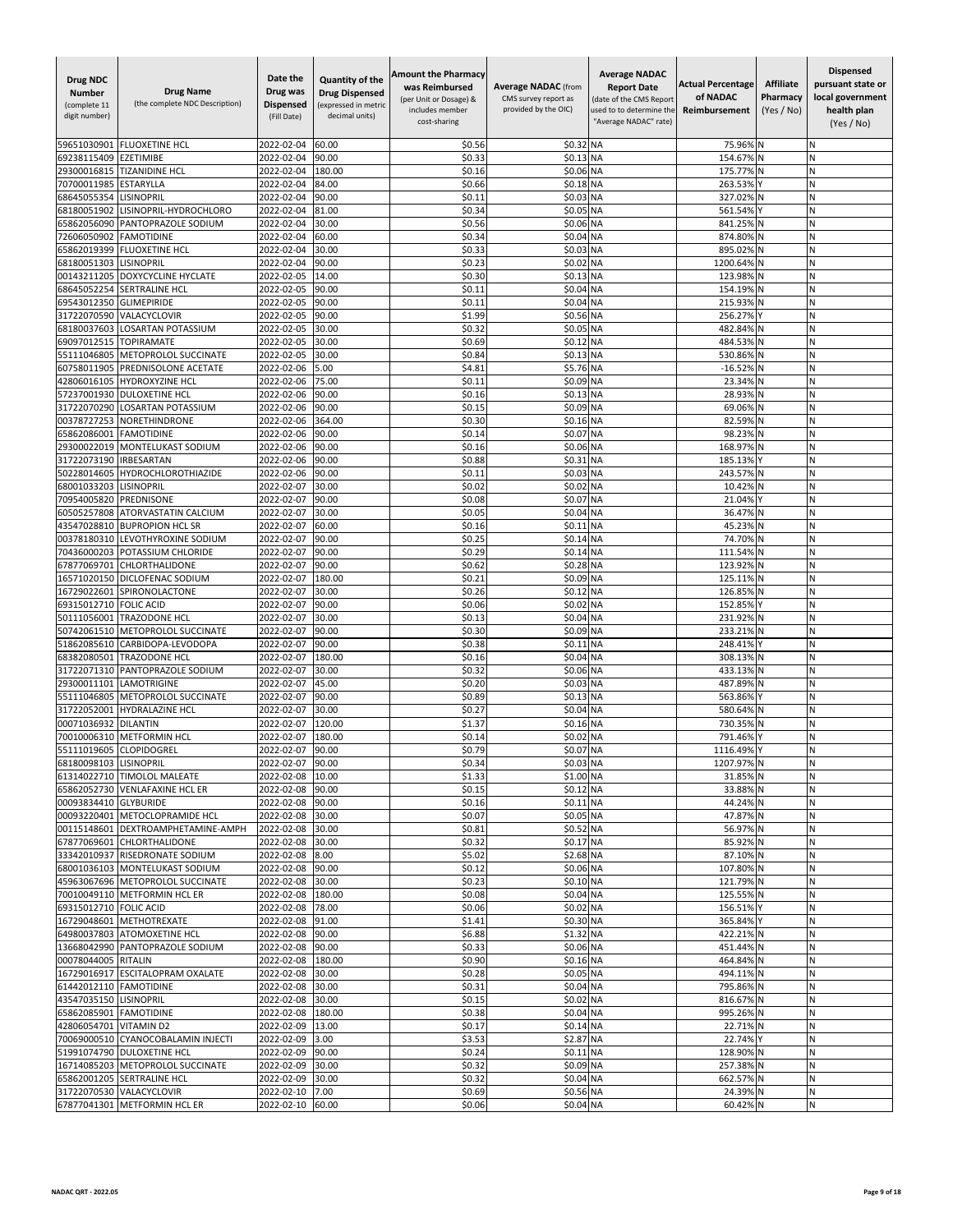| LEVOTHYROXINE SODIUM<br>2022-02-10<br>90.00<br>\$0.40<br>\$0.18 NA<br>00074659419<br>65862039010<br><b>ONDANSETRON ODT</b><br>2022-02-10<br>9.00<br>\$0.49<br>\$0.22<br><b>NA</b><br>2022-02-10<br>\$0.16<br>\$0.05 NA<br>43547026910<br>ROPINIROLE HCL<br>60.00<br>\$0.21<br>2022-02-10<br>45.00<br>\$0.05<br><b>NA</b><br>43547028111<br><b>ESCITALOPRAM OXALATE</b><br>69097083305<br><b>SERTRALINE HCL</b><br>2022-02-10<br>30.00<br>\$0.24<br>\$0.05 NA<br>\$1.62<br>00054327099<br><b>FLUTICASONE PROPIONATE</b><br>2022-02-10<br>48.00<br>\$0.27<br><b>NA</b><br>30.00<br>\$1.08<br>\$0.15<br><b>NA</b><br>65862069705<br><b>VENLAFAXINE HCL ER</b><br>2022-02-10 | 115.42%<br>125.64%<br>217.25%<br>343.14%<br>N<br>358.07%<br>N<br>500.86%<br>602.04%<br>659.39%<br>828.32%<br>28.91%<br>32.44%<br>34.36%<br>38.31%<br>107.20%<br>127.41%<br>140.18% | N<br>N<br>И<br>Ν<br>N<br>N<br>N<br>И<br>N<br>N<br>N<br>Ń<br>N<br>И |
|--------------------------------------------------------------------------------------------------------------------------------------------------------------------------------------------------------------------------------------------------------------------------------------------------------------------------------------------------------------------------------------------------------------------------------------------------------------------------------------------------------------------------------------------------------------------------------------------------------------------------------------------------------------------------|------------------------------------------------------------------------------------------------------------------------------------------------------------------------------------|--------------------------------------------------------------------|
|                                                                                                                                                                                                                                                                                                                                                                                                                                                                                                                                                                                                                                                                          |                                                                                                                                                                                    |                                                                    |
|                                                                                                                                                                                                                                                                                                                                                                                                                                                                                                                                                                                                                                                                          |                                                                                                                                                                                    |                                                                    |
|                                                                                                                                                                                                                                                                                                                                                                                                                                                                                                                                                                                                                                                                          |                                                                                                                                                                                    |                                                                    |
|                                                                                                                                                                                                                                                                                                                                                                                                                                                                                                                                                                                                                                                                          |                                                                                                                                                                                    |                                                                    |
|                                                                                                                                                                                                                                                                                                                                                                                                                                                                                                                                                                                                                                                                          |                                                                                                                                                                                    |                                                                    |
|                                                                                                                                                                                                                                                                                                                                                                                                                                                                                                                                                                                                                                                                          |                                                                                                                                                                                    |                                                                    |
| 2022-02-10<br>90.00<br>\$0.47<br>\$0.06 NA<br>68382013210<br><b>TAMSULOSIN HCL</b>                                                                                                                                                                                                                                                                                                                                                                                                                                                                                                                                                                                       |                                                                                                                                                                                    |                                                                    |
| \$0.22<br>30.00<br>\$0.02<br>69097015907<br>MELOXICAM<br>2022-02-10<br><b>NA</b>                                                                                                                                                                                                                                                                                                                                                                                                                                                                                                                                                                                         |                                                                                                                                                                                    |                                                                    |
| <b>ESCITALOPRAM OXALATE</b><br>90.00<br>\$0.11<br>\$0.08 NA<br>43547028211<br>2022-02-11                                                                                                                                                                                                                                                                                                                                                                                                                                                                                                                                                                                 |                                                                                                                                                                                    |                                                                    |
| <b>ACYCLOVIR</b><br>2022-02-11<br>120.00<br>\$0.13<br>\$0.10 NA<br>61442011201<br>\$0.70<br>00115148701<br>DEXTROAMPHETAMINE-AMPH<br>2022-02-11<br>30.00<br>\$0.52<br><b>NA</b>                                                                                                                                                                                                                                                                                                                                                                                                                                                                                          |                                                                                                                                                                                    |                                                                    |
| 33342032915<br>TRIAMCINOLONE ACETONID<br>2022-02-11<br>15.00<br>\$0.17<br>\$0.13 NA                                                                                                                                                                                                                                                                                                                                                                                                                                                                                                                                                                                      |                                                                                                                                                                                    |                                                                    |
| <b>ONDANSETRON HCL</b><br>2022-02-11<br>15.00<br>\$0.21<br>\$0.10 NA<br>57237007630                                                                                                                                                                                                                                                                                                                                                                                                                                                                                                                                                                                      |                                                                                                                                                                                    |                                                                    |
| \$0.61<br>\$0.27<br>00054327099<br>FLUTICASONE PROPIONATE<br>2022-02-11<br>48.00<br><b>NA</b>                                                                                                                                                                                                                                                                                                                                                                                                                                                                                                                                                                            |                                                                                                                                                                                    | N                                                                  |
| 67877022505<br>MYCOPHENOLATE MOFETIL<br>2022-02-11<br>180.00<br>\$0.80<br>\$0.33<br><b>NA</b>                                                                                                                                                                                                                                                                                                                                                                                                                                                                                                                                                                            |                                                                                                                                                                                    | N                                                                  |
| 30.00<br>\$0.32<br>\$0.13 NA<br>27241009990<br><b>DULOXETINE HCL</b><br>2022-02-11<br>45.00<br>\$0.37<br>\$0.14<br><b>NA</b><br>65862098799<br>POTASSIUM CHLORIDE<br>2022-02-11                                                                                                                                                                                                                                                                                                                                                                                                                                                                                          | 153.50%<br>166.32%                                                                                                                                                                 | N<br>N                                                             |
| 62175013643<br>OMEPRAZOLE<br>2022-02-11<br>30.00<br>\$0.32<br>\$0.06 NA                                                                                                                                                                                                                                                                                                                                                                                                                                                                                                                                                                                                  | 398.27%                                                                                                                                                                            | N                                                                  |
| 30.00<br>\$0.32<br>\$0.06 NA<br>68645059354<br><b>LISINOPRIL</b><br>2022-02-11                                                                                                                                                                                                                                                                                                                                                                                                                                                                                                                                                                                           | 476.15%                                                                                                                                                                            | N                                                                  |
| \$0.08<br>\$0.07<br>65862086099<br><b>FAMOTIDINE</b><br>2022-02-12<br>90.00<br><b>NA</b>                                                                                                                                                                                                                                                                                                                                                                                                                                                                                                                                                                                 | 15.00%<br>N                                                                                                                                                                        | И                                                                  |
| \$23.38 NA<br>00186037020<br><b>SYMBICORT</b><br>2022-02-12<br>10.20<br>\$35.69                                                                                                                                                                                                                                                                                                                                                                                                                                                                                                                                                                                          | 52.63% N                                                                                                                                                                           | N                                                                  |
| 60.00<br>\$0.17<br>\$0.09 NA<br>DICLOFENAC SODIUM<br>2022-02-12<br>16571020150                                                                                                                                                                                                                                                                                                                                                                                                                                                                                                                                                                                           | 76.46%                                                                                                                                                                             | Ń                                                                  |
| 00173069600<br>2022-02-12<br>60.00<br>\$6.30<br>\$1.98<br><b>NA</b><br><b>ADVAIR DISKUS</b><br>2022-02-12<br>\$0.16<br>\$0.03 NA<br>50228014610<br><b>HYDROCHLOROTHIAZIDE</b><br>90.00                                                                                                                                                                                                                                                                                                                                                                                                                                                                                   | 218.28%<br>398.52%                                                                                                                                                                 | Ń<br>Ν                                                             |
| \$0.05<br>90.00<br>\$0.03 NA<br>68462039610<br>OMEPRAZOLE<br>2022-02-13                                                                                                                                                                                                                                                                                                                                                                                                                                                                                                                                                                                                  | 35.70% N                                                                                                                                                                           | N                                                                  |
| 13668042990<br>PANTOPRAZOLE SODIUM<br>2022-02-13<br>90.00<br>\$0.14<br>\$0.06 NA                                                                                                                                                                                                                                                                                                                                                                                                                                                                                                                                                                                         | 134.70%<br>N                                                                                                                                                                       | N                                                                  |
| PANTOPRAZOLE SODIUM<br>2022-02-13<br>\$0.32<br>\$0.06 NA<br>65862056090<br>30.00                                                                                                                                                                                                                                                                                                                                                                                                                                                                                                                                                                                         | 433.13%                                                                                                                                                                            | Ν                                                                  |
| \$0.17<br>\$0.13 NA<br>68180029606<br><b>DULOXETINE HCL</b><br>2022-02-14<br>60.00                                                                                                                                                                                                                                                                                                                                                                                                                                                                                                                                                                                       | 34.21%                                                                                                                                                                             | N                                                                  |
| 68001049904<br><b>VENLAFAXINE HCL ER</b><br>2022-02-14<br>90.00<br>\$5.57<br>\$3.60 NA                                                                                                                                                                                                                                                                                                                                                                                                                                                                                                                                                                                   | 54.78%<br>N                                                                                                                                                                        | N                                                                  |
| 30.00<br>\$1.09<br>\$0.65<br>62559027830<br><b>NEBIVOLOL HCL</b><br>2022-02-14<br><b>NA</b><br>\$1.12<br>2022-02-14<br>84.00<br>\$0.55 NA<br>00555903458<br><b>BALZIVA</b>                                                                                                                                                                                                                                                                                                                                                                                                                                                                                               | 67.91%<br>105.40%                                                                                                                                                                  | И<br>N                                                             |
| PANTOPRAZOLE SODIUM<br>2022-02-14<br>90.00<br>\$0.14<br>\$0.06 NA<br>13668042990                                                                                                                                                                                                                                                                                                                                                                                                                                                                                                                                                                                         | 134.70%                                                                                                                                                                            | N                                                                  |
| \$0.16<br>69097083512<br>2022-02-14<br>90.00<br>\$0.06 NA<br><b>SERTRALINE HCL</b>                                                                                                                                                                                                                                                                                                                                                                                                                                                                                                                                                                                       | 170.24%                                                                                                                                                                            | Ń                                                                  |
| 13107015490<br><b>PAROXETINE HCL</b><br>2022-02-14<br>90.00<br>\$0.33<br>\$0.07<br><b>NA</b>                                                                                                                                                                                                                                                                                                                                                                                                                                                                                                                                                                             | 375.89%                                                                                                                                                                            | N                                                                  |
| PROGESTERONE<br>2022-02-14<br>90.00<br>\$1.38<br>\$0.25 NA<br>70700016201                                                                                                                                                                                                                                                                                                                                                                                                                                                                                                                                                                                                | 452.74%                                                                                                                                                                            | И                                                                  |
| 180.00<br>\$0.33<br>\$0.05 NA<br>68180051902<br>LISINOPRIL-HYDROCHLORO<br>2022-02-14<br>70010006510<br>2022-02-14<br>180.00<br>\$0.21<br>\$0.03<br><b>NA</b><br><b>METFORMIN HCL</b>                                                                                                                                                                                                                                                                                                                                                                                                                                                                                     | 545.25%<br>708.99%                                                                                                                                                                 | N<br>N                                                             |
| 2022-02-14<br>30.00<br>\$0.78<br>\$0.09 NA<br>31722072890<br>MONTELUKAST SODIUM                                                                                                                                                                                                                                                                                                                                                                                                                                                                                                                                                                                          | 806.53%                                                                                                                                                                            | N                                                                  |
| \$0.39<br>90.00<br>\$0.04<br><b>NA</b><br>68180046403<br>SIMVASTATIN<br>2022-02-14                                                                                                                                                                                                                                                                                                                                                                                                                                                                                                                                                                                       | 806.76%                                                                                                                                                                            | Ń                                                                  |
| 68645051554<br><b>AMLODIPINE BESYLATE</b><br>2022-02-14<br>90.00<br>\$0.27<br>\$0.01<br><b>NA</b>                                                                                                                                                                                                                                                                                                                                                                                                                                                                                                                                                                        | 2289.49%<br>N                                                                                                                                                                      | N                                                                  |
| \$1.32<br>64980037603<br><b>ATOMOXETINE HCL</b><br>2022-02-15<br>30.00<br>\$1.14 NA                                                                                                                                                                                                                                                                                                                                                                                                                                                                                                                                                                                      | 16.28%                                                                                                                                                                             | И                                                                  |
| \$0.16<br>\$0.13<br>51991074890<br><b>DULOXETINE HCL</b><br>2022-02-15<br>60.00<br><b>NA</b>                                                                                                                                                                                                                                                                                                                                                                                                                                                                                                                                                                             | 26.75%                                                                                                                                                                             | И                                                                  |
| 43547040710<br>2022-02-15<br>30.00<br>\$0.07<br>\$0.03 NA<br>CLONAZEPAM<br>\$1.23<br>AMLODIPINE-VALSARTAN<br>90.00<br>\$0.5<br><b>NA</b><br>62332020530<br>2022-02-15                                                                                                                                                                                                                                                                                                                                                                                                                                                                                                    | 129.33%<br>136.89%                                                                                                                                                                 | N<br>N                                                             |
| 90.00<br>\$0.79<br><b>NA</b><br>49884072401<br><b>HYDROXYUREA</b><br>2022-02-15<br>\$0.27                                                                                                                                                                                                                                                                                                                                                                                                                                                                                                                                                                                | 194.47%                                                                                                                                                                            | N                                                                  |
| 65862001005 METFORMIN HCL<br>2022-02-15<br>180.00<br>\$0.08<br>\$0.03 NA                                                                                                                                                                                                                                                                                                                                                                                                                                                                                                                                                                                                 | 207.21% N                                                                                                                                                                          | N                                                                  |
| 31722071390 PANTOPRAZOLE SODIUM<br>2022-02-15 90.00<br>\$0.49<br>\$0.06 NA                                                                                                                                                                                                                                                                                                                                                                                                                                                                                                                                                                                               | 731.37% Y                                                                                                                                                                          | N                                                                  |
| \$0.67<br>68001036103 MONTELUKAST SODIUM<br>2022-02-15 30.00<br>\$0.06 NA                                                                                                                                                                                                                                                                                                                                                                                                                                                                                                                                                                                                | 1012.22% N                                                                                                                                                                         | Ν                                                                  |
| 00093301665 TADALAFIL<br>2022-02-15 30.00<br>\$3.96<br>\$0.17 NA<br>67877041790 VALSARTAN<br>2022-02-16 90.00<br>\$0.34<br>\$0.28 NA                                                                                                                                                                                                                                                                                                                                                                                                                                                                                                                                     | 2197.32% N<br>22.72% N                                                                                                                                                             | N<br>N                                                             |
| 68462038790 SOLIFENACIN SUCCINATE<br>2022-02-16<br>30.00<br>\$0.32<br>\$0.26 NA                                                                                                                                                                                                                                                                                                                                                                                                                                                                                                                                                                                          | 23.36% N                                                                                                                                                                           | N                                                                  |
| 67877019810 AMLODIPINE BESYLATE<br>2022-02-16<br>90.00<br>\$0.01<br>\$0.01 NA                                                                                                                                                                                                                                                                                                                                                                                                                                                                                                                                                                                            | 29.43% N                                                                                                                                                                           | Ν                                                                  |
| 00186037020 SYMBICORT<br>2022-02-16<br>\$35.19<br>\$23.38 NA<br>10.20                                                                                                                                                                                                                                                                                                                                                                                                                                                                                                                                                                                                    | 50.48% N                                                                                                                                                                           | И                                                                  |
| 68382066205 SPIRONOLACTONE<br>2022-02-16<br>30.00<br>\$0.33<br>\$0.20 NA                                                                                                                                                                                                                                                                                                                                                                                                                                                                                                                                                                                                 | 62.78% N                                                                                                                                                                           | N                                                                  |
| \$0.32<br>\$0.19 NA<br>68180032002 BUPROPION XL<br>2022-02-16 30.00<br>\$0.12 NA                                                                                                                                                                                                                                                                                                                                                                                                                                                                                                                                                                                         | 62.91% N                                                                                                                                                                           | И                                                                  |
| 16729022616 SPIRONOLACTONE<br>2022-02-16<br>30.00<br>\$0.26<br>13668042990 PANTOPRAZOLE SODIUM<br>2022-02-16 90.00<br>\$0.14<br>\$0.06 NA                                                                                                                                                                                                                                                                                                                                                                                                                                                                                                                                | 126.56% N<br>134.70% N                                                                                                                                                             | N<br>Ν                                                             |
| \$0.32<br>\$0.10 NA<br>65862023060 LAMOTRIGINE<br>2022-02-16<br>30.00                                                                                                                                                                                                                                                                                                                                                                                                                                                                                                                                                                                                    | 230.31% N                                                                                                                                                                          | Ν                                                                  |
| 65862047099 LOSARTAN-HYDROCHLOROTH<br>2022-02-16 30.00<br>\$0.67<br>\$0.19 NA                                                                                                                                                                                                                                                                                                                                                                                                                                                                                                                                                                                            | 247.06% N                                                                                                                                                                          | Ν                                                                  |
| 16729011917 MONTELUKAST SODIUM<br>2022-02-16 30.00<br>\$0.33<br>\$0.06 NA                                                                                                                                                                                                                                                                                                                                                                                                                                                                                                                                                                                                | 456.11% N                                                                                                                                                                          | Ν                                                                  |
| 69452015120 VITAMIN D2<br>\$0.92<br>\$0.14 NA<br>2022-02-16<br>4.00                                                                                                                                                                                                                                                                                                                                                                                                                                                                                                                                                                                                      | 575.03% N                                                                                                                                                                          | N                                                                  |
| 16729032210 OLMESARTAN MEDOXOMIL<br>2022-02-16<br>30.00<br>\$1.23<br>\$0.15 NA                                                                                                                                                                                                                                                                                                                                                                                                                                                                                                                                                                                           | 696.06% N                                                                                                                                                                          | N                                                                  |
| 31722072610 MONTELUKAST SODIUM<br>2022-02-16<br>\$0.53<br>\$0.06 NA<br>90.00<br>57894006103 STELARA<br>2022-02-17<br>\$28,148.82<br>\$24,619.96 NA<br>1.00                                                                                                                                                                                                                                                                                                                                                                                                                                                                                                               | 781.99% Y<br>14.33% Y                                                                                                                                                              | Ν<br>Ν                                                             |
| 31722070530 VALACYCLOVIR<br>2022-02-17<br>7.00<br>\$0.69<br>\$0.56 NA                                                                                                                                                                                                                                                                                                                                                                                                                                                                                                                                                                                                    | 24.39% N                                                                                                                                                                           | N                                                                  |
| 65862052899 VENLAFAXINE HCL ER<br>\$0.16<br>\$0.12 NA<br>2022-02-17 90.00                                                                                                                                                                                                                                                                                                                                                                                                                                                                                                                                                                                                | 32.21% N                                                                                                                                                                           | N                                                                  |
| 00378718705 METFORMIN HCL<br>2022-02-17<br>\$0.04<br>\$0.03 NA<br>180.00                                                                                                                                                                                                                                                                                                                                                                                                                                                                                                                                                                                                 | 46.93% N                                                                                                                                                                           | N                                                                  |
| 59762005601 MEDROXYPROGESTERONE AC<br>2022-02-17<br>30.00<br>\$0.39<br>\$0.15 NA                                                                                                                                                                                                                                                                                                                                                                                                                                                                                                                                                                                         | 165.32% N                                                                                                                                                                          | N                                                                  |
| 60.00<br>\$5.07<br>\$1.70 NA<br>00173069500 ADVAIR DISKUS<br>2022-02-17                                                                                                                                                                                                                                                                                                                                                                                                                                                                                                                                                                                                  | 198.15% N                                                                                                                                                                          | И                                                                  |
| \$0.04 NA<br>16729015615 SIMVASTATIN<br>2022-02-17<br>90.00<br>\$0.26<br>2022-02-17<br>\$0.15<br>\$0.01 NA<br>69097012605 AMLODIPINE BESYLATE<br>30.00                                                                                                                                                                                                                                                                                                                                                                                                                                                                                                                   | 638.16% N<br>1011.96% N                                                                                                                                                            | Ν<br>Ν                                                             |
| 00002771559 BASAGLAR KWIKPEN U-100<br>60.00<br>\$18.45<br>\$20.95 NA<br>2022-02-18                                                                                                                                                                                                                                                                                                                                                                                                                                                                                                                                                                                       | $-11.93%$ N                                                                                                                                                                        | N                                                                  |
| 65862021960 CEFDINIR<br>2022-02-18 60.00<br>\$0.19<br>\$0.17 NA                                                                                                                                                                                                                                                                                                                                                                                                                                                                                                                                                                                                          | 10.62% N                                                                                                                                                                           | N                                                                  |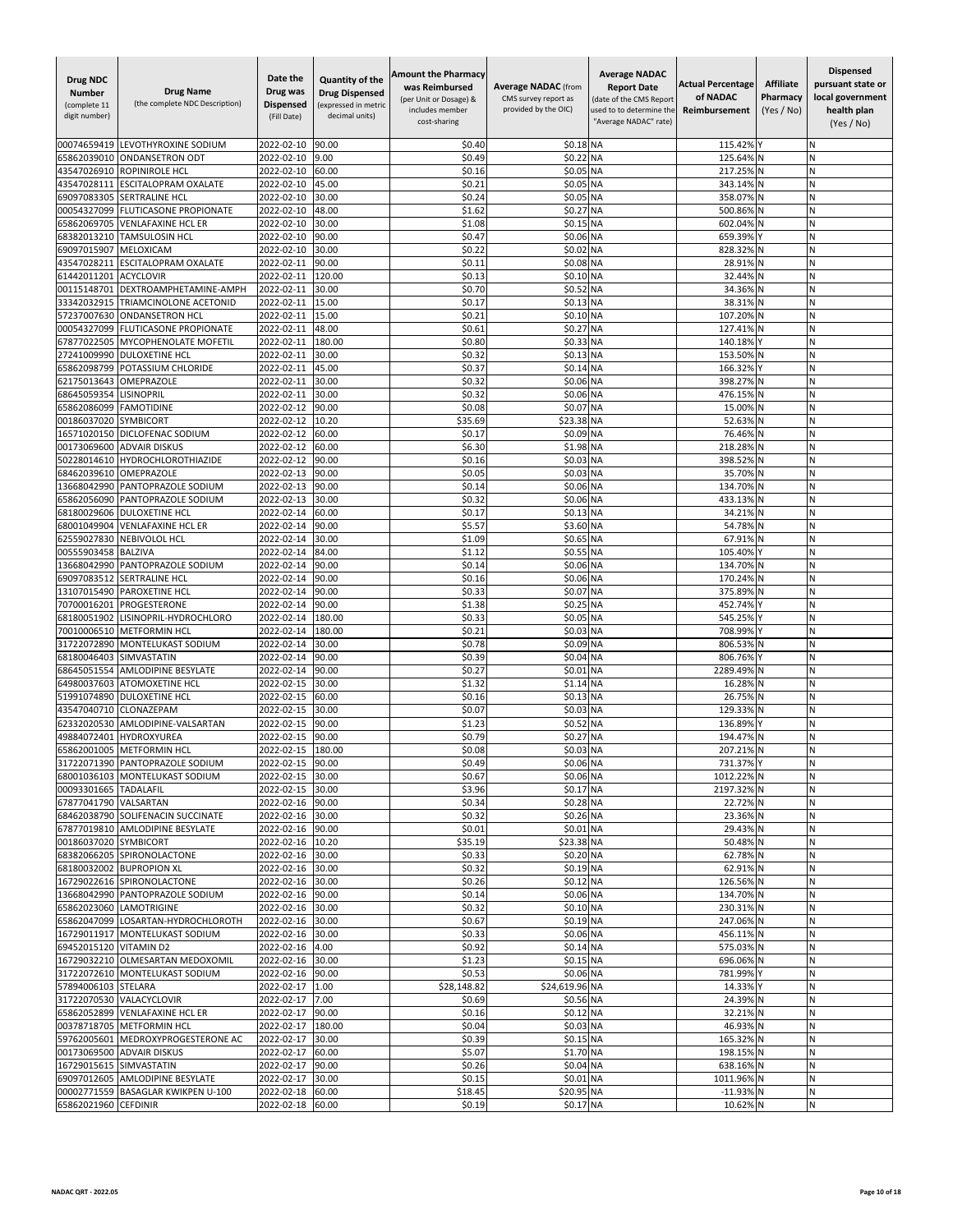| <b>Drug NDC</b><br><b>Number</b><br>(complete 11<br>digit number) | <b>Drug Name</b><br>(the complete NDC Description)               | Date the<br>Drug was<br><b>Dispensed</b><br>(Fill Date) | Quantity of the<br><b>Drug Dispensed</b><br>(expressed in metric<br>decimal units) | <b>Amount the Pharmacy</b><br>was Reimbursed<br>(per Unit or Dosage) &<br>includes member<br>cost-sharing | <b>Average NADAC</b> (from<br>CMS survey report as<br>provided by the OIC) | <b>Average NADAC</b><br><b>Report Date</b><br>(date of the CMS Report<br>used to to determine the<br>"Average NADAC" rate) | <b>Actual Percentage</b><br>of NADAC<br>Reimbursement | <b>Affiliate</b><br>Pharmacy<br>(Yes / No) | <b>Dispensed</b><br>pursuant state or<br>local government<br>health plan<br>(Yes / No) |
|-------------------------------------------------------------------|------------------------------------------------------------------|---------------------------------------------------------|------------------------------------------------------------------------------------|-----------------------------------------------------------------------------------------------------------|----------------------------------------------------------------------------|----------------------------------------------------------------------------------------------------------------------------|-------------------------------------------------------|--------------------------------------------|----------------------------------------------------------------------------------------|
| 43598072001                                                       | CHLORTHALIDONE                                                   | 2022-02-18                                              | 30.00                                                                              | \$0.32                                                                                                    | \$0.28 NA                                                                  |                                                                                                                            | 15.11% N                                              |                                            | N                                                                                      |
| 13668001105                                                       | <b>CITALOPRAM HBR</b>                                            | 2022-02-18                                              | 90.00                                                                              | \$0.05                                                                                                    | \$0.04 NA                                                                  |                                                                                                                            | 19.51%                                                |                                            | N                                                                                      |
| 72205004411                                                       | OSELTAMIVIR PHOSPHATE                                            | 2022-02-18                                              | 10.00                                                                              | \$2.23                                                                                                    | \$1.33                                                                     | <b>NA</b>                                                                                                                  | 66.81%                                                |                                            | И                                                                                      |
| 68382089706<br>16729044315                                        | TADALAFIL<br><b>BUPROPION XL</b>                                 | 2022-02-18<br>2022-02-18                                | 30.00<br>30.00                                                                     | \$0.32<br>\$0.25                                                                                          | \$0.18<br>\$0.14 NA                                                        | <b>NA</b>                                                                                                                  | 72.81%<br>81.85%                                      | N                                          | Ν<br>N                                                                                 |
| 68180045901                                                       | AMLODIPINE BESYLATE-BE                                           | 2022-02-18                                              | 30.00                                                                              | \$0.32                                                                                                    | \$0.13                                                                     | <b>NA</b>                                                                                                                  | 136.41%                                               |                                            | N                                                                                      |
| 68001041405                                                       | <b>DULOXETINE HCL</b>                                            | 2022-02-18                                              | 90.00                                                                              | \$0.26                                                                                                    | \$0.11                                                                     | <b>NA</b>                                                                                                                  | 142.85%                                               |                                            | Ń                                                                                      |
| 69097015815                                                       | MELOXICAM                                                        | 2022-02-18                                              | 30.00                                                                              | \$0.09                                                                                                    | \$0.02                                                                     | <b>NA</b>                                                                                                                  | 342.98%                                               | N                                          | Ν                                                                                      |
| 70700015010                                                       | OMEPRAZOLE                                                       | 2022-02-18                                              | 180.00                                                                             | \$0.16                                                                                                    | \$0.03                                                                     | <b>NA</b>                                                                                                                  | 382.47%<br>476.15%                                    |                                            | N                                                                                      |
| 43547035611<br>70010006510                                        | <b>LISINOPRIL</b><br><b>METFORMIN HCL</b>                        | 2022-02-18<br>2022-02-18                                | 30.00<br>60.00                                                                     | \$0.32<br>\$0.16                                                                                          | \$0.06 NA<br>\$0.03                                                        | <b>NA</b>                                                                                                                  | 504.04%                                               |                                            | Ν<br>N                                                                                 |
| 42806066405                                                       | <b>BUSPIRONE HCL</b>                                             | 2022-02-18                                              | 270.00                                                                             | \$0.36                                                                                                    | \$0.05                                                                     | <b>NA</b>                                                                                                                  | 573.67%                                               |                                            | Ń                                                                                      |
| 68382009405                                                       | CARVEDILOL                                                       | 2022-02-18                                              | 60.00                                                                              | \$0.16                                                                                                    | \$0.02                                                                     | <b>NA</b>                                                                                                                  | 587.93%                                               |                                            | N                                                                                      |
| 69097012815                                                       | AMLODIPINE BESYLATE                                              | 2022-02-18                                              | 30.00                                                                              | \$0.14                                                                                                    | \$0.02                                                                     | <b>NA</b>                                                                                                                  | 806.23%                                               | N                                          | И                                                                                      |
| 68382005105                                                       | MELOXICAM                                                        | 2022-02-18                                              | 90.00                                                                              | \$0.2                                                                                                     | \$0.02                                                                     | <b>NA</b>                                                                                                                  | 818.25%                                               |                                            | Ν                                                                                      |
| 65862056890<br>70069000510                                        | MONTELUKAST SODIUM<br>CYANOCOBALAMIN INJECTI                     | 2022-02-19<br>2022-02-19                                | 90.00<br>3.00                                                                      | \$0.11<br>\$3.53                                                                                          | \$0.09<br>\$2.87                                                           | <b>NA</b><br><b>NA</b>                                                                                                     | 22.13%<br>22.74%                                      | N                                          | Ν<br>N                                                                                 |
| 50742061510                                                       | METOPROLOL SUCCINATE                                             | 2022-02-19                                              | 90.00                                                                              | \$0.15                                                                                                    | \$0.09                                                                     | <b>NA</b>                                                                                                                  | 69.23%                                                |                                            | N                                                                                      |
| 43547030303                                                       | ARIPIPRAZOLE                                                     | 2022-02-19                                              | 30.00                                                                              | \$0.33                                                                                                    | \$0.17                                                                     | <b>NA</b>                                                                                                                  | 91.86%                                                |                                            | N                                                                                      |
| 59746017509                                                       | PREDNISONE                                                       | 2022-02-19                                              | 8.00                                                                               | \$0.43                                                                                                    | \$0.11                                                                     | <b>NA</b>                                                                                                                  | 284.44%                                               |                                            | N                                                                                      |
| 76385011350                                                       | CARVEDILOL                                                       | 2022-02-19                                              | 120.00                                                                             | \$0.17                                                                                                    | \$0.04                                                                     | <b>NA</b>                                                                                                                  | 362.70%                                               |                                            | Ν                                                                                      |
| 57237010201<br>60505017007                                        | METOPROLOL TARTRATE<br>PRAVASTATIN SODIUM                        | 2022-02-19<br>2022-02-19                                | 45.00<br>90.00                                                                     | \$0.19<br>\$0.56                                                                                          | \$0.03 NA<br>\$0.09                                                        | <b>NA</b>                                                                                                                  | 453.74%<br>533.01%                                    |                                            | N<br>N                                                                                 |
| 52817033200                                                       | <b>CYCLOBENZAPRINE HCL</b>                                       | 2022-02-19                                              | 10.00                                                                              | \$0.2                                                                                                     | \$0.02                                                                     | <b>NA</b>                                                                                                                  | 838.60%                                               |                                            | N                                                                                      |
| 13668042990                                                       | PANTOPRAZOLE SODIUM                                              | 2022-02-20                                              | 90.00                                                                              | \$0.14                                                                                                    | \$0.06 NA                                                                  |                                                                                                                            | 134.70%                                               |                                            | И                                                                                      |
| 68382003516                                                       | <b>VENLAFAXINE HCL ER</b>                                        | 2022-02-20                                              | 90.00                                                                              | \$0.44                                                                                                    | \$0.12                                                                     | <b>NA</b>                                                                                                                  | 264.489                                               |                                            | Ν                                                                                      |
| 51991031110                                                       | DESVENLAFAXINE SUCCINA                                           | 2022-02-20                                              | 90.00                                                                              | \$2.41                                                                                                    | \$0.57 NA                                                                  |                                                                                                                            | 323.69%                                               |                                            | Ν                                                                                      |
| 00093506005                                                       | HYDROXYZINE HCL                                                  | 2022-02-21                                              | 60.00                                                                              | \$0.06                                                                                                    | \$0.04                                                                     | <b>NA</b>                                                                                                                  | 27.85%                                                |                                            | Ν<br>N                                                                                 |
| 59651000305<br>68180047903                                        | OMEPRAZOLE<br>SIMVASTATIN                                        | 2022-02-21<br>2022-02-21                                | 90.00<br>30.00                                                                     | \$0.10<br>\$0.04                                                                                          | \$0.06<br>\$0.03                                                           | <b>NA</b><br><b>NA</b>                                                                                                     | 58.06%<br>59.47%                                      |                                            | N                                                                                      |
| 68462022555                                                       | MOMETASONE FUROATE                                               | 2022-02-21                                              | 45.00                                                                              | \$0.2]                                                                                                    | \$0.17                                                                     | <b>NA</b>                                                                                                                  | 61.129                                                |                                            | И                                                                                      |
| 51991074890                                                       | <b>DULOXETINE HCL</b>                                            | 2022-02-21                                              | 90.00                                                                              | \$0.2                                                                                                     | \$0.13                                                                     | 3 NA                                                                                                                       | 67.22%                                                |                                            | N                                                                                      |
| 00074706819                                                       | LEVOTHYROXINE SODIUM                                             | 2022-02-21                                              | 90.00                                                                              | \$0.47                                                                                                    | \$0.21                                                                     | <b>NA</b>                                                                                                                  | 125.63%                                               |                                            | N                                                                                      |
| 47781064910                                                       | LEVOTHYROXINE SODIUM                                             | 2022-02-21                                              | 30.00                                                                              | \$0.44                                                                                                    | \$0.18 NA<br>\$0.71                                                        | <b>NA</b>                                                                                                                  | 138.99%<br>175.84%                                    |                                            | Ń<br>N                                                                                 |
| 68462073129<br>68001032103                                        | <b>HAILEY 24 FE</b><br><b>BUPROPION XL</b>                       | 2022-02-21<br>2022-02-21                                | 84.00<br>30.00                                                                     | \$1.96<br>\$0.6                                                                                           | \$0.19 NA                                                                  |                                                                                                                            | 242.62%                                               | IN                                         | Ν                                                                                      |
| 65162019011                                                       | <b>NAPROXEN</b>                                                  | 2022-02-21                                              | 60.00                                                                              | \$0.29                                                                                                    | \$0.08 NA                                                                  |                                                                                                                            | 267.68%                                               |                                            | N                                                                                      |
| 13668042990                                                       | PANTOPRAZOLE SODIUM                                              | 2022-02-21                                              | 30.00                                                                              | \$0.32                                                                                                    | \$0.06 NA                                                                  |                                                                                                                            | 433.13%                                               | <b>N</b>                                   | Ν                                                                                      |
| 31722070210                                                       | <b>LOSARTAN POTASSIUM</b>                                        | 2022-02-21                                              | 30.00                                                                              | \$0.67                                                                                                    | \$0.09 NA                                                                  |                                                                                                                            | 650.84%                                               |                                            | N                                                                                      |
| 29300012810<br>68180047803                                        | HYDROCHLOROTHIAZIDE                                              | 2022-02-21<br>2022-02-21                                | 30.00<br>90.00                                                                     | \$0.11<br>\$0.32                                                                                          | \$0.01<br>\$0.03                                                           | <b>NA</b><br><b>NA</b>                                                                                                     | 691.70%<br>964.54%                                    |                                            | Ń<br>N                                                                                 |
| 67877019905                                                       | SIMVASTATIN<br><b>AMLODIPINE BESYLATE</b>                        | 2022-02-21                                              | 90.00                                                                              | \$0.27                                                                                                    | \$0.02                                                                     | <b>NA</b>                                                                                                                  | 1569.81%                                              |                                            | N                                                                                      |
| 12496120803                                                       | SUBOXONE                                                         | 2022-02-22                                              | 28.00                                                                              | \$2.89                                                                                                    | \$3.29                                                                     | <b>NA</b>                                                                                                                  | $-12.11%$                                             |                                            | N                                                                                      |
| 12496120803                                                       | SUBOXONE                                                         | 2022-02-22                                              | 56.00                                                                              | \$2.89                                                                                                    | \$3.29 NA                                                                  |                                                                                                                            | $-12.11%$                                             | ıΝ                                         | N                                                                                      |
| 12496120203                                                       | <b>SUBOXONE</b>                                                  | 2022-02-22                                              | 28.00                                                                              | \$2.16                                                                                                    | \$2.45                                                                     | <b>NA</b>                                                                                                                  | $-11.77%$                                             |                                            | N                                                                                      |
| 67877054898                                                       | <b>CEFDINIR</b>                                                  | 2022-02-22<br>2022-02-22                                | 60.00<br>270.00                                                                    | \$0.19                                                                                                    | \$0.17<br>\$0.05 NA                                                        | <b>NA</b>                                                                                                                  | 10.629<br>25.86% N                                    |                                            | Ń<br>N                                                                                 |
| 67877022305                                                       | <b>GABAPENTIN</b><br>68645052254 SERTRALINE HCL                  | 2022-02-22 90.00                                        |                                                                                    | \$0.07<br>\$0.11                                                                                          | \$0.04 NA                                                                  |                                                                                                                            | 154.19% N                                             |                                            | Ν                                                                                      |
|                                                                   | 51862044630 TAMOXIFEN CITRATE                                    | 2022-02-22 90.00                                        |                                                                                    | \$1.28                                                                                                    | \$0.41 NA                                                                  |                                                                                                                            | 211.76% Y                                             |                                            | Ν                                                                                      |
|                                                                   | 68382001005 LAMOTRIGINE                                          | 2022-02-22 180.00                                       |                                                                                    | \$0.48                                                                                                    | \$0.10 NA                                                                  |                                                                                                                            | 401.20% Y                                             |                                            | Ν                                                                                      |
|                                                                   | 55111015810 OMEPRAZOLE                                           | 2022-02-22                                              | 30.00                                                                              | \$0.22                                                                                                    | \$0.03 NA                                                                  |                                                                                                                            | 552.34% N                                             |                                            | И                                                                                      |
| 68180098103 LISINOPRIL                                            | 55111064534 OMEPRAZOLE                                           | 2022-02-22 90.00<br>2022-02-22                          |                                                                                    | \$0.50<br>\$0.26                                                                                          | \$0.06 NA<br>\$0.03 NA                                                     |                                                                                                                            | 690.63% N<br>904.36% N                                |                                            | N<br>Ν                                                                                 |
|                                                                   | 68180051801 LISINOPRIL-HYDROCHLORO                               | 2022-02-22                                              | 60.00<br>90.00                                                                     | \$0.42                                                                                                    | \$0.04 NA                                                                  |                                                                                                                            | 1048.33% N                                            |                                            | И                                                                                      |
|                                                                   | 00713063337 METRONIDAZOLE                                        | 2022-02-23 45.00                                        |                                                                                    | \$0.43                                                                                                    | \$0.91 NA                                                                  |                                                                                                                            | -52.15% N                                             |                                            | N                                                                                      |
|                                                                   | 45802041926 AMMONIUM LACTATE                                     | 2022-02-23 800.00                                       |                                                                                    | \$0.06                                                                                                    | \$0.10 NA                                                                  |                                                                                                                            | -34.37% N                                             |                                            | И                                                                                      |
| 31722059690                                                       | <b>FENOFIBRATE</b>                                               | 2022-02-23                                              | 30.00                                                                              | \$0.17                                                                                                    | \$0.15 NA                                                                  |                                                                                                                            | 11.36% N                                              |                                            | N                                                                                      |
|                                                                   | 57664050318 TIZANIDINE HCL<br>27241015704 OXYBUTYNIN CHLORIDE ER | 2022-02-23                                              | 30.00                                                                              | \$0.06                                                                                                    | \$0.05 NA<br>\$0.20 NA                                                     |                                                                                                                            | 12.00% N                                              |                                            | И<br>N                                                                                 |
|                                                                   | 00115148801 DEXTROAMPHETAMINE-AMPH                               | 2022-02-23<br>2022-02-23 30.00                          | 30.00                                                                              | \$0.24<br>\$0.84                                                                                          | \$0.59 NA                                                                  |                                                                                                                            | 23.06% N<br>43.04% N                                  |                                            | Ν                                                                                      |
|                                                                   | 68382003616 VENLAFAXINE HCL ER                                   | 2022-02-23 90.00                                        |                                                                                    | \$0.25                                                                                                    | \$0.16 NA                                                                  |                                                                                                                            | 55.52% N                                              |                                            | И                                                                                      |
| 65162019050 NAPROXEN                                              |                                                                  | 2022-02-23                                              | 28.00                                                                              | \$0.13                                                                                                    | \$0.08 NA                                                                  |                                                                                                                            | 59.42% N                                              |                                            | N                                                                                      |
|                                                                   | 60505082901 FLUTICASONE PROPIONATE                               | 2022-02-23 16.00                                        |                                                                                    | \$0.59                                                                                                    | \$0.28 NA                                                                  |                                                                                                                            | 109.63% N                                             |                                            | Ν                                                                                      |
| 68180079902                                                       | POTASSIUM CHLORIDE                                               | 2022-02-23                                              | 90.00                                                                              | \$0.33                                                                                                    | \$0.15 NA                                                                  |                                                                                                                            | 113.25% N                                             |                                            | Ν                                                                                      |
|                                                                   | 65862057490 MONTELUKAST SODIUM<br>00093321205 CLONAZEPAM         | 2022-02-23<br>2022-02-23 30.00                          | 90.00                                                                              | \$0.16<br>\$0.09                                                                                          | \$0.06 NA<br>\$0.03 NA                                                     |                                                                                                                            | 155.34% N<br>182.43% N                                |                                            | И<br>N                                                                                 |
|                                                                   | 13668053194 MONTELUKAST SODIUM                                   | 2022-02-23 30.00                                        |                                                                                    | \$4.24                                                                                                    | \$1.29 NA                                                                  |                                                                                                                            | 227.79% N                                             |                                            | И                                                                                      |
| 16714066202                                                       | <b>GABAPENTIN</b>                                                | 2022-02-23                                              | 60.00                                                                              | \$0.16                                                                                                    | \$0.05 NA                                                                  |                                                                                                                            | 233.26% N                                             |                                            | И                                                                                      |
| 69097083512                                                       | <b>SERTRALINE HCL</b>                                            | 2022-02-23                                              | 135.00                                                                             | \$0.22                                                                                                    | \$0.06 NA                                                                  |                                                                                                                            | 245.16% N                                             |                                            | Ν                                                                                      |
| 69097012312 TOPIRAMATE                                            |                                                                  | 2022-02-23                                              | 180.00                                                                             | \$0.16                                                                                                    | \$0.05 NA                                                                  |                                                                                                                            | 251.89% N                                             |                                            | Ν                                                                                      |
|                                                                   | 62756014202 METFORMIN HCL ER<br>68001036105 MONTELUKAST SODIUM   | 2022-02-23<br>2022-02-23 90.00                          | 30.00                                                                              | \$0.19<br>\$0.33                                                                                          | \$0.04 NA<br>\$0.06 NA                                                     |                                                                                                                            | 419.21% N<br>419.30% N                                |                                            | Ν<br>Ν                                                                                 |
|                                                                   | 68382076010 METFORMIN HCL                                        | 2022-02-23                                              | 60.00                                                                              | \$0.16                                                                                                    | \$0.03 NA                                                                  |                                                                                                                            | 504.50% N                                             |                                            | N                                                                                      |
|                                                                   | 72205000499 ROSUVASTATIN CALCIUM                                 | 2022-02-23 30.00                                        |                                                                                    | \$0.50                                                                                                    | \$0.08 NA                                                                  |                                                                                                                            | 540.26% N                                             |                                            | Ν                                                                                      |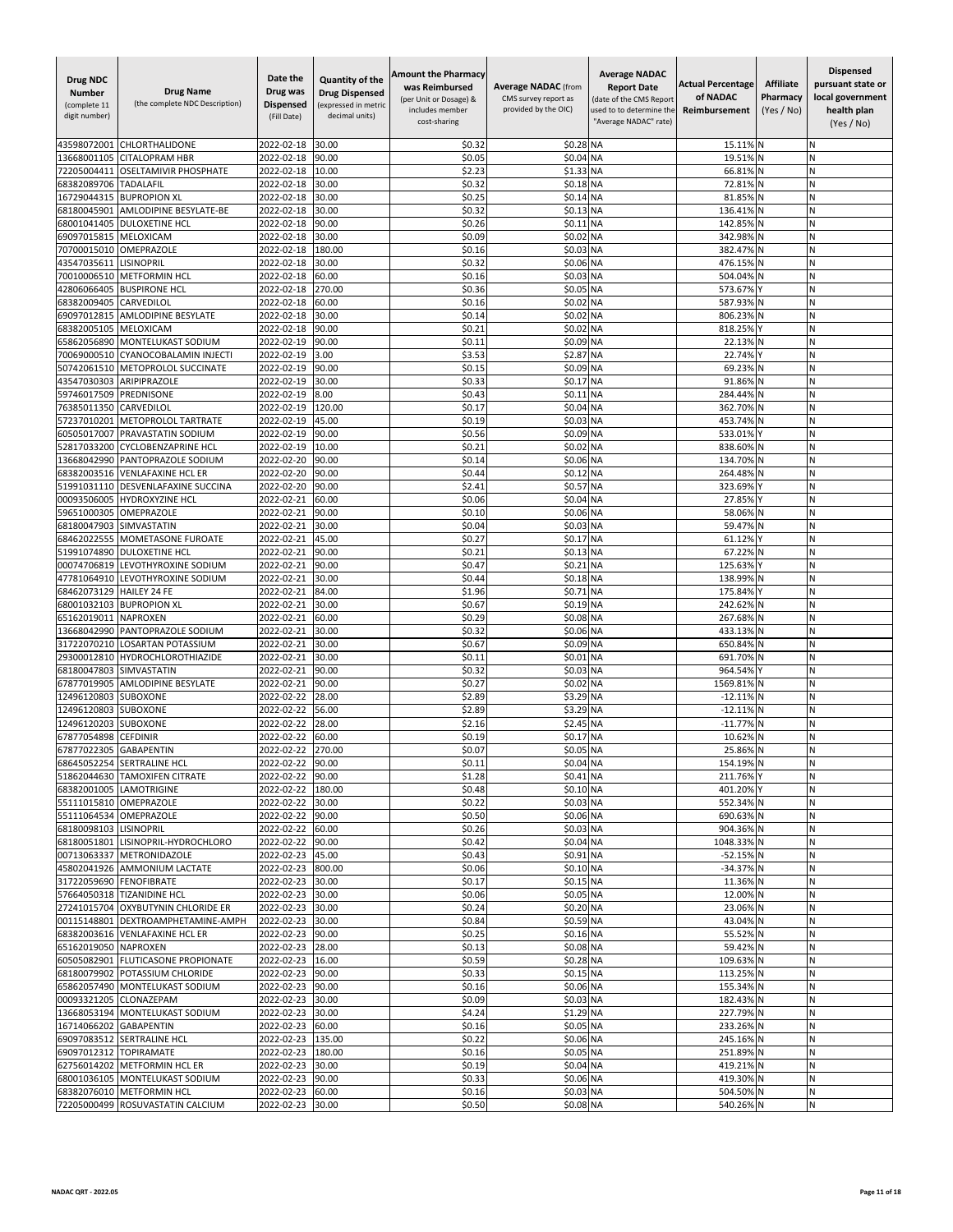| <b>Drug NDC</b><br><b>Number</b><br>(complete 11<br>digit number) | <b>Drug Name</b><br>(the complete NDC Description) | Date the<br>Drug was<br>Dispensed<br>(Fill Date) | <b>Quantity of the</b><br><b>Drug Dispensed</b><br>(expressed in metric<br>decimal units) | <b>Amount the Pharmacy</b><br>was Reimbursed<br>(per Unit or Dosage) &<br>includes member<br>cost-sharing | <b>Average NADAC</b> (from<br>CMS survey report as<br>provided by the OIC) | <b>Average NADAC</b><br><b>Report Date</b><br>(date of the CMS Report<br>used to to determine the<br>"Average NADAC" rate) | <b>Actual Percentage</b><br>of NADAC<br>Reimbursement | <b>Affiliate</b><br>Pharmacy<br>(Yes / No) | <b>Dispensed</b><br>pursuant state or<br>local government<br>health plan<br>(Yes / No) |
|-------------------------------------------------------------------|----------------------------------------------------|--------------------------------------------------|-------------------------------------------------------------------------------------------|-----------------------------------------------------------------------------------------------------------|----------------------------------------------------------------------------|----------------------------------------------------------------------------------------------------------------------------|-------------------------------------------------------|--------------------------------------------|----------------------------------------------------------------------------------------|
| 69097015807                                                       | MELOXICAM                                          | 2022-02-23                                       | 60.00                                                                                     | \$0.16                                                                                                    | \$0.02                                                                     | <b>NA</b>                                                                                                                  | 608.86%                                               |                                            | Ν                                                                                      |
| 31722072610                                                       | MONTELUKAST SODIUM                                 | 2022-02-23                                       | 90.00                                                                                     | \$0.53                                                                                                    | \$0.06                                                                     | <b>NA</b>                                                                                                                  | 737.299                                               |                                            | N                                                                                      |
| 65862019299                                                       | <b>FLUOXETINE HCL</b>                              | 2022-02-23                                       | 270.00                                                                                    | \$0.32                                                                                                    | \$0.04                                                                     | <b>NA</b>                                                                                                                  | 794.53%                                               |                                            | N                                                                                      |
| 57237001401                                                       | TAMSULOSIN HCL                                     | 2022-02-23                                       | 90.00                                                                                     | \$0.6                                                                                                     | \$0.06 NA                                                                  |                                                                                                                            | 970.00%                                               | <b>N</b>                                   | N                                                                                      |
| 68180098003                                                       | LISINOPRIL                                         | 2022-02-23                                       | 30.00                                                                                     | \$0.26                                                                                                    | \$0.02                                                                     | <b>NA</b>                                                                                                                  | 1255.54%                                              |                                            | Ν                                                                                      |
| 45802005536<br>68180063609                                        | TRIAMCINOLONE ACETONID<br>ATORVASTATIN CALCIUM     | 2022-02-24<br>2022-02-24                         | 160.00<br>30.00                                                                           | \$0.06<br>\$0.05                                                                                          | \$0.07<br>\$0.06                                                           | <b>NA</b><br><b>NA</b>                                                                                                     | $-19.09%$<br>$-16.59%$                                |                                            | N<br>N                                                                                 |
| 68382005105                                                       | MELOXICAM                                          | 2022-02-24                                       | 30.00                                                                                     | \$0.02                                                                                                    | \$0.02                                                                     | <b>NA</b>                                                                                                                  | $-11.999$                                             |                                            | N                                                                                      |
| 00406114401                                                       | METHYLPHENIDATE HCL                                | 2022-02-24                                       | 30.00                                                                                     | \$0.16                                                                                                    | \$0.14 NA                                                                  |                                                                                                                            | 10.79%                                                |                                            | И                                                                                      |
| 00168016315                                                       | <b>CLOBETASOL PROPIONATE</b>                       | 2022-02-24                                       | 15.00                                                                                     | \$0.61                                                                                                    | \$0.50 NA                                                                  |                                                                                                                            | 22.09%                                                |                                            | Ν                                                                                      |
| 00115173801                                                       | METHYLPHENIDATE HCL ER                             | 2022-02-24                                       | 30.00                                                                                     | \$1.25                                                                                                    | \$0.99 NA                                                                  |                                                                                                                            | 26.30%                                                | <b>N</b>                                   | Ν                                                                                      |
| 00115149001                                                       | DEXTROAMPHETAMINE-AMPH                             | 2022-02-24                                       | 30.00                                                                                     | \$0.67                                                                                                    | \$0.53 NA                                                                  |                                                                                                                            | 26.47%                                                |                                            | N                                                                                      |
| 62332002431                                                       | <b>FLUOXETINE HCL</b>                              | 2022-02-24                                       | 30.00                                                                                     | \$0.11                                                                                                    | \$0.09 NA                                                                  |                                                                                                                            | 30.10%                                                |                                            | Ń                                                                                      |
| 51672413304                                                       | LAMOTRIGINE                                        | 2022-02-24                                       | 60.00                                                                                     | \$0.16                                                                                                    | \$0.09 NA                                                                  |                                                                                                                            | 69.25%                                                | <b>N</b>                                   | N                                                                                      |
| 10370010150                                                       | <b>BUPROPION XL</b>                                | 2022-02-24                                       | 30.00                                                                                     | \$0.32                                                                                                    | \$0.15 NA                                                                  |                                                                                                                            | 114.78%                                               |                                            | Ν                                                                                      |
| 68382080701<br>29300035505                                        | <b>TRAZODONE HCL</b><br><b>TRAMADOL HCL</b>        | 2022-02-24                                       | 30.00<br>90.00                                                                            | \$0.32<br>\$0.07                                                                                          | \$0.14 NA<br>\$0.02 NA                                                     |                                                                                                                            | 132.51%<br>171.35%                                    |                                            | Ν<br>N                                                                                 |
| 55111046705                                                       | METOPROLOL SUCCINATE                               | 2022-02-24<br>2022-02-24                         | 90.00                                                                                     | \$0.34                                                                                                    | \$0.11                                                                     | <b>NA</b>                                                                                                                  | 211.30%                                               |                                            | N                                                                                      |
| 50228043605                                                       | <b>NAPROXEN</b>                                    | 2022-02-24                                       | 60.00                                                                                     | \$0.28                                                                                                    | \$0.08                                                                     | <b>NA</b>                                                                                                                  | 252.009                                               |                                            | Ń                                                                                      |
| 68645059354                                                       | LISINOPRIL                                         | 2022-02-24                                       | 30.00                                                                                     | \$0.18                                                                                                    | \$0.05 NA                                                                  |                                                                                                                            | 256.96%                                               |                                            | Ν                                                                                      |
| 00228212750                                                       | <b>CLONIDINE HCL</b>                               | 2022-02-24                                       | 180.00                                                                                    | \$0.1                                                                                                     | \$0.03                                                                     | NA                                                                                                                         | 273.18%                                               | N                                          | N                                                                                      |
| 68180029407                                                       | <b>DULOXETINE HCL</b>                              | 2022-02-24                                       | 30.00                                                                                     | \$0.89                                                                                                    | \$0.13 NA                                                                  |                                                                                                                            | 586.34%                                               | N                                          | N                                                                                      |
| 68180098003                                                       | LISINOPRIL                                         | 2022-02-24                                       | 90.00                                                                                     | \$0.15                                                                                                    | \$0.02 NA                                                                  |                                                                                                                            | 677.95%                                               |                                            | N                                                                                      |
| 68180046403                                                       | SIMVASTATIN                                        | 2022-02-24                                       | 90.00                                                                                     | \$0.35                                                                                                    | \$0.04 NA                                                                  |                                                                                                                            | 691.55%                                               |                                            | Ń                                                                                      |
| 64380073706                                                       | <b>VITAMIN D2</b>                                  | 2022-02-24                                       | 8.00                                                                                      | \$1.25                                                                                                    | \$0.14                                                                     | <b>NA</b>                                                                                                                  | 777.87%                                               | N                                          | N                                                                                      |
| 31722071390                                                       | PANTOPRAZOLE SODIUM                                | 2022-02-24                                       | 30.00                                                                                     | \$0.61                                                                                                    | \$0.07                                                                     | <b>NA</b>                                                                                                                  | 827.62%                                               |                                            | И                                                                                      |
| 69238183007<br>59762002901                                        | LEVOTHYROXINE SODIUM<br>DICLOFENAC SODIUM-MISO     | 2022-02-25                                       | 90.00                                                                                     | \$0.13                                                                                                    | \$0.15                                                                     | <b>NA</b>                                                                                                                  | $-13.32%$                                             |                                            | N                                                                                      |
| 67877019810                                                       | AMLODIPINE BESYLATE                                | 2022-02-25<br>2022-02-25                         | 180.00<br>90.00                                                                           | \$1.64<br>\$0.01                                                                                          | \$1.46 NA<br>\$0.01                                                        | <b>NA</b>                                                                                                                  | 12.80%<br>22.31%                                      |                                            | И<br>N                                                                                 |
| 65862020299                                                       | <b>LOSARTAN POTASSIUM</b>                          | 2022-02-25                                       | 180.00                                                                                    | \$0.15                                                                                                    | \$0.08                                                                     | <b>NA</b>                                                                                                                  | 77.19%                                                |                                            | N                                                                                      |
| 65862019405                                                       | <b>FLUOXETINE HCL</b>                              | 2022-02-25                                       | 90.00                                                                                     | \$0.16                                                                                                    | \$0.09 NA                                                                  |                                                                                                                            | 82.92%                                                | N                                          | Ν                                                                                      |
| 69238207707                                                       | PROPRANOLOL HCL                                    | 2022-02-25                                       | 90.00                                                                                     | \$0.16                                                                                                    | \$0.07                                                                     | <b>NA</b>                                                                                                                  | 132.34%                                               |                                            | N                                                                                      |
| 68645059090                                                       | CLOPIDOGREL                                        | 2022-02-25                                       | 30.00                                                                                     | \$0.15                                                                                                    | \$0.06 NA                                                                  |                                                                                                                            | 145.96%                                               |                                            | Ν                                                                                      |
| 55111019605                                                       | <b>CLOPIDOGREL</b>                                 | 2022-02-25                                       | 90.00                                                                                     | \$0.16                                                                                                    | \$0.06 NA                                                                  |                                                                                                                            | 163.78%                                               |                                            | N                                                                                      |
| 68645059354                                                       | LISINOPRIL                                         | 2022-02-25                                       | 30.00                                                                                     | \$0.32                                                                                                    | \$0.05                                                                     | <b>NA</b>                                                                                                                  | 517.21%                                               |                                            | N                                                                                      |
| 31722057105                                                       | LANSOPRAZOLE                                       | 2022-02-25                                       | 180.00                                                                                    | \$0.96                                                                                                    | \$0.13 NA                                                                  |                                                                                                                            | 643.01%                                               |                                            | N                                                                                      |
| 65862057490                                                       | MONTELUKAST SODIUM                                 | 2022-02-25                                       | 60.00                                                                                     | \$0.49                                                                                                    | \$0.06 NA                                                                  |                                                                                                                            | 678.96%                                               |                                            | И                                                                                      |
| 65862085999<br>68180098103                                        | <b>FAMOTIDINE</b><br>LISINOPRIL                    | 2022-02-25<br>2022-02-25                         | 180.00<br>90.00                                                                           | \$0.34<br>\$0.28                                                                                          | \$0.03<br>\$0.03 NA                                                        | <b>NA</b>                                                                                                                  | 891.69%<br>940.77%                                    |                                            | И<br>Ν                                                                                 |
| 29300022019                                                       | MONTELUKAST SODIUM                                 | 2022-02-25                                       | 90.00                                                                                     | \$0.92                                                                                                    | \$0.06 NA                                                                  |                                                                                                                            | 1353.91%                                              |                                            | N                                                                                      |
| 31722070530                                                       | VALACYCLOVIR                                       | 2022-02-26                                       | 7.00                                                                                      | \$0.69                                                                                                    | \$0.58                                                                     | <b>NA</b>                                                                                                                  | 20.69%                                                |                                            | Ń                                                                                      |
| 72205000490                                                       | ROSUVASTATIN CALCIUM                               | 2022-02-26                                       | 90.00                                                                                     | \$0.11                                                                                                    | \$0.08 NA                                                                  |                                                                                                                            | 34.15%                                                |                                            | И                                                                                      |
| 68645059090                                                       | <b>CLOPIDOGREL</b>                                 | 2022-02-26                                       | 90.00                                                                                     | \$0.1                                                                                                     | \$0.06 NA                                                                  |                                                                                                                            | 72.88%                                                |                                            | N                                                                                      |
| 52817033050                                                       | <b>CYCLOBENZAPRINE HCL</b>                         | 2022-02-26                                       | 360.00                                                                                    | \$0.07                                                                                                    | \$0.03 NA                                                                  |                                                                                                                            | 128.51%                                               |                                            | N                                                                                      |
| 24979000901                                                       | NIFEDIPINE ER                                      | 2022-02-26                                       | 30.00                                                                                     | \$1.43                                                                                                    | \$0.39                                                                     | <b>NA</b>                                                                                                                  | 265.15%                                               |                                            | N                                                                                      |
| 68180051902                                                       | LISINOPRIL-HYDROCHLORO                             | 2022-02-26                                       | 30.00                                                                                     | \$0.20                                                                                                    | \$0.05 NA                                                                  |                                                                                                                            | 305.95%                                               |                                            | Ń                                                                                      |
| 43547028111                                                       | ESCITALOPRAM OXALATE                               | 2022-02-26                                       | 45.00                                                                                     | \$0.21                                                                                                    | \$0.05 NA                                                                  |                                                                                                                            | 316.50% N                                             |                                            | N                                                                                      |
| 00555088704 ESTRADIOL                                             | 64980037603 ATOMOXETINE HCL                        | 2022-02-26 90.00<br>2022-02-26                   | 90.00                                                                                     | \$0.60<br>\$5.69                                                                                          | $$0.13$ NA<br>\$1.10 NA                                                    |                                                                                                                            | 363.74% Y<br>415.58% N                                |                                            | Ν<br>Ν                                                                                 |
|                                                                   | 68180072103 AMLODIPINE BESYLATE                    | 2022-02-26 30.00                                 |                                                                                           | \$0.17                                                                                                    | \$0.02 NA                                                                  |                                                                                                                            | 880.28% N                                             |                                            | N                                                                                      |
| 69238115403 EZETIMIBE                                             |                                                    | 2022-02-26                                       | 30.00                                                                                     | \$1.24                                                                                                    | \$0.11 NA                                                                  |                                                                                                                            | 1017.22% N                                            |                                            | Ν                                                                                      |
| 65862020290                                                       | <b>LOSARTAN POTASSIUM</b>                          | 2022-02-27                                       | 30.00                                                                                     | \$0.07                                                                                                    | \$0.08 NA                                                                  |                                                                                                                            | $-17.01\%$ N                                          |                                            | И                                                                                      |
| 00555901658 SPRINTEC                                              |                                                    | 2022-02-27                                       | 28.00                                                                                     | \$0.18                                                                                                    | \$0.15 NA                                                                  |                                                                                                                            | 18.10% N                                              |                                            | N                                                                                      |
|                                                                   | 60505393001 GUANFACINE HCL ER                      | 2022-02-27                                       | 30.00                                                                                     | \$0.32                                                                                                    | \$0.25 NA                                                                  |                                                                                                                            | 27.30% N                                              |                                            | N                                                                                      |
|                                                                   | 00093506105 HYDROXYZINE HCL                        | 2022-02-27                                       | 60.00                                                                                     | \$0.08                                                                                                    | \$0.05 NA                                                                  |                                                                                                                            | 62.75% N                                              |                                            | Ν                                                                                      |
| 00143988701 AMOXICILLIN                                           |                                                    | 2022-02-27                                       | 100.00                                                                                    | \$0.04                                                                                                    | \$0.02 NA                                                                  |                                                                                                                            | 80.77% N                                              |                                            | Ν                                                                                      |
|                                                                   | 60505082901 FLUTICASONE PROPIONATE                 | 2022-02-27                                       | 16.00                                                                                     | \$0.73                                                                                                    | \$0.28 NA                                                                  |                                                                                                                            | 156.36% N                                             |                                            | Ν                                                                                      |
| 00074662490 SYNTHROID                                             | 65862050320 AMOXICILLIN-CLAVULANAT                 | 2022-02-27<br>2022-02-28                         | 30.00                                                                                     | \$1.37<br>\$0.18                                                                                          | \$0.17 NA<br>\$0.35 NA                                                     |                                                                                                                            | 718.42% N<br>-49.08% N                                |                                            | Ν<br>Ν                                                                                 |
|                                                                   | 68462050166 CALCIPOTRIENE                          | 2022-02-28                                       | 14.00<br>120.00                                                                           | \$1.06                                                                                                    | \$1.49 NA                                                                  |                                                                                                                            | -28.44% N                                             |                                            | N                                                                                      |
| 59746017206 PREDNISONE                                            |                                                    | 2022-02-28 21.00                                 |                                                                                           | \$0.07                                                                                                    | \$0.08 NA                                                                  |                                                                                                                            | $-18.54\%$ N                                          |                                            | N                                                                                      |
|                                                                   | 31722070190 LOSARTAN POTASSIUM                     | 2022-02-28                                       | 180.00                                                                                    | \$0.07                                                                                                    | \$0.08 NA                                                                  |                                                                                                                            | $-17.01\%$ N                                          |                                            | И                                                                                      |
|                                                                   | 00527328546 LEVOTHYROXINE SODIUM                   | 2022-02-28                                       | 90.00                                                                                     | \$0.18                                                                                                    | \$0.21 NA                                                                  |                                                                                                                            | $-16.21\%$ N                                          |                                            | И                                                                                      |
|                                                                   | 65862019105 CYCLOBENZAPRINE HCL                    | 2022-02-28                                       | 90.00                                                                                     | \$0.02                                                                                                    | \$0.03 NA                                                                  |                                                                                                                            | -14.82% N                                             |                                            | N                                                                                      |
|                                                                   | 00093534356 SILDENAFIL CITRATE                     | 2022-02-28                                       | 6.00                                                                                      | \$0.26                                                                                                    | \$0.29 NA                                                                  |                                                                                                                            | $-11.96\%$ N                                          |                                            | И                                                                                      |
|                                                                   | 70710140102 CLOBETASOL PROPIONATE                  | 2022-02-28                                       | 60.00                                                                                     | \$0.39                                                                                                    | \$0.35 NA                                                                  |                                                                                                                            | 10.24% N                                              |                                            | И                                                                                      |
|                                                                   | 70756021490 FENOFIBRATE                            | 2022-02-28                                       | 30.00                                                                                     | \$0.15                                                                                                    | \$0.12 NA                                                                  |                                                                                                                            | 17.80% N                                              |                                            | N                                                                                      |
| 00172392760 DIAZEPAM                                              |                                                    | 2022-02-28                                       | 60.00                                                                                     | \$0.04                                                                                                    | \$0.02 NA                                                                  |                                                                                                                            | 51.91% N                                              |                                            | Ν                                                                                      |
| 00093506005                                                       | <b>HYDROXYZINE HCL</b>                             | 2022-02-28                                       | 180.00                                                                                    | \$0.06                                                                                                    | \$0.04 NA<br>\$0.17 NA                                                     |                                                                                                                            | 53.77%                                                |                                            | N                                                                                      |
| 43547040211 FUROSEMIDE                                            | 68462022555 MOMETASONE FUROATE                     | 2022-02-28<br>2022-02-28                         | 135.00<br>180.00                                                                          | \$0.27<br>\$0.05                                                                                          | \$0.03 NA                                                                  |                                                                                                                            | 55.34% Y<br>57.76% N                                  |                                            | Ν<br>N                                                                                 |
| 00093314705 CEPHALEXIN                                            |                                                    | 2022-02-28 14.00                                 |                                                                                           | \$0.29                                                                                                    | \$0.12 NA                                                                  |                                                                                                                            | 132.19% N                                             |                                            | N                                                                                      |
|                                                                   | 16729021716 SERTRALINE HCL                         | 2022-02-28 90.00                                 |                                                                                           | \$0.16                                                                                                    | \$0.06 NA                                                                  |                                                                                                                            | 154.57% N                                             |                                            | И                                                                                      |
| 69097081312 GABAPENTIN                                            |                                                    | 2022-02-28                                       | 120.00                                                                                    | \$0.08                                                                                                    | \$0.03 NA                                                                  |                                                                                                                            | 166.19% N                                             |                                            | Ν                                                                                      |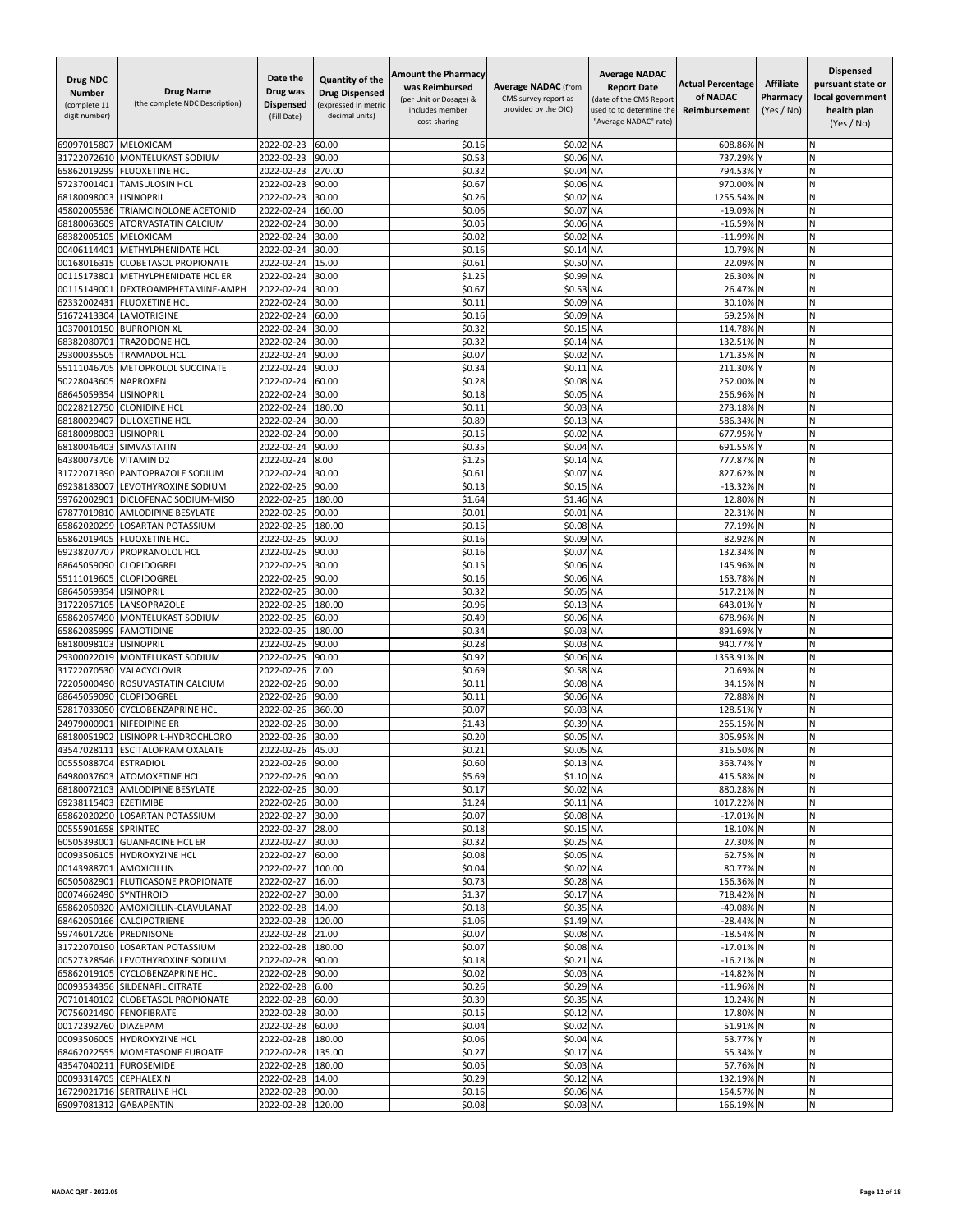| Drug NDC<br><b>Number</b><br>(complete 11<br>digit number) | <b>Drug Name</b><br>(the complete NDC Description)        | Date the<br>Drug was<br><b>Dispensed</b><br>(Fill Date) | Quantity of the<br><b>Drug Dispensed</b><br>(expressed in metric<br>decimal units) | Amount the Pharmacy<br>was Reimbursed<br>(per Unit or Dosage) &<br>includes member<br>cost-sharing | <b>Average NADAC (from</b><br>CMS survey report as<br>provided by the OIC) | <b>Average NADAC</b><br><b>Report Date</b><br>(date of the CMS Report<br>used to to determine the<br>'Average NADAC" rate) | <b>Actual Percentage</b><br>of NADAC<br>Reimbursement | <b>Affiliate</b><br>Pharmacy<br>(Yes / No) | <b>Dispensed</b><br>pursuant state or<br>local government<br>health plan<br>(Yes / No) |
|------------------------------------------------------------|-----------------------------------------------------------|---------------------------------------------------------|------------------------------------------------------------------------------------|----------------------------------------------------------------------------------------------------|----------------------------------------------------------------------------|----------------------------------------------------------------------------------------------------------------------------|-------------------------------------------------------|--------------------------------------------|----------------------------------------------------------------------------------------|
| 31722061490                                                | PREGABALIN                                                | 2022-02-28                                              | 60.00                                                                              | \$0.25                                                                                             | \$0.09 NA                                                                  |                                                                                                                            | 167.50% N                                             |                                            | N                                                                                      |
| 68645052154                                                | <b>SERTRALINE HCL</b>                                     | 2022-02-28                                              | 90.00                                                                              | \$0.15                                                                                             | \$0.05 NA                                                                  |                                                                                                                            | 186.47% N                                             |                                            | N                                                                                      |
| 50228046505                                                | NABUMETONE                                                | 2022-02-28                                              | 360.00                                                                             | \$0.67                                                                                             | \$0.19 NA                                                                  |                                                                                                                            | 256.61%                                               |                                            | N                                                                                      |
| 72205000490                                                | ROSUVASTATIN CALCIUM                                      | 2022-02-28                                              | 30.00                                                                              | \$0.32                                                                                             | \$0.08 NA                                                                  |                                                                                                                            | 302.44% N                                             |                                            | N                                                                                      |
| 55111046601                                                | METOPROLOL SUCCINATE                                      | 2022-02-28                                              | 30.00                                                                              | \$0.38                                                                                             | \$0.09 NA                                                                  |                                                                                                                            | 328.07% N                                             |                                            | N                                                                                      |
| 00093823298                                                | IRBESARTAN-HYDROCHLORO                                    | 2022-02-28<br>2022-02-28                                | 30.00<br>90.00                                                                     | \$1.23<br>\$0.33                                                                                   | \$0.27<br>\$0.06                                                           | <b>NA</b>                                                                                                                  | 350.46%                                               |                                            | N<br>N                                                                                 |
| 68001018408<br>65862055990                                 | <b>QUETIAPINE FUMARATE</b><br>PANTOPRAZOLE SODIUM         | 2022-02-28                                              | 30.00                                                                              | \$0.37                                                                                             | \$0.05                                                                     | <b>NA</b><br><b>NA</b>                                                                                                     | 472.23%<br>591.66%                                    |                                            | N                                                                                      |
| 69097012815                                                | <b>AMLODIPINE BESYLATE</b>                                | 2022-02-28                                              | 90.00                                                                              | \$0.30                                                                                             | \$0.02 NA                                                                  |                                                                                                                            | 1565.10%                                              |                                            | N                                                                                      |
| 00069306075                                                | <b>ZITHROMAX</b>                                          | 2022-03-01                                              | 6.00                                                                               | \$0.33                                                                                             | \$0.50 NA                                                                  |                                                                                                                            | -33.97%                                               |                                            | N                                                                                      |
| 68382025016                                                | ATORVASTATIN CALCIUM                                      | 2022-03-01                                              | 30.00                                                                              | \$0.05                                                                                             | \$0.06 NA                                                                  |                                                                                                                            | $-16.59%$                                             |                                            | N                                                                                      |
| 00002771559                                                | <b>BASAGLAR KWIKPEN U-100</b>                             | 2022-03-01                                              | 45.00                                                                              | \$17.60                                                                                            | \$20.93 NA                                                                 |                                                                                                                            | $-15.93%$                                             |                                            | Ń                                                                                      |
| 00186037020                                                | <b>SYMBICORT</b>                                          | 2022-03-01                                              | 10.20                                                                              | \$35.69                                                                                            | \$23.24 NA                                                                 |                                                                                                                            | 53.56%                                                | N                                          | N                                                                                      |
| 69097094705                                                | ATORVASTATIN CALCIUM                                      | 2022-03-01                                              | 90.00                                                                              | \$0.18                                                                                             | \$0.10 NA                                                                  |                                                                                                                            | 82.31%                                                | N                                          | Ν                                                                                      |
| 65862044930<br>55111072510                                 | VALACYCLOVIR<br>MONTELUKAST SODIUM                        | 2022-03-01<br>2022-03-01                                | 10.00<br>90.00                                                                     | \$1.13<br>\$0.12                                                                                   | \$0.58 NA<br>\$0.06 NA                                                     |                                                                                                                            | 96.78% N<br>97.27% N                                  |                                            | N<br>Ν                                                                                 |
| 62756014202                                                | <b>METFORMIN HCL ER</b>                                   | 2022-03-01                                              | 120.00                                                                             | \$0.08                                                                                             | \$0.04 NA                                                                  |                                                                                                                            | 116.94%                                               | N                                          | N                                                                                      |
| 67877022410                                                | <b>GABAPENTIN</b>                                         | 2022-03-01                                              | 30.00                                                                              | \$0.15                                                                                             | \$0.06                                                                     | <b>NA</b>                                                                                                                  | 138.79%                                               |                                            | N                                                                                      |
| 31722095401                                                | METHYLPHENIDATE ER                                        | 2022-03-01                                              | 30.00                                                                              | \$3.68                                                                                             | \$0.93                                                                     | <b>NA</b>                                                                                                                  | 295.25%                                               |                                            | N                                                                                      |
| 68001050103                                                | METOPROLOL SUCCINATE                                      | 2022-03-01                                              | 30.00                                                                              | \$0.47                                                                                             | \$0.11 NA                                                                  |                                                                                                                            | 334.45% N                                             |                                            | N                                                                                      |
| 60505464303                                                | PRASUGREL HCL                                             | 2022-03-01                                              | 30.00                                                                              | \$2.01                                                                                             | \$0.37                                                                     | <b>NA</b>                                                                                                                  | 445.11% N                                             |                                            | И                                                                                      |
| 27808015801                                                | ROSUVASTATIN CALCIUM                                      | 2022-03-01                                              | 30.00                                                                              | \$0.83                                                                                             | \$0.13 NA                                                                  |                                                                                                                            | 538.23%                                               |                                            | N                                                                                      |
| 52817036000                                                | <b>METOPROLOL TARTRATE</b>                                | 2022-03-01                                              | 180.00                                                                             | \$0.16                                                                                             | \$0.02                                                                     | <b>NA</b>                                                                                                                  | 722.74%                                               |                                            | N                                                                                      |
| 3668013705<br>70010075401                                  | <b>ESCITALOPRAM OXALATE</b><br>METHOCARBAMOL              | 2022-03-02<br>2022-03-02                                | 90.00                                                                              | \$0.11                                                                                             | \$0.09                                                                     | <b>NA</b>                                                                                                                  | 28.65%                                                |                                            | N<br>N                                                                                 |
| 68382013710                                                | LOSARTAN POTASSIUM                                        | 2022-03-02                                              | 60.00<br>90.00                                                                     | \$0.10<br>\$0.16                                                                                   | \$0.07<br>\$0.10 NA                                                        | <b>NA</b>                                                                                                                  | 49.29% N<br>67.17% N                                  |                                            | Ν                                                                                      |
| 67877022305                                                | <b>GABAPENTIN</b>                                         | 2022-03-02                                              | 180.00                                                                             | \$0.08                                                                                             | \$0.05 NA                                                                  |                                                                                                                            | 69.49%                                                | N                                          | N                                                                                      |
| 51862032001                                                | LIOTHYRONINE SODIUM                                       | 2022-03-02                                              | 180.00                                                                             | \$0.81                                                                                             | \$0.37                                                                     | <b>NA</b>                                                                                                                  | 118.49%                                               |                                            | N                                                                                      |
| 62332004991                                                | LOSARTAN-HYDROCHLOROTH                                    | 2022-03-02                                              | 90.00                                                                              | \$0.75                                                                                             | \$0.17                                                                     | <b>NA</b>                                                                                                                  | 330.81%                                               |                                            | N                                                                                      |
| 67877041690                                                | VALSARTAN                                                 | 2022-03-02                                              | 60.00                                                                              | \$1.41                                                                                             | \$0.22                                                                     | <b>NA</b>                                                                                                                  | 549.15%                                               |                                            | N                                                                                      |
| 29300012510                                                | MELOXICAM                                                 | 2022-03-02                                              | 90.00                                                                              | \$0.16                                                                                             | \$0.02                                                                     | <b>NA</b>                                                                                                                  | 565.11% N                                             |                                            | И                                                                                      |
| 59651005290                                                | <b>EZETIMIBE</b>                                          | 2022-03-02                                              | 30.00                                                                              | \$1.15                                                                                             | \$0.11 NA                                                                  |                                                                                                                            | 937.01% N                                             |                                            | N                                                                                      |
| 69097012815<br>68382014005                                 | AMLODIPINE BESYLATE<br><b>TOPIRAMATE</b>                  | 2022-03-02<br>2022-03-03                                | 90.00<br>360.00                                                                    | \$0.30<br>\$0.08                                                                                   | \$0.02<br>\$0.07                                                           | ! NA<br><b>NA</b>                                                                                                          | 1565.10%<br>18.87%                                    |                                            | N<br>Ń                                                                                 |
| 65162046610                                                | <b>IBUPROFEN</b>                                          | 2022-03-03                                              | 24.00                                                                              | \$0.10                                                                                             | \$0.07                                                                     | <b>NA</b>                                                                                                                  | 34.88%                                                |                                            | N                                                                                      |
| 68001032103                                                | <b>BUPROPION XL</b>                                       | 2022-03-03                                              | 30.00                                                                              | \$0.32                                                                                             | \$0.20                                                                     | <b>NA</b>                                                                                                                  | 59.75% N                                              |                                            | И                                                                                      |
| 69097040715                                                | METOPROLOL SUCCINATE                                      | 2022-03-03                                              | 30.00                                                                              | \$0.23                                                                                             | \$0.11 NA                                                                  |                                                                                                                            | 108.49% N                                             |                                            | N                                                                                      |
|                                                            | 60505082901 FLUTICASONE PROPIONATE                        | 2022-03-03                                              | 16.00                                                                              | \$0.94                                                                                             | \$0.28 NA                                                                  |                                                                                                                            | 229.98% N                                             |                                            | N                                                                                      |
| 13668021830                                                | ARIPIPRAZOLE                                              | 2022-03-03                                              | 90.00                                                                              | \$1.01                                                                                             | \$0.18 NA                                                                  |                                                                                                                            | 464.71% N                                             |                                            | N                                                                                      |
| 45963014205                                                | <b>BUPROPION XL</b>                                       | 2022-03-03                                              | 90.00                                                                              | \$1.65                                                                                             | \$0.20                                                                     | <b>NA</b>                                                                                                                  | 732.59%                                               |                                            | N                                                                                      |
| 70010006310<br>55111015810                                 | <b>METFORMIN HCL</b><br>OMEPRAZOLE                        | 2022-03-03<br>2022-03-04                                | 180.00<br>90.00                                                                    | \$0.16<br>\$0.05                                                                                   | \$0.02<br>\$0.04 NA                                                        | <b>NA</b>                                                                                                                  | 855.13%<br>49.55% N                                   |                                            | N<br>И                                                                                 |
| 65862035705                                                | <b>CLOPIDOGREL</b>                                        | 2022-03-04                                              | 90.00                                                                              | \$0.09                                                                                             | \$0.06 NA                                                                  |                                                                                                                            | 51.61% N                                              |                                            | N                                                                                      |
| 43598065530                                                | <b>BUPROPION XL</b>                                       | 2022-03-04                                              | 30.00                                                                              | \$0.48                                                                                             | \$0.15 NA                                                                  |                                                                                                                            | 226.13%                                               | IN                                         | N                                                                                      |
| 00781234301                                                | DEXTROAMPHETAMINE-AMPH                                    | 2022-03-04                                              | 30.00                                                                              | \$3.53                                                                                             | \$0.59 NA                                                                  |                                                                                                                            | 501.33%                                               |                                            | N                                                                                      |
| 00591040810                                                | <b>LISINOPRIL</b>                                         | 2022-03-04                                              | 30.00                                                                              | \$0.18                                                                                             | \$0.03                                                                     | <b>NA</b>                                                                                                                  | 554.08%                                               |                                            | N                                                                                      |
| 68180051902                                                | LISINOPRIL-HYDROCHLORO                                    | 2022-03-04                                              | 90.00                                                                              | \$0.33                                                                                             | \$0.05 NA                                                                  |                                                                                                                            | 567.43% Y                                             |                                            | N                                                                                      |
|                                                            | 43547028010 ESCITALOPRAM OXALATE                          | 2022-03-04 30.00                                        |                                                                                    | \$0.48                                                                                             | \$0.05 NA                                                                  |                                                                                                                            | 923.03% N                                             |                                            | N                                                                                      |
| 68462064693 ASHLYNA                                        | 68180072003 AMLODIPINE BESYLATE                           | 2022-03-04<br>2022-03-05                                | 90.00<br>91.00                                                                     | \$0.16<br>\$0.05                                                                                   | \$0.01 NA<br>\$0.43 NA                                                     |                                                                                                                            | 1265.13% N<br>-89.47% N                               |                                            | Ν<br>N                                                                                 |
|                                                            | 43547028810 BUPROPION HCL SR                              | 2022-03-05                                              | 60.00                                                                              | \$0.16                                                                                             | \$0.10 NA                                                                  |                                                                                                                            | 52.40% N                                              |                                            | N                                                                                      |
|                                                            | 10370010150 BUPROPION XL                                  | 2022-03-05                                              | 90.00                                                                              | \$0.45                                                                                             | \$0.15 NA                                                                  |                                                                                                                            | 203.54% N                                             |                                            | Ν                                                                                      |
|                                                            | 68382013516 LOSARTAN POTASSIUM                            | 2022-03-05                                              | 30.00                                                                              | \$0.32                                                                                             | \$0.06 NA                                                                  |                                                                                                                            | 447.94% N                                             |                                            | Ν                                                                                      |
|                                                            | 68382025116 ATORVASTATIN CALCIUM                          | 2022-03-05                                              | 90.00                                                                              | \$0.33                                                                                             | \$0.06 NA                                                                  |                                                                                                                            | 463.87% N                                             |                                            | Ν                                                                                      |
|                                                            | 70010006510 METFORMIN HCL                                 | 2022-03-05                                              | 180.00                                                                             | \$0.34                                                                                             | \$0.03 NA                                                                  |                                                                                                                            | 1187.19% Y                                            |                                            | N                                                                                      |
|                                                            | 31722070530 VALACYCLOVIR                                  | 2022-03-06                                              | 7.00                                                                               | \$0.69                                                                                             | \$0.58 NA                                                                  |                                                                                                                            | 20.69% N                                              |                                            | N                                                                                      |
| 00093101042 MUPIROCIN                                      |                                                           | 2022-03-06                                              | 22.00                                                                              | \$0.30                                                                                             | \$0.18 NA                                                                  |                                                                                                                            | 65.73% N                                              |                                            | N                                                                                      |
|                                                            | 63304069301 CLINDAMYCIN HCL<br>16729022601 SPIRONOLACTONE | 2022-03-06<br>2022-03-06                                | 21.00<br>30.00                                                                     | \$0.53<br>\$0.26                                                                                   | \$0.26 NA<br>\$0.12 NA                                                     |                                                                                                                            | 104.86% N<br>128.50% N                                |                                            | Ν<br>Ν                                                                                 |
| 69315011610 FUROSEMIDE                                     |                                                           | 2022-03-06                                              | 45.00                                                                              | \$0.11                                                                                             | \$0.03 NA                                                                  |                                                                                                                            | 261.42% Y                                             |                                            | Ν                                                                                      |
|                                                            | 68382013710 LOSARTAN POTASSIUM                            | 2022-03-06                                              | 90.00                                                                              | \$0.59                                                                                             | \$0.10 NA                                                                  |                                                                                                                            | 510.63% Y                                             |                                            | Ν                                                                                      |
|                                                            | 52817036200 METOPROLOL TARTRATE                           | 2022-03-06                                              | 180.00                                                                             | \$0.23                                                                                             | \$0.04 NA                                                                  |                                                                                                                            | 538.81% Y                                             |                                            | N                                                                                      |
|                                                            | 69097012715 AMLODIPINE BESYLATE                           | 2022-03-06                                              | 90.00                                                                              | \$0.26                                                                                             | \$0.01 NA                                                                  |                                                                                                                            | 2125.99% Y                                            |                                            | Ν                                                                                      |
|                                                            | 00185013001 BUMETANIDE                                    | 2022-03-07                                              | 60.00                                                                              | \$0.17                                                                                             | \$0.41 NA                                                                  |                                                                                                                            | -59.18% N                                             |                                            | Ν                                                                                      |
|                                                            | 65862001205 SERTRALINE HCL                                | 2022-03-07                                              | 30.00                                                                              | \$0.04                                                                                             | \$0.05 NA                                                                  |                                                                                                                            | -22.38% N                                             |                                            | N                                                                                      |
|                                                            | 00002771227 HUMALOG KWIKPEN U-200                         | 2022-03-07                                              | 6.00                                                                               | \$59.52                                                                                            | \$67.85 NA                                                                 |                                                                                                                            | -12.28% N                                             |                                            | N                                                                                      |
| 00186037020 SYMBICORT                                      | 55111064505 OMEPRAZOLE                                    | 2022-03-07<br>2022-03-07                                | 90.00<br>10.20                                                                     | \$0.07<br>\$35.69                                                                                  | \$0.06 NA<br>\$23.24 NA                                                    |                                                                                                                            | 10.11% N<br>53.56% N                                  |                                            | N<br>И                                                                                 |
|                                                            | 65862007930 TERBINAFINE HCL                               | 2022-03-07                                              | 30.00                                                                              | \$0.27                                                                                             | \$0.16 NA                                                                  |                                                                                                                            | 66.01% N                                              |                                            | Ν                                                                                      |
|                                                            | 65862020290 LOSARTAN POTASSIUM                            | 2022-03-07                                              | 180.00                                                                             | \$0.16                                                                                             | \$0.08 NA                                                                  |                                                                                                                            | 91.56% N                                              |                                            | N                                                                                      |
|                                                            | 68180031902 BUPROPION XL                                  | 2022-03-07                                              | 30.00                                                                              | \$0.32                                                                                             | \$0.15 NA                                                                  |                                                                                                                            | 114.78% N                                             |                                            | Ν                                                                                      |
| 68382014005 TOPIRAMATE                                     |                                                           | 2022-03-07                                              | 60.00                                                                              | \$0.16                                                                                             | \$0.07 NA                                                                  |                                                                                                                            | 129.84% N                                             |                                            | N                                                                                      |
|                                                            | 16729018217 HYDROCHLOROTHIAZIDE                           | 2022-03-07                                              | 30.00                                                                              | \$0.13                                                                                             | \$0.06 NA                                                                  |                                                                                                                            | 139.22% N                                             |                                            | N                                                                                      |
| 68180089173 ENSKYCE                                        |                                                           | 2022-03-07                                              | 84.00                                                                              | \$0.46                                                                                             | \$0.17 NA                                                                  |                                                                                                                            | 172.03% Y                                             |                                            | N                                                                                      |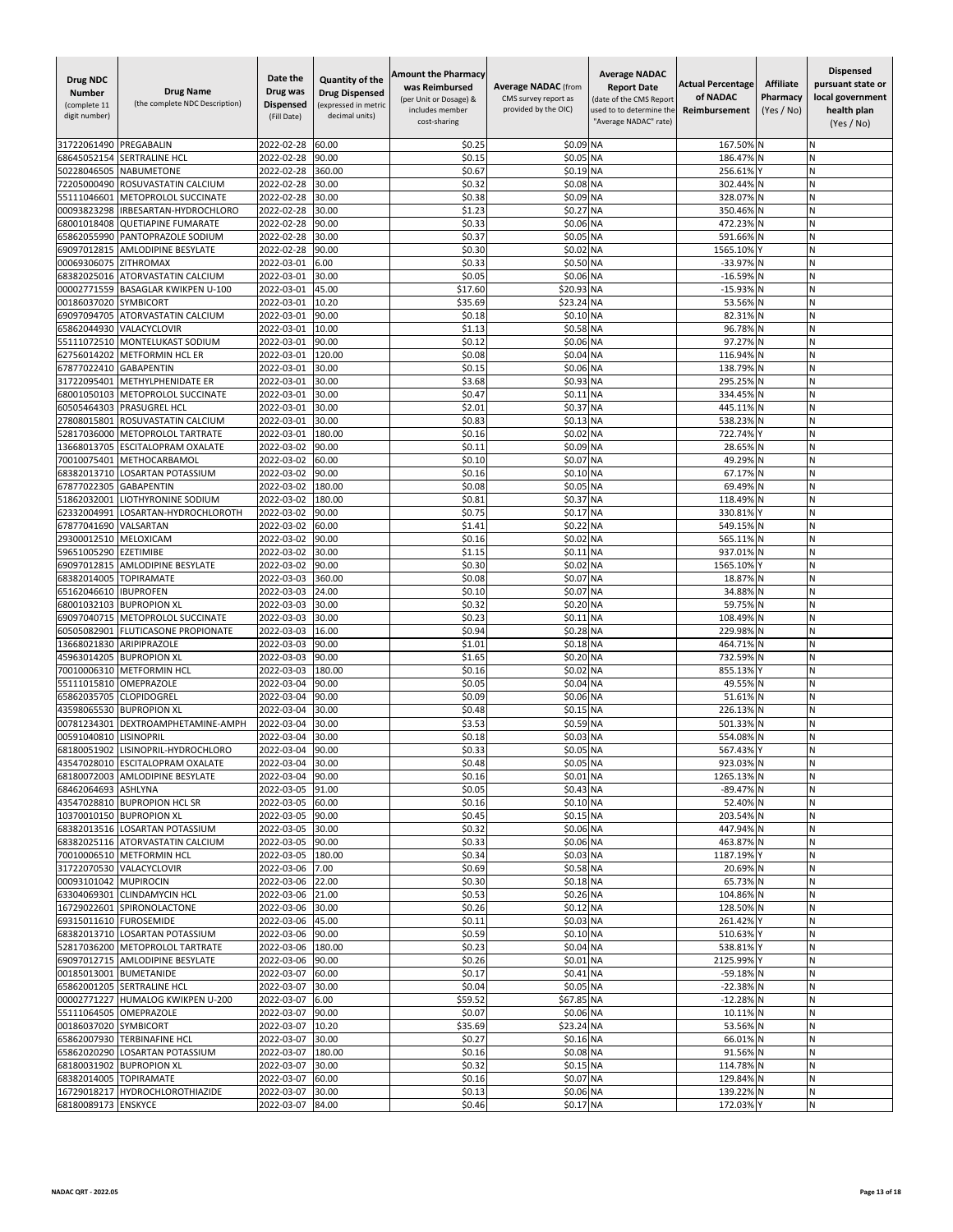| <b>Drug NDC</b><br><b>Number</b><br>(complete 11<br>digit number) | <b>Drug Name</b><br>(the complete NDC Description)            | Date the<br>Drug was<br><b>Dispensed</b><br>(Fill Date) | <b>Quantity of the</b><br><b>Drug Dispensed</b><br>(expressed in metric<br>decimal units) | <b>Amount the Pharmacy</b><br>was Reimbursed<br>(per Unit or Dosage) &<br>includes member<br>cost-sharing | <b>Average NADAC</b> (from<br>CMS survey report as<br>provided by the OIC) | <b>Average NADAC</b><br><b>Report Date</b><br>(date of the CMS Report<br>used to to determine the<br>"Average NADAC" rate) | <b>Actual Percentage</b><br>of NADAC<br>Reimbursement | <b>Affiliate</b><br>Pharmacy<br>(Yes / No) | Dispensed<br>pursuant state or<br>local government<br>health plan<br>(Yes / No) |
|-------------------------------------------------------------------|---------------------------------------------------------------|---------------------------------------------------------|-------------------------------------------------------------------------------------------|-----------------------------------------------------------------------------------------------------------|----------------------------------------------------------------------------|----------------------------------------------------------------------------------------------------------------------------|-------------------------------------------------------|--------------------------------------------|---------------------------------------------------------------------------------|
| 69238209503                                                       | EMTRICITABINE-TENOFOVI                                        | 2022-03-07                                              | 30.00                                                                                     | \$2.43                                                                                                    | \$0.78 NA                                                                  |                                                                                                                            | 212.78%                                               |                                            | N                                                                               |
| 68382003516                                                       | <b>VENLAFAXINE HCL ER</b>                                     | 2022-03-07                                              | 90.00                                                                                     | \$0.5                                                                                                     | \$0.12                                                                     | <b>NA</b>                                                                                                                  | 327.009                                               |                                            | N                                                                               |
| 65862056099                                                       | PANTOPRAZOLE SODIUM                                           | 2022-03-07                                              | 30.00                                                                                     | \$0.32                                                                                                    | \$0.07                                                                     | <b>NA</b>                                                                                                                  | 382.06%                                               |                                            | Ν                                                                               |
| 68382013905<br>68180051303                                        | <b>TOPIRAMATE</b><br>LISINOPRIL                               | 2022-03-07<br>2022-03-07                                | 30.00<br>90.00                                                                            | \$0.23<br>\$0.08                                                                                          | \$0.05<br>\$0.02                                                           | <b>NA</b><br><b>NA</b>                                                                                                     | 393.67%<br>405.36%                                    |                                            | N<br>N                                                                          |
| 65862001205                                                       | SERTRALINE HCL                                                | 2022-03-07                                              | 30.00                                                                                     | \$0.32                                                                                                    | \$0.05                                                                     | <b>NA</b>                                                                                                                  | 564.99%                                               |                                            | N                                                                               |
| 65862019399                                                       | <b>FLUOXETINE HCL</b>                                         | 2022-03-07                                              | 180.00                                                                                    | \$0.27                                                                                                    | \$0.03                                                                     | <b>NA</b>                                                                                                                  | 735.319                                               |                                            | Ń                                                                               |
| 13668001105                                                       | <b>CITALOPRAM HBR</b>                                         | 2022-03-07                                              | 90.00                                                                                     | \$0.32                                                                                                    | \$0.04                                                                     | <b>NA</b>                                                                                                                  | 738.21%                                               |                                            | N                                                                               |
| 70010006310                                                       | <b>METFORMIN HCL</b>                                          | 2022-03-07                                              | 180.00                                                                                    | \$0.14                                                                                                    | \$0.02                                                                     | <b>NA</b>                                                                                                                  | 749.93%                                               |                                            | Ν                                                                               |
| 00574010770<br>68001033203                                        | CLOTRIMAZOLE<br>LISINOPRIL                                    | 2022-03-08                                              | 50.00<br>30.00                                                                            | \$0.20<br>\$0.02                                                                                          | \$0.41<br>\$0.02 NA                                                        | <b>NA</b>                                                                                                                  | -52.85% N<br>12.67%                                   | ΙN                                         | N<br>N                                                                          |
| 42806016105                                                       | HYDROXYZINE HCL                                               | 2022-03-08<br>2022-03-08                                | 75.00                                                                                     | \$0.11                                                                                                    | \$0.09 NA                                                                  |                                                                                                                            | 26.99%                                                |                                            | N                                                                               |
| 69097083412                                                       | <b>SERTRALINE HCL</b>                                         | 2022-03-08                                              | 90.00                                                                                     | \$0.06                                                                                                    | \$0.05                                                                     | <b>NA</b>                                                                                                                  | 31.69%                                                |                                            | Ń                                                                               |
| 65862050320                                                       | AMOXICILLIN-CLAVULANAT                                        | 2022-03-08                                              | 20.00                                                                                     | \$0.48                                                                                                    | \$0.35                                                                     | <b>NA</b>                                                                                                                  | 34.39%                                                | N                                          | Ν                                                                               |
| 00378182377                                                       | LEVOTHYROXINE SODIUM                                          | 2022-03-08                                              | 90.00                                                                                     | \$0.31                                                                                                    | \$0.22                                                                     | <b>NA</b>                                                                                                                  | 40.06%                                                |                                            | И                                                                               |
| 60505257808                                                       | ATORVASTATIN CALCIUM                                          | 2022-03-08                                              | 30.00                                                                                     | \$0.05                                                                                                    | \$0.03                                                                     | <b>NA</b>                                                                                                                  | 47.36%                                                |                                            | N                                                                               |
| 55111018015<br>65162063711                                        | <b>TIZANIDINE HCL</b><br>PANTOPRAZOLE SODIUM                  | 2022-03-08<br>2022-03-08                                | 30.00<br>90.00                                                                            | \$0.09<br>\$0.12                                                                                          | \$0.05 NA<br>\$0.07                                                        | <b>NA</b>                                                                                                                  | 74.00%<br>83.33%                                      |                                            | N<br>N                                                                          |
| 16729044416                                                       | <b>BUPROPION XL</b>                                           | 2022-03-08                                              | 90.00                                                                                     | \$0.43                                                                                                    | \$0.20                                                                     | <b>NA</b>                                                                                                                  | 119.00%                                               |                                            | Ń                                                                               |
| 16729022601                                                       | SPIRONOLACTONE                                                | 2022-03-08                                              | 30.00                                                                                     | \$0.26                                                                                                    | \$0.12 NA                                                                  |                                                                                                                            | 128.50%                                               |                                            | Ν                                                                               |
| 68382000105                                                       | PAROXETINE HCL                                                | 2022-03-08                                              | 90.00                                                                                     | \$0.29                                                                                                    | \$0.12                                                                     | <b>NA</b>                                                                                                                  | 132.57%                                               |                                            | N                                                                               |
| 62332014231                                                       | CELECOXIB                                                     | 2022-03-08                                              | 90.00                                                                                     | \$0.44                                                                                                    | \$0.16 NA                                                                  |                                                                                                                            | 180.12%                                               | N                                          | N                                                                               |
| 42806066301                                                       | <b>BUSPIRONE HCL</b>                                          | 2022-03-08                                              | 60.00                                                                                     | \$0.16                                                                                                    | \$0.04                                                                     | <b>NA</b>                                                                                                                  | 277.88%                                               |                                            | N<br>Ń                                                                          |
| 69238115409<br>70010006310                                        | EZETIMIBE<br><b>METFORMIN HCL</b>                             | 2022-03-08<br>2022-03-08                                | 90.00<br>90.00                                                                            | \$0.44<br>\$0.09                                                                                          | \$0.11<br>\$0.02                                                           | <b>NA</b><br><b>NA</b>                                                                                                     | 292.63%<br>419.71%                                    |                                            | N                                                                               |
| 13668001005                                                       | <b>CITALOPRAM HBR</b>                                         | 2022-03-08                                              | 90.00                                                                                     | \$0.17                                                                                                    | \$0.03                                                                     | <b>NA</b>                                                                                                                  | 445.10%                                               |                                            | Ν                                                                               |
| 00093092810                                                       | LOVASTATIN                                                    | 2022-03-08                                              | 90.00                                                                                     | \$0.36                                                                                                    | \$0.06 NA                                                                  |                                                                                                                            | 472.33%                                               |                                            | N                                                                               |
| 42806054701                                                       | <b>VITAMIN D2</b>                                             | 2022-03-08                                              | 12.00                                                                                     | \$0.88                                                                                                    | \$0.14 NA                                                                  |                                                                                                                            | 514.51%                                               |                                            | Ν                                                                               |
| 69097012715                                                       | <b>AMLODIPINE BESYLATE</b>                                    | 2022-03-08                                              | 90.00                                                                                     | \$0.14                                                                                                    | \$0.01                                                                     | <b>NA</b>                                                                                                                  | 1060.03%                                              |                                            | N                                                                               |
| 42806055212<br>68180029606                                        | OMEGA-3 ACID ETHYL EST<br>DULOXETINE HCL                      | 2022-03-09<br>2022-03-09                                | 180.00<br>60.00                                                                           | \$0.20<br>\$0.17                                                                                          | \$0.18<br>\$0.14 NA                                                        | <b>NA</b>                                                                                                                  | 10.46%<br>17.28%                                      | N                                          | N<br>Ν                                                                          |
| 16714004107                                                       | ALLOPURINOL                                                   | 2022-03-09                                              | 30.00                                                                                     | \$0.07                                                                                                    | \$0.06 NA                                                                  |                                                                                                                            | 22.91%                                                |                                            | N                                                                               |
| 00781233501                                                       | DEXTROAMPHETAMINE-AMPH                                        | 2022-03-09                                              | 30.00                                                                                     | \$0.70                                                                                                    | \$0.49 NA                                                                  |                                                                                                                            | 45.16%                                                |                                            | N                                                                               |
| 00781569005                                                       | EZETIMIBE                                                     | 2022-03-09                                              | 90.00                                                                                     | \$0.16                                                                                                    | \$0.11 NA                                                                  |                                                                                                                            | 45.30%                                                |                                            | N                                                                               |
| 64980037803                                                       | ATOMOXETINE HCL                                               | 2022-03-09                                              | 30.00                                                                                     | \$2.04                                                                                                    | \$1.34                                                                     | <b>NA</b>                                                                                                                  | 51.99%                                                |                                            | N                                                                               |
| 62175061743                                                       | PANTOPRAZOLE SODIUM                                           | 2022-03-09                                              | 90.00                                                                                     | \$0.10                                                                                                    | \$0.07                                                                     | <b>NA</b>                                                                                                                  | 52.41%                                                |                                            | Ν                                                                               |
| 13668013710<br>65862020299                                        | ESCITALOPRAM OXALATE<br>LOSARTAN POTASSIUM                    | 2022-03-09<br>2022-03-09                                | 90.00<br>90.00                                                                            | \$0.16<br>\$0.16                                                                                          | \$0.09 NA<br>\$0.08                                                        | <b>NA</b>                                                                                                                  | 83.19%<br>94.85%                                      |                                            | И<br>И                                                                          |
| 59651030901                                                       | <b>FLUOXETINE HCL</b>                                         | 2022-03-09                                              | 60.00                                                                                     | \$0.56                                                                                                    | \$0.28 NA                                                                  |                                                                                                                            | 96.60%                                                | N                                          | N                                                                               |
| 69097012515                                                       | <b>TOPIRAMATE</b>                                             | 2022-03-09                                              | 30.00                                                                                     | \$0.56                                                                                                    | \$0.11                                                                     | <b>NA</b>                                                                                                                  | 409.10%                                               |                                            | N                                                                               |
| 68645051554                                                       | <b>AMLODIPINE BESYLATE</b>                                    | 2022-03-09                                              | 30.00                                                                                     | \$0.07                                                                                                    | \$0.01                                                                     | <b>NA</b>                                                                                                                  | 504.01%                                               |                                            | Ń                                                                               |
| 69097083512                                                       | SERTRALINE HCL                                                | 2022-03-09                                              | 135.00                                                                                    | \$0.57                                                                                                    | \$0.06 NA                                                                  |                                                                                                                            | 803.91%                                               |                                            | Ν                                                                               |
| 33342026011                                                       | <b>ENTACAPONE</b>                                             | 2022-03-10                                              | 270.00                                                                                    | \$0.14                                                                                                    | \$0.47                                                                     | <b>NA</b>                                                                                                                  | $-70.02%$                                             |                                            | N<br>N                                                                          |
| 00527163210<br>59651000305                                        | TRIAMTERENE-HYDROCHLOR<br>OMEPRAZOLE                          | 2022-03-10<br>2022-03-10                                | 90.00<br>90.00                                                                            | \$0.16<br>\$0.10                                                                                          | \$0.15 NA<br>\$0.06                                                        | <b>NA</b>                                                                                                                  | 10.31%<br>62.03%                                      |                                            | N                                                                               |
| 68462034690                                                       | LEVOCETIRIZINE DIHYDRO                                        | 2022-03-10                                              | 90.00                                                                                     | \$0.13                                                                                                    | \$0.07                                                                     | <b>NA</b>                                                                                                                  | 90.11%                                                |                                            | Ń                                                                               |
| 45963070996                                                       | METOPROLOL SUCCINATE                                          | 2022-03-10                                              | 30.00                                                                                     | \$0.33                                                                                                    | \$0.09 NA                                                                  |                                                                                                                            | 272.23% N                                             |                                            | N                                                                               |
|                                                                   | 65862001305 SERTRALINE HCL                                    | 2022-03-10 30.00                                        |                                                                                           | \$0.32                                                                                                    | \$0.06 NA                                                                  |                                                                                                                            | 400.55% N                                             |                                            | Ν                                                                               |
|                                                                   | 65862059805 TAMSULOSIN HCL<br>65862069705 VENLAFAXINE HCL ER  | 2022-03-10                                              | 30.00                                                                                     | \$0.33<br>\$0.91                                                                                          | \$0.06 NA                                                                  |                                                                                                                            | 429.27% N                                             |                                            | N                                                                               |
|                                                                   | 16729017017 ESCITALOPRAM OXALATE                              | 2022-03-10<br>2022-03-10 90.00                          | 30.00                                                                                     | \$0.53                                                                                                    | \$0.16 NA<br>\$0.09 NA                                                     |                                                                                                                            | 465.50% N<br>499.30% N                                |                                            | Ν<br>И                                                                          |
| 43547035411                                                       | <b>LISINOPRIL</b>                                             | 2022-03-10                                              | 30.00                                                                                     | \$0.18                                                                                                    | \$0.03 NA                                                                  |                                                                                                                            | 554.08% N                                             |                                            | И                                                                               |
|                                                                   | 43547028110 ESCITALOPRAM OXALATE                              | 2022-03-10                                              | 30.00                                                                                     | \$0.33                                                                                                    | \$0.05 NA                                                                  |                                                                                                                            | 556.94% N                                             |                                            | N                                                                               |
|                                                                   | 67877019905 AMLODIPINE BESYLATE                               | 2022-03-10                                              | 30.00                                                                                     | \$0.13                                                                                                    | \$0.02 NA                                                                  |                                                                                                                            | 651.17% N                                             |                                            | N                                                                               |
| 43547035150 LISINOPRIL                                            |                                                               | 2022-03-10                                              | 30.00                                                                                     | \$0.13                                                                                                    | \$0.02 NA                                                                  |                                                                                                                            | 743.96% N                                             |                                            | N                                                                               |
|                                                                   | 65862049101 QUETIAPINE FUMARATE<br>00781808926 AZITHROMYCIN   | 2022-03-10 90.00<br>2022-03-11                          | 6.00                                                                                      | \$0.49<br>\$0.28                                                                                          | \$0.06 NA<br>\$0.50 NA                                                     |                                                                                                                            | 763.29% N<br>-43.69% N                                |                                            | И<br>N                                                                          |
|                                                                   | 50383070016 FLUTICASONE PROPIONATE                            | 2022-03-11                                              | 16.00                                                                                     | \$0.46                                                                                                    | \$0.28 NA                                                                  |                                                                                                                            | 62.01% N                                              |                                            | И                                                                               |
|                                                                   | 13668009690 PANTOPRAZOLE SODIUM                               | 2022-03-11                                              | 90.00                                                                                     | \$0.09                                                                                                    | \$0.05 NA                                                                  |                                                                                                                            | 63.87% N                                              |                                            | Ν                                                                               |
|                                                                   | 16729020201 BUSPIRONE HCL                                     | 2022-03-11                                              | 270.00                                                                                    | \$0.07                                                                                                    | \$0.04 NA                                                                  |                                                                                                                            | 72.37% N                                              |                                            | N                                                                               |
|                                                                   | 27241009990 DULOXETINE HCL                                    | 2022-03-11 30.00                                        |                                                                                           | \$0.32                                                                                                    | \$0.14 NA                                                                  |                                                                                                                            | 121.51% N                                             |                                            | N                                                                               |
|                                                                   | 67877022505 MYCOPHENOLATE MOFETIL                             | 2022-03-11 180.00                                       |                                                                                           | \$0.80                                                                                                    | \$0.33 NA                                                                  |                                                                                                                            | 139.58% Y                                             |                                            | И                                                                               |
|                                                                   | 68382025116 ATORVASTATIN CALCIUM<br>00173069600 ADVAIR DISKUS | 2022-03-11 90.00<br>2022-03-11                          | 60.00                                                                                     | \$0.16<br>\$6.30                                                                                          | \$0.06 NA<br>\$1.97 NA                                                     |                                                                                                                            | 177.25% N<br>220.10% N                                |                                            | И<br>Ν                                                                          |
| 62175013643 OMEPRAZOLE                                            |                                                               | 2022-03-11                                              | 30.00                                                                                     | \$0.32                                                                                                    | \$0.06 NA                                                                  |                                                                                                                            | 410.80% N                                             |                                            | И                                                                               |
|                                                                   | 55111046805 METOPROLOL SUCCINATE                              | 2022-03-11                                              | 30.00                                                                                     | \$0.84                                                                                                    | \$0.16 NA                                                                  |                                                                                                                            | 414.76% N                                             |                                            | И                                                                               |
|                                                                   | 70710145701 AZITHROMYCIN                                      | 2022-03-12                                              | 30.00                                                                                     | \$0.90                                                                                                    | \$0.53 NA                                                                  |                                                                                                                            | 70.43% N                                              |                                            | Ν                                                                               |
|                                                                   | 10702020150 OXYBUTYNIN CHLORIDE                               | 2022-03-12                                              | 90.00                                                                                     | \$0.16                                                                                                    | \$0.08 NA                                                                  |                                                                                                                            | 114.91% N                                             |                                            | И                                                                               |
|                                                                   | 10370010150 BUPROPION XL                                      | 2022-03-12                                              | 90.00                                                                                     | \$0.45                                                                                                    | \$0.15 NA                                                                  |                                                                                                                            | 203.54% N                                             |                                            | N                                                                               |
|                                                                   | 43547026910 ROPINIROLE HCL<br>69097083412 SERTRALINE HCL      | 2022-03-12<br>2022-03-12                                | 60.00<br>90.00                                                                            | \$0.16<br>\$0.18                                                                                          | \$0.05 NA<br>\$0.05 NA                                                     |                                                                                                                            | 215.61% N<br>276.20% N                                |                                            | И<br>N                                                                          |
| 57237022505 RAMIPRIL                                              |                                                               | 2022-03-12 180.00                                       |                                                                                           | \$0.73                                                                                                    | \$0.07 NA                                                                  |                                                                                                                            | 913.17% Y                                             |                                            | N                                                                               |
|                                                                   | 00378008501 CARBIDOPA-LEVODOPA                                | 2022-03-13 360.00                                       |                                                                                           | \$0.07                                                                                                    | \$0.12 NA                                                                  |                                                                                                                            | -40.49% N                                             |                                            | Ν                                                                               |
|                                                                   | 13668001005 CITALOPRAM HBR                                    | 2022-03-13 90.00                                        |                                                                                           | \$0.30                                                                                                    | \$0.03 NA                                                                  |                                                                                                                            | 883.09% N                                             |                                            | Ν                                                                               |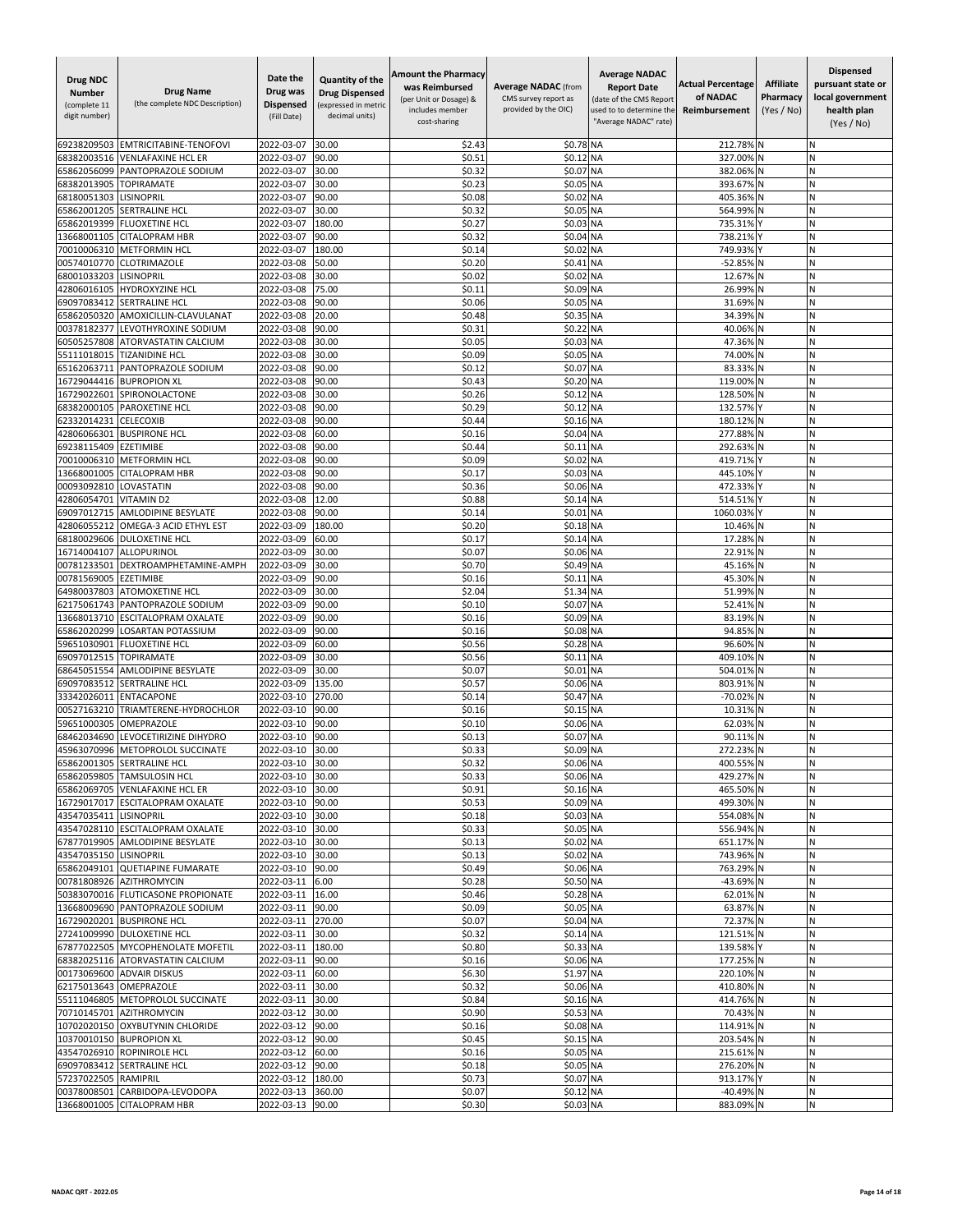| Drug NDC<br><b>Number</b><br>(complete 11<br>digit number) | <b>Drug Name</b><br>(the complete NDC Description)             | Date the<br>Drug was<br><b>Dispensed</b><br>(Fill Date) | Quantity of the<br><b>Drug Dispensed</b><br>(expressed in metric<br>decimal units) | Amount the Pharmacy<br>was Reimbursed<br>(per Unit or Dosage) &<br>includes member<br>cost-sharing | <b>Average NADAC (from</b><br>CMS survey report as<br>provided by the OIC) | <b>Average NADAC</b><br><b>Report Date</b><br>(date of the CMS Report<br>used to to determine the<br>"Average NADAC" rate) | <b>Actual Percentage</b><br>of NADAC<br>Reimbursement | <b>Affiliate</b><br>Pharmacy<br>(Yes / No) | <b>Dispensed</b><br>pursuant state or<br>local government<br>health plan<br>(Yes / No) |
|------------------------------------------------------------|----------------------------------------------------------------|---------------------------------------------------------|------------------------------------------------------------------------------------|----------------------------------------------------------------------------------------------------|----------------------------------------------------------------------------|----------------------------------------------------------------------------------------------------------------------------|-------------------------------------------------------|--------------------------------------------|----------------------------------------------------------------------------------------|
| 68180072103                                                | <b>AMLODIPINE BESYLATE</b>                                     | 2022-03-13                                              | 90.00                                                                              | \$0.40                                                                                             | \$0.02                                                                     | <b>NA</b>                                                                                                                  | 2174.80%                                              |                                            | N                                                                                      |
| 31722070530                                                | VALACYCLOVIR                                                   | 2022-03-14                                              | 7.00                                                                               | \$0.69                                                                                             | \$0.58 NA                                                                  |                                                                                                                            | 20.69%                                                |                                            | N                                                                                      |
| 00186037020                                                | SYMBICORT                                                      | 2022-03-14                                              | 10.20                                                                              | \$35.69                                                                                            | \$23.24 NA                                                                 |                                                                                                                            | 53.56%                                                |                                            | И                                                                                      |
| 16571020150                                                | DICLOFENAC SODIUM                                              | 2022-03-14                                              | 60.00                                                                              | \$0.17                                                                                             | \$0.10 NA                                                                  |                                                                                                                            | 68.72%                                                | N                                          | И                                                                                      |
| 68180063702<br>00054327099                                 | ATORVASTATIN CALCIUM<br><b>FLUTICASONE PROPIONATE</b>          | 2022-03-14<br>2022-03-14                                | 90.00<br>16.00                                                                     | \$0.11<br>\$0.62                                                                                   | \$0.06 NA<br>\$0.28 NA                                                     |                                                                                                                            | 85.54%<br>117.34%                                     |                                            | Ν<br>N                                                                                 |
| 76385011350                                                | CARVEDILOL                                                     | 2022-03-14                                              | 360.00                                                                             | \$0.11                                                                                             | \$0.04                                                                     | <b>NA</b>                                                                                                                  | 214.41%                                               |                                            | Ń                                                                                      |
| 16714085203                                                | METOPROLOL SUCCINATE                                           | 2022-03-14                                              | 30.00                                                                              | \$0.32                                                                                             | \$0.09 NA                                                                  |                                                                                                                            | 253.99%                                               |                                            | N                                                                                      |
| 00093321205                                                | CLONAZEPAM                                                     | 2022-03-14                                              | 60.00                                                                              | \$0.16                                                                                             | \$0.03 NA                                                                  |                                                                                                                            | 410.63%                                               |                                            | N                                                                                      |
| 68382013510<br>68180051802                                 | <b>LOSARTAN POTASSIUM</b>                                      | 2022-03-14                                              | 90.00                                                                              | \$0.43                                                                                             | \$0.06 NA                                                                  |                                                                                                                            | 644.86%                                               |                                            | N<br>N                                                                                 |
| 00002771559                                                | LISINOPRIL-HYDROCHLORO<br><b>BASAGLAR KWIKPEN U-100</b>        | 2022-03-14<br>2022-03-15                                | 90.00<br>9.00                                                                      | \$0.54<br>\$17.10                                                                                  | \$0.03<br>\$20.93                                                          | <b>NA</b><br>MA                                                                                                            | 1460.72%<br>$-18.28%$                                 |                                            | Ń                                                                                      |
| 65862058405                                                | AMLODIPINE BESYLATE-BE                                         | 2022-03-15                                              | 90.00                                                                              | \$0.59                                                                                             | \$0.13 NA                                                                  |                                                                                                                            | 338.34%                                               |                                            | Ν                                                                                      |
| 65862020190                                                | LOSARTAN POTASSIUM                                             | 2022-03-15                                              | 90.00                                                                              | \$0.55                                                                                             | \$0.06 NA                                                                  |                                                                                                                            | 850.07%                                               | N                                          | Ν                                                                                      |
| 00115149101                                                | DEXTROAMPHETAMINE-AMPH                                         | 2022-03-16                                              | 30.00                                                                              | \$0.33                                                                                             | \$0.57                                                                     | <b>NA</b>                                                                                                                  | $-42.02%$                                             |                                            | Ν                                                                                      |
| 00186037020                                                | <b>SYMBICORT</b>                                               | 2022-03-16                                              | 10.20                                                                              | \$35.19                                                                                            | \$23.24 NA                                                                 |                                                                                                                            | 51.40%                                                |                                            | N                                                                                      |
| 67877041301<br>45802002683                                 | <b>METFORMIN HCL ER</b><br><b>AZELASTINE HCL</b>               | 2022-03-16<br>2022-03-16                                | 60.00<br>60.00                                                                     | \$0.06<br>\$0.96                                                                                   | \$0.04<br>\$0.61                                                           | <b>NA</b><br><b>NA</b>                                                                                                     | 56.95%<br>57.91%                                      |                                            | И<br>N                                                                                 |
| 45963014205                                                | <b>BUPROPION XL</b>                                            | 2022-03-16                                              | 30.00                                                                              | \$0.32                                                                                             | \$0.20                                                                     | <b>NA</b>                                                                                                                  | 59.75%                                                |                                            | N                                                                                      |
| 68382066205                                                | SPIRONOLACTONE                                                 | 2022-03-16                                              | 30.00                                                                              | \$0.33                                                                                             | \$0.20 NA                                                                  |                                                                                                                            | 68.25%                                                |                                            | N                                                                                      |
| 65162063609                                                | PANTOPRAZOLE SODIUM                                            | 2022-03-16                                              | 60.00                                                                              | \$0.16                                                                                             | \$0.05                                                                     | <b>NA</b>                                                                                                                  | 200.08%                                               |                                            | Ν                                                                                      |
| 00173069600                                                | <b>ADVAIR DISKUS</b>                                           | 2022-03-16                                              | 60.00                                                                              | \$6.30                                                                                             | \$1.97 NA                                                                  |                                                                                                                            | 220.10% N                                             |                                            | N                                                                                      |
| 65862086099                                                | <b>FAMOTIDINE</b>                                              | 2022-03-16                                              | 30.00                                                                              | \$0.31                                                                                             | \$0.07                                                                     | <b>NA</b>                                                                                                                  | 355.71%                                               |                                            | Ń<br>N                                                                                 |
| 31722071310<br>16729011917                                 | PANTOPRAZOLE SODIUM<br>MONTELUKAST SODIUM                      | 2022-03-16<br>2022-03-16                                | 90.00<br>30.00                                                                     | \$0.33<br>\$0.33                                                                                   | \$0.07<br>\$0.06 NA                                                        | <b>NA</b>                                                                                                                  | 398.61%<br>427.93%                                    |                                            | Ν                                                                                      |
| 68645059354                                                | <b>LISINOPRIL</b>                                              | 2022-03-16                                              | 90.00                                                                              | \$0.33                                                                                             | \$0.05 NA                                                                  |                                                                                                                            | 538.41% N                                             |                                            | N                                                                                      |
| 69452015120                                                | <b>VITAMIND2</b>                                               | 2022-03-16                                              | 4.00                                                                               | \$0.92                                                                                             | \$0.14 NA                                                                  |                                                                                                                            | 547.87% N                                             |                                            | N                                                                                      |
| 65862076990                                                | <b>FENOFIBRATE</b>                                             | 2022-03-16                                              | 90.00                                                                              | \$1.03                                                                                             | \$0.15 NA                                                                  |                                                                                                                            | 572.17%                                               |                                            | И                                                                                      |
| 29300022010                                                | MONTELUKAST SODIUM                                             | 2022-03-16                                              | 30.00                                                                              | \$0.67                                                                                             | \$0.06 NA                                                                  |                                                                                                                            | 955.85%                                               |                                            | N                                                                                      |
| 67877019910<br>45802006336                                 | <b>AMLODIPINE BESYLATE</b><br><b>TRIAMCINOLONE ACETONID</b>    | 2022-03-16<br>2022-03-17                                | 30.00<br>80.00                                                                     | \$0.49<br>\$0.03                                                                                   | \$0.02<br>\$0.07                                                           | <b>NA</b><br><b>NA</b>                                                                                                     | 2681.22%<br>$-51.37%$                                 | N                                          | N<br>Ν                                                                                 |
| 51991036378                                                | <b>RIZATRIPTAN</b>                                             | 2022-03-17                                              | 9.00                                                                               | \$0.90                                                                                             | \$0.70 NA                                                                  |                                                                                                                            | 28.03% N                                              |                                            | N                                                                                      |
|                                                            | 16729044315 BUPROPION XL                                       | 2022-03-17                                              | 30.00                                                                              | \$0.25                                                                                             | \$0.15 NA                                                                  |                                                                                                                            | 72.32%                                                |                                            | N                                                                                      |
| 43547040710                                                | CLONAZEPAM                                                     | 2022-03-17                                              | 30.00                                                                              | \$0.07                                                                                             | \$0.03                                                                     | MA                                                                                                                         | 128.74%                                               |                                            | Ń                                                                                      |
| 16714085303                                                | METOPROLOL SUCCINATE                                           | 2022-03-17                                              | 30.00                                                                              | \$0.32                                                                                             | \$0.1                                                                      | <b>NA</b>                                                                                                                  | 191.57%                                               |                                            | N                                                                                      |
| 51991081701                                                | PROPRANOLOL HCL ER                                             | 2022-03-17                                              | 30.00                                                                              | \$1.13                                                                                             | \$0.32                                                                     | <b>NA</b>                                                                                                                  | 259.16%                                               |                                            | Ν<br>N                                                                                 |
| 55111046605<br>69097083412                                 | METOPROLOL SUCCINATE<br><b>SERTRALINE HCL</b>                  | 2022-03-17<br>2022-03-17                                | 90.00<br>30.00                                                                     | \$0.36<br>\$0.33                                                                                   | \$0.09 NA<br>\$0.05 NA                                                     |                                                                                                                            | 299.28%<br>592.26%                                    |                                            | N                                                                                      |
| 42806054701                                                | <b>VITAMIND2</b>                                               | 2022-03-17                                              | 8.00                                                                               | \$1.04                                                                                             | \$0.14 NA                                                                  |                                                                                                                            | 628.63%                                               |                                            | N                                                                                      |
| 72205000599                                                | ROSUVASTATIN CALCIUM                                           | 2022-03-17                                              | 90.00                                                                              | \$1.20                                                                                             | \$0.13                                                                     | <b>NA</b>                                                                                                                  | 822.40%                                               |                                            | N                                                                                      |
| 00115552210                                                | <b>FENOFIBRATE</b>                                             | 2022-03-18                                              | 30.00                                                                              | \$0.21                                                                                             | \$0.16 NA                                                                  |                                                                                                                            | 31.13%                                                |                                            | N                                                                                      |
| 16571020211                                                | <b>DICLOFENAC SODIUM</b>                                       | 2022-03-18                                              | 180.00                                                                             | \$0.16                                                                                             | \$0.11 NA                                                                  |                                                                                                                            | 42.90%                                                |                                            | Ν                                                                                      |
| 00186037020<br>00186037220                                 | <b>SYMBICORT</b><br><b>SYMBICORT</b>                           | 2022-03-18<br>2022-03-18                                | 30.60<br>10.20                                                                     | \$35.35<br>\$31.18                                                                                 | \$23.24 NA<br>\$20.30 NA                                                   |                                                                                                                            | 52.07%<br>53.60%                                      | <b>N</b>                                   | И<br>N                                                                                 |
| 00074662419                                                | LEVOTHYROXINE SODIUM                                           | 2022-03-18                                              | 90.00                                                                              | \$0.40                                                                                             | \$0.17                                                                     | <b>NA</b>                                                                                                                  | 137.56%                                               |                                            | N                                                                                      |
| 69097040715                                                | METOPROLOL SUCCINATE                                           | 2022-03-18                                              | 90.00                                                                              | \$0.33                                                                                             | \$0.11                                                                     | <b>NA</b>                                                                                                                  | 201.59%                                               |                                            | N                                                                                      |
|                                                            | 16729048601 METHOTREXATE                                       | 2022-03-18                                              | 20.00                                                                              | \$1.44                                                                                             | \$0.26 NA                                                                  |                                                                                                                            | 460.80% N                                             |                                            | N                                                                                      |
| 68382005101 MELOXICAM                                      |                                                                | 2022-03-18 90.00                                        |                                                                                    | \$0.16                                                                                             | \$0.02 NA                                                                  |                                                                                                                            | 565.11% N                                             |                                            | N                                                                                      |
|                                                            | 69097012605 AMLODIPINE BESYLATE                                | 2022-03-18<br>2022-03-19 125.00                         | 30.00                                                                              | \$0.15                                                                                             | \$0.01 NA                                                                  |                                                                                                                            | 1030.12% N                                            |                                            | Ν<br>N                                                                                 |
|                                                            | 00143985316 AMOXICILLIN-CLAVULANAT<br>50383004248 PREDNISOLONE | 2022-03-19                                              | 18.00                                                                              | \$0.05<br>\$0.18                                                                                   | \$0.07 NA<br>\$0.14 NA                                                     |                                                                                                                            | -29.01% N<br>25.96% N                                 |                                            | N                                                                                      |
| 00093301665 TADALAFIL                                      |                                                                | 2022-03-19                                              | 30.00                                                                              | \$0.33                                                                                             | \$0.22 NA                                                                  |                                                                                                                            | 47.78% N                                              |                                            | N                                                                                      |
|                                                            | 00093727256 PIOGLITAZONE HCL                                   | 2022-03-19                                              | 90.00                                                                              | \$0.31                                                                                             | \$0.12 NA                                                                  |                                                                                                                            | 144.55% N                                             |                                            | И                                                                                      |
|                                                            | 16729032110 OLMESARTAN MEDOXOMIL                               | 2022-03-19                                              | 30.00                                                                              | \$0.77                                                                                             | \$0.11 NA                                                                  |                                                                                                                            | 621.80% N                                             |                                            | N                                                                                      |
|                                                            | 67877027590 LANSOPRAZOLE                                       | 2022-03-20                                              | 90.00                                                                              | \$0.30                                                                                             | \$0.13 NA                                                                  |                                                                                                                            | 130.85% N                                             |                                            | N                                                                                      |
| 67877026218 RIZATRIPTAN                                    | 00074518219 LEVOTHYROXINE SODIUM                               | 2022-03-20<br>2022-03-20                                | 90.00<br>30.00                                                                     | \$0.39<br>\$1.54                                                                                   | \$0.16 NA<br>\$0.57 NA                                                     |                                                                                                                            | 144.81%<br>171.94%                                    |                                            | Ν<br>N                                                                                 |
|                                                            | 33342005810 IRBESARTAN-HYDROCHLORO                             | 2022-03-20                                              | 90.00                                                                              | \$1.42                                                                                             | \$0.27 NA                                                                  |                                                                                                                            | 418.17% Y                                             |                                            | Ν                                                                                      |
|                                                            | 65162075350 BENAZEPRIL HCL                                     | 2022-03-20                                              | 90.00                                                                              | \$0.55                                                                                             | \$0.08 NA                                                                  |                                                                                                                            | 563.82%                                               |                                            | N                                                                                      |
|                                                            | 16729021317 DOXAZOSIN MESYLATE                                 | 2022-03-20                                              | 90.00                                                                              | \$0.71                                                                                             | \$0.10 NA                                                                  |                                                                                                                            | 629.64% Y                                             |                                            | Ν                                                                                      |
|                                                            | 31722072610 MONTELUKAST SODIUM                                 | 2022-03-20                                              | 90.00                                                                              | \$0.49                                                                                             | \$0.06 NA                                                                  |                                                                                                                            | 672.36% Y                                             |                                            | N                                                                                      |
| 65862085901 FAMOTIDINE                                     |                                                                | 2022-03-20                                              | 90.00                                                                              | \$0.31                                                                                             | \$0.03 NA                                                                  |                                                                                                                            | 799.42% N                                             |                                            | N<br>N                                                                                 |
|                                                            | 55111064505 OMEPRAZOLE<br>16714078101 EZETIMIBE-SIMVASTATIN    | 2022-03-21<br>2022-03-21                                | 90.00<br>30.00                                                                     | \$0.07<br>\$1.45                                                                                   | \$0.06 NA<br>\$1.22 NA                                                     |                                                                                                                            | 10.11% N<br>19.03% N                                  |                                            | Ν                                                                                      |
|                                                            | 13668001105 CITALOPRAM HBR                                     | 2022-03-21                                              | 90.00                                                                              | \$0.05                                                                                             | \$0.04 NA                                                                  |                                                                                                                            | 19.66% N                                              |                                            | Ν                                                                                      |
|                                                            | 43598072001 CHLORTHALIDONE                                     | 2022-03-21                                              | 30.00                                                                              | \$0.32                                                                                             | \$0.24 NA                                                                  |                                                                                                                            | 30.68% N                                              |                                            | N                                                                                      |
|                                                            | 68180047903 SIMVASTATIN                                        | 2022-03-21 30.00                                        |                                                                                    | \$0.04                                                                                             | \$0.03 NA                                                                  |                                                                                                                            | 60.33% N                                              |                                            | N                                                                                      |
| 64980043701 ATENOLOL                                       |                                                                | 2022-03-21                                              | 90.00                                                                              | \$0.04                                                                                             | \$0.02 NA                                                                  |                                                                                                                            | 60.76% N                                              |                                            | N                                                                                      |
|                                                            | 68001041405 DULOXETINE HCL                                     | 2022-03-21                                              | 90.00                                                                              | \$0.26                                                                                             | \$0.12 NA                                                                  |                                                                                                                            | 111.09% N                                             |                                            | Ν                                                                                      |
|                                                            | 47781064910 LEVOTHYROXINE SODIUM<br>10370010150 BUPROPION XL   | 2022-03-21<br>2022-03-21                                | 30.00<br>90.00                                                                     | \$0.44<br>\$0.44                                                                                   | \$0.17 NA<br>\$0.15 NA                                                     |                                                                                                                            | 152.82% N<br>201.13% N                                |                                            | N<br>Ν                                                                                 |
|                                                            | 65862047099 LOSARTAN-HYDROCHLOROTH                             | 2022-03-21 30.00                                        |                                                                                    | \$0.67                                                                                             | \$0.21 NA                                                                  |                                                                                                                            | 216.30% N                                             |                                            | Ν                                                                                      |
| 69097015815 MELOXICAM                                      |                                                                | 2022-03-21                                              | 30.00                                                                              | \$0.09                                                                                             | \$0.02 NA                                                                  |                                                                                                                            | 320.39% N                                             |                                            | N                                                                                      |
| 69452015120 VITAMIN D2                                     |                                                                | 2022-03-21                                              | 12.00                                                                              | \$0.68                                                                                             | \$0.14 NA                                                                  |                                                                                                                            | 377.56% N                                             |                                            | Ν                                                                                      |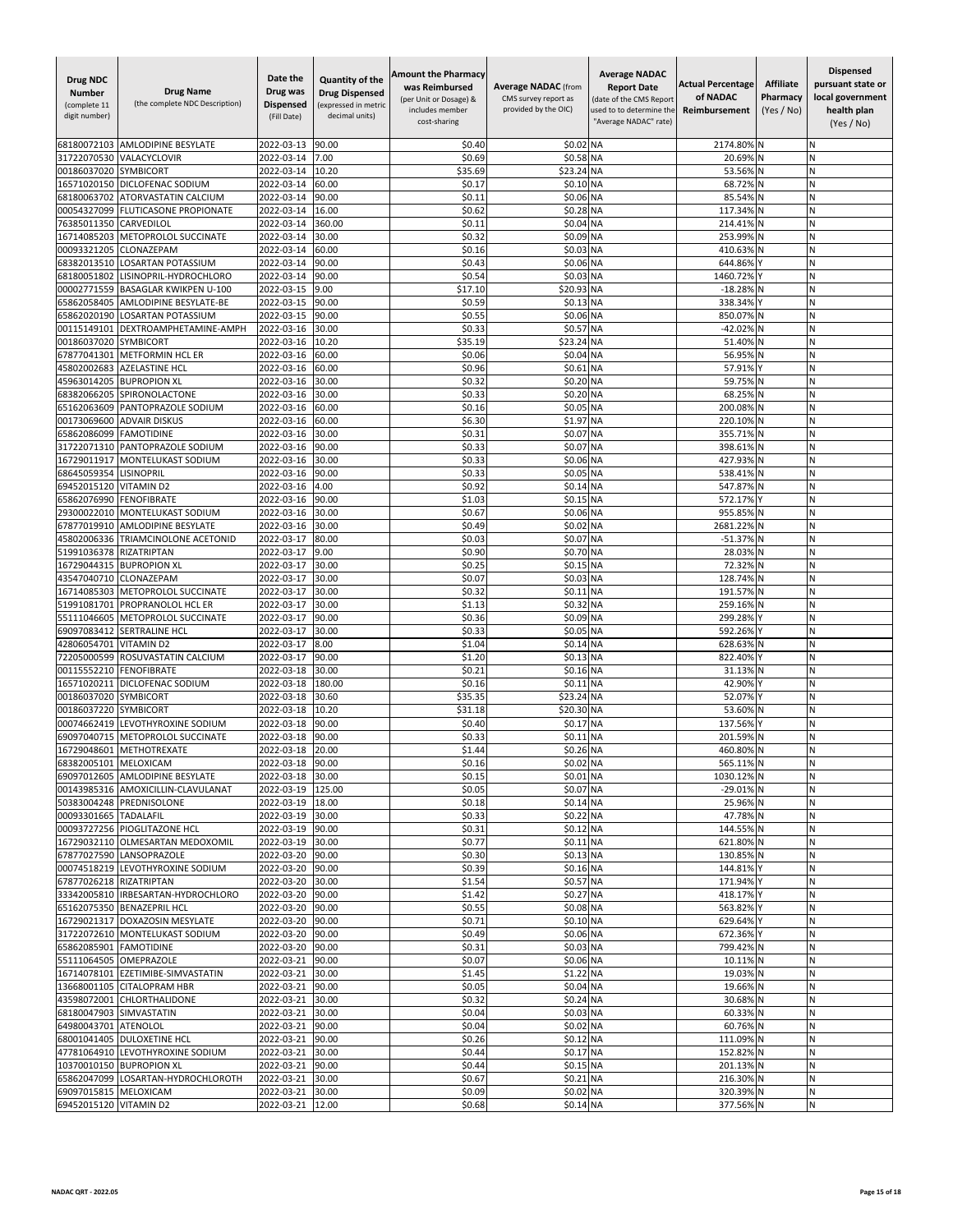| <b>Drug NDC</b><br><b>Number</b><br>(complete 11<br>digit number) | <b>Drug Name</b><br>(the complete NDC Description)                 | Date the<br>Drug was<br>Dispensed<br>(Fill Date) | <b>Quantity of the</b><br><b>Drug Dispensed</b><br>(expressed in metric<br>decimal units) | <b>Amount the Pharmacy</b><br>was Reimbursed<br>(per Unit or Dosage) &<br>includes member<br>cost-sharing | <b>Average NADAC (from</b><br>CMS survey report as<br>provided by the OIC) | <b>Average NADAC</b><br><b>Report Date</b><br>(date of the CMS Report<br>used to to determine the<br>'Average NADAC" rate) | <b>Actual Percentage</b><br>of NADAC<br>Reimbursement | <b>Affiliate</b><br>Pharmacy<br>(Yes / No) | <b>Dispensed</b><br>pursuant state or<br>local government<br>health plan<br>(Yes / No) |
|-------------------------------------------------------------------|--------------------------------------------------------------------|--------------------------------------------------|-------------------------------------------------------------------------------------------|-----------------------------------------------------------------------------------------------------------|----------------------------------------------------------------------------|----------------------------------------------------------------------------------------------------------------------------|-------------------------------------------------------|--------------------------------------------|----------------------------------------------------------------------------------------|
| 13668013710                                                       | <b>ESCITALOPRAM OXALATE</b>                                        | 2022-03-21                                       | 90.00                                                                                     | \$0.48                                                                                                    | \$0.09 NA                                                                  |                                                                                                                            | 444.89%                                               |                                            | N                                                                                      |
| 70010006510                                                       | <b>METFORMIN HCL</b>                                               | 2022-03-21                                       | 60.00                                                                                     | \$0.16                                                                                                    | \$0.03 NA                                                                  |                                                                                                                            | 504.50%                                               |                                            | N                                                                                      |
| 68180097901                                                       | LISINOPRIL                                                         | 2022-03-21                                       | 30.00                                                                                     | \$0.32                                                                                                    | \$0.05 NA                                                                  |                                                                                                                            | 517.21% N                                             |                                            | N                                                                                      |
| 68645059354                                                       | <b>LISINOPRIL</b>                                                  | 2022-03-21                                       | 30.00                                                                                     | \$0.32                                                                                                    | \$0.05 NA                                                                  |                                                                                                                            | 517.21% N                                             |                                            | N                                                                                      |
| 68382009405<br>31722070210                                        | CARVEDILOL<br><b>LOSARTAN POTASSIUM</b>                            | 2022-03-21                                       | 60.00                                                                                     | \$0.16                                                                                                    | \$0.02 NA                                                                  |                                                                                                                            | 557.95% N                                             |                                            | N<br>N                                                                                 |
| 31722071390                                                       | PANTOPRAZOLE SODIUM                                                | 2022-03-21<br>2022-03-21                         | 30.00<br>180.00                                                                           | \$0.67<br>\$0.49                                                                                          | \$0.10 NA<br>\$0.07                                                        | <b>NA</b>                                                                                                                  | 591.28%<br>651.64%                                    |                                            |                                                                                        |
| 29300012810                                                       | HYDROCHLOROTHIAZIDE                                                | 2022-03-21                                       | 30.00                                                                                     | \$0.11                                                                                                    | \$0.01                                                                     | <b>NA</b>                                                                                                                  | 679.84% N                                             |                                            | N                                                                                      |
| 70700015010                                                       | OMEPRAZOLE                                                         | 2022-03-21                                       | 90.00                                                                                     | \$0.32                                                                                                    | \$0.04 NA                                                                  |                                                                                                                            | 753.58% N                                             |                                            | N                                                                                      |
| 64380073706                                                       | <b>VITAMIND2</b>                                                   | 2022-03-21                                       | 8.00                                                                                      | \$1.25                                                                                                    | \$0.14 NA                                                                  |                                                                                                                            | 777.87% N                                             |                                            | N                                                                                      |
| 00172392770                                                       | <b>DIAZEPAM</b>                                                    | 2022-03-21                                       | 180.00                                                                                    | \$0.23                                                                                                    | \$0.02 NA                                                                  |                                                                                                                            | 889.10%                                               |                                            | N                                                                                      |
| 68645051554                                                       | <b>AMLODIPINE BESYLATE</b>                                         | 2022-03-21                                       | 90.00                                                                                     | \$0.15                                                                                                    | \$0.01                                                                     | <b>NA</b>                                                                                                                  | 1171.05%                                              |                                            | N<br>N                                                                                 |
| 68180098003<br>68180072103                                        | <b>LISINOPRIL</b><br><b>AMLODIPINE BESYLATE</b>                    | 2022-03-21<br>2022-03-21                         | 90.00<br>90.00                                                                            | \$0.27<br>\$0.29                                                                                          | \$0.02<br>\$0.02                                                           | <b>NA</b><br><b>NA</b>                                                                                                     | 1344.27%<br>1518.15%                                  |                                            | N                                                                                      |
| 12496120803                                                       | <b>SUBOXONE</b>                                                    | 2022-03-22                                       | 56.00                                                                                     | \$1.58                                                                                                    | \$3.29 NA                                                                  |                                                                                                                            | -51.95% N                                             |                                            | N                                                                                      |
| 12496120803                                                       | <b>SUBOXONE</b>                                                    | 2022-03-22                                       | 28.00                                                                                     | \$1.58                                                                                                    | \$3.29 NA                                                                  |                                                                                                                            | -51.95% N                                             |                                            | N                                                                                      |
| 67877022305                                                       | <b>GABAPENTIN</b>                                                  | 2022-03-22                                       | 270.00                                                                                    | \$0.07                                                                                                    | \$0.05 NA                                                                  |                                                                                                                            | 37.45% N                                              |                                            | N                                                                                      |
| 59651000305                                                       | OMEPRAZOLE                                                         | 2022-03-22                                       | 90.00                                                                                     | \$0.10                                                                                                    | \$0.06                                                                     | <b>NA</b>                                                                                                                  | 62.03% N                                              |                                            | N                                                                                      |
| 12496120203                                                       | <b>SUBOXONE</b>                                                    | 2022-03-22                                       | 28.00                                                                                     | \$4.76                                                                                                    | \$2.22                                                                     | <b>NA</b>                                                                                                                  | 114.01% N                                             |                                            | N                                                                                      |
| 65862001905<br>68180051902                                        | <b>CEPHALEXIN</b><br>LISINOPRIL-HYDROCHLORO                        | 2022-03-22<br>2022-03-22                         | 14.00<br>30.00                                                                            | \$0.29<br>\$0.20                                                                                          | \$0.12 NA<br>\$0.05                                                        | <b>NA</b>                                                                                                                  | 132.19% N<br>305.95% N                                |                                            | N<br>N                                                                                 |
| 16729016917                                                       | ESCITALOPRAM OXALATE                                               | 2022-03-22                                       | 90.00                                                                                     | \$0.33                                                                                                    | \$0.05 NA                                                                  |                                                                                                                            | 546.21% N                                             |                                            | N                                                                                      |
| 68382080501                                                       | TRAZODONE HCL                                                      | 2022-03-22                                       | 90.00                                                                                     | \$0.29                                                                                                    | \$0.04 NA                                                                  |                                                                                                                            | 642.55%                                               |                                            | N                                                                                      |
| 67877019905                                                       | AMLODIPINE BESYLATE                                                | 2022-03-22                                       | 30.00                                                                                     | \$0.14                                                                                                    | \$0.02                                                                     | <b>NA</b>                                                                                                                  | 711.27% N                                             |                                            | N                                                                                      |
| 29300039810                                                       | AMLODIPINE BESYLATE                                                | 2022-03-22                                       | 30.00                                                                                     | \$0.17                                                                                                    | \$0.02 NA                                                                  |                                                                                                                            | 880.28%                                               | N                                          | N                                                                                      |
| 69238115403                                                       | <b>EZETIMIBE</b>                                                   | 2022-03-22                                       | 30.00                                                                                     | \$1.24                                                                                                    | \$0.11 NA                                                                  |                                                                                                                            | 1017.22% N                                            |                                            | N                                                                                      |
| 62332004890                                                       | LOSARTAN-HYDROCHLOROTH                                             | 2022-03-23                                       | 30.00                                                                                     | \$0.16                                                                                                    | \$0.18 NA                                                                  |                                                                                                                            | $-13.41\%$ N                                          |                                            | N                                                                                      |
| 31722070530<br>00378180010                                        | VALACYCLOVIR<br>LEVOTHYROXINE SODIUM                               | 2022-03-23<br>2022-03-23                         | 7.00<br>90.00                                                                             | \$0.69<br>\$0.15                                                                                          | \$0.57 NA<br>\$0.12                                                        | <b>NA</b>                                                                                                                  | 21.02% N<br>29.65% N                                  |                                            | N                                                                                      |
| 67877019810                                                       | <b>AMLODIPINE BESYLATE</b>                                         | 2022-03-23                                       | 90.00                                                                                     | \$0.01                                                                                                    | \$0.01                                                                     | <b>NA</b>                                                                                                                  | 30.84% N                                              |                                            | N                                                                                      |
| 43598075201                                                       | <b>BUPROPION HCL SR</b>                                            | 2022-03-23                                       | 180.00                                                                                    | \$0.16                                                                                                    | \$0.10 NA                                                                  |                                                                                                                            | 61.87% N                                              |                                            | N                                                                                      |
| 70710144504                                                       | CLINDAMYCIN PHOS-BENZO                                             | 2022-03-23                                       | 45.00                                                                                     | \$1.47                                                                                                    | \$0.73 NA                                                                  |                                                                                                                            | 101.08% N                                             |                                            | N                                                                                      |
| 69097094312                                                       | <b>GABAPENTIN</b>                                                  | 2022-03-23                                       | 90.00                                                                                     | \$0.11                                                                                                    | \$0.05 NA                                                                  |                                                                                                                            | 119.50%                                               |                                            | N                                                                                      |
| 62559027830                                                       | <b>NEBIVOLOL HCL</b>                                               | 2022-03-23                                       | 30.00                                                                                     | \$1.09                                                                                                    | \$0.47 NA                                                                  |                                                                                                                            | 132.80%                                               |                                            | N                                                                                      |
| 68180045901<br>00074518219                                        | AMLODIPINE BESYLATE-BE<br>LEVOTHYROXINE SODIUM                     | 2022-03-23<br>2022-03-23                         | 30.00<br>90.00                                                                            | \$0.32<br>\$0.39                                                                                          | \$0.13 NA<br>\$0.16 NA                                                     |                                                                                                                            | 138.61%<br>149.81%                                    |                                            | N<br>N                                                                                 |
| 13668013601                                                       | <b>ESCITALOPRAM OXALATE</b>                                        | 2022-03-23                                       | 90.00                                                                                     | \$0.18                                                                                                    | \$0.05 NA                                                                  |                                                                                                                            | 264.49% N                                             |                                            | N                                                                                      |
| 65862085901                                                       | <b>FAMOTIDINE</b>                                                  | 2022-03-23                                       | 60.00                                                                                     | \$0.16                                                                                                    | \$0.03 NA                                                                  |                                                                                                                            | 385.90% N                                             |                                            | N                                                                                      |
| 16714017503                                                       | ATORVASTATIN CALCIUM                                               | 2022-03-23                                       | 30.00                                                                                     | \$0.32                                                                                                    | \$0.06 NA                                                                  |                                                                                                                            | 403.17%                                               |                                            | N                                                                                      |
| 55111072910                                                       | <b>ALLOPURINOI</b>                                                 | 2022-03-23                                       | 180.00                                                                                    | \$0.28                                                                                                    | \$0.06 NA                                                                  |                                                                                                                            | 407.30%                                               |                                            | N                                                                                      |
| 57237010201                                                       | <b>METOPROLOL TARTRATE</b>                                         | 2022-03-23                                       | 45.00                                                                                     | \$0.19                                                                                                    | \$0.03 NA                                                                  |                                                                                                                            | 440.23% N                                             |                                            | N                                                                                      |
| 13668042990<br>72205000599                                        | PANTOPRAZOLE SODIUM<br>ROSUVASTATIN CALCIUM                        | 2022-03-23<br>2022-03-23                         | 30.00<br>90.00                                                                            | \$0.32<br>\$0.72                                                                                          | \$0.06 NA<br>\$0.13 NA                                                     |                                                                                                                            | 443.93% N<br>467.90%                                  |                                            | N<br>N                                                                                 |
| 13668013710                                                       | <b>ESCITALOPRAM OXALATE</b>                                        | 2022-03-23                                       | 90.00                                                                                     | \$0.48                                                                                                    | \$0.08 NA                                                                  |                                                                                                                            | 511.29%                                               |                                            | N                                                                                      |
| 27808015801                                                       | ROSUVASTATIN CALCIUM                                               | 2022-03-23                                       | 30.00                                                                                     | \$0.83                                                                                                    | \$0.13 NA                                                                  |                                                                                                                            | 557.66% N                                             |                                            | N                                                                                      |
| 16729032210                                                       | OLMESARTAN MEDOXOMIL                                               | 2022-03-23                                       | 30.00                                                                                     | \$1.23                                                                                                    | \$0.16                                                                     | <b>NA</b>                                                                                                                  | 683.80%                                               |                                            |                                                                                        |
| 31722072890                                                       | MONTELUKAST SODIUM                                                 | 2022-03-23                                       | 30.00                                                                                     | \$0.78                                                                                                    | \$0.08 NA                                                                  |                                                                                                                            | 828.10% N                                             |                                            | N                                                                                      |
|                                                                   | 00115173801 METHYLPHENIDATE HCL ER                                 | 2022-03-24 30.00                                 |                                                                                           | \$0.99                                                                                                    | \$1.42 NA                                                                  |                                                                                                                            | -30.41% N                                             |                                            | N                                                                                      |
| 72205001490 PREGABALIN                                            | 51672300302 HYDROCORTISONE                                         | 2022-03-24 28.35<br>2022-03-24 120.00            |                                                                                           | \$0.07<br>\$0.08                                                                                          | \$0.09 NA<br>\$0.09 NA                                                     |                                                                                                                            | -19.38% N<br>$-11.85%$ N                              |                                            | N<br>N                                                                                 |
| 50383077932 LACTULOSE                                             |                                                                    | 2022-03-24                                       | 450.00                                                                                    | \$0.01                                                                                                    | \$0.01 NA                                                                  |                                                                                                                            | $-10.64\%$ N                                          |                                            | N                                                                                      |
|                                                                   | 65862017601 PENICILLIN V POTASSIUM                                 | 2022-03-24                                       | 14.00                                                                                     | \$0.11                                                                                                    | \$0.10 NA                                                                  |                                                                                                                            | 10.43% N                                              |                                            | N                                                                                      |
|                                                                   | 65862001205 SERTRALINE HCL                                         | 2022-03-24                                       | 30.00                                                                                     | \$0.05                                                                                                    | \$0.04 NA                                                                  |                                                                                                                            | 11.34% N                                              |                                            | N                                                                                      |
|                                                                   | 31722071390 PANTOPRAZOLE SODIUM                                    | 2022-03-24                                       | 30.00                                                                                     | \$0.07                                                                                                    | \$0.06 NA                                                                  |                                                                                                                            | 12.67% N                                              |                                            | N                                                                                      |
|                                                                   | 00093534156 SILDENAFIL CITRATE                                     | 2022-03-24 8.00                                  |                                                                                           | \$0.18                                                                                                    | \$0.16 NA                                                                  |                                                                                                                            | 15.81% N                                              |                                            | N                                                                                      |
|                                                                   | 00168016315 CLOBETASOL PROPIONATE<br>59651000305 OMEPRAZOLE        | 2022-03-24 15.00<br>2022-03-24                   | 90.00                                                                                     | \$0.50<br>\$0.10                                                                                          | \$0.43 NA<br>\$0.06 NA                                                     |                                                                                                                            | 17.38% N<br>68.75% N                                  |                                            | N<br>N                                                                                 |
|                                                                   | 57237010199 METOPROLOL TARTRATE                                    | 2022-03-24                                       | 45.00                                                                                     | \$0.05                                                                                                    | \$0.02 NA                                                                  |                                                                                                                            | 130.91% N                                             |                                            | N                                                                                      |
|                                                                   | 10370010150 BUPROPION XL                                           | 2022-03-24                                       | 30.00                                                                                     | \$0.32                                                                                                    | \$0.13 NA                                                                  |                                                                                                                            | 137.45% N                                             |                                            | N                                                                                      |
|                                                                   | 68382080701 TRAZODONE HCL                                          | 2022-03-24 30.00                                 |                                                                                           | \$0.32                                                                                                    | \$0.13 NA                                                                  |                                                                                                                            | 141.80% N                                             |                                            | N                                                                                      |
|                                                                   | 55111015810 OMEPRAZOLE                                             | 2022-03-24 90.00                                 |                                                                                           | \$0.16                                                                                                    | \$0.04 NA                                                                  |                                                                                                                            | 353.13% N                                             |                                            | N                                                                                      |
|                                                                   | 68001050103 METOPROLOL SUCCINATE                                   | 2022-03-24 30.00                                 |                                                                                           | \$0.47                                                                                                    | \$0.10 NA                                                                  |                                                                                                                            | 357.86% N                                             |                                            | N                                                                                      |
|                                                                   | 60505464303 PRASUGREL HCL<br>68180031902 BUPROPION XL              | 2022-03-24<br>2022-03-24 90.00                   | 30.00                                                                                     | \$2.01<br>\$1.29                                                                                          | \$0.35 NA<br>\$0.13 NA                                                     |                                                                                                                            | 471.63% N<br>866.29% N                                |                                            | N<br>N                                                                                 |
|                                                                   | 69097032303 DIMETHYL FUMARATE                                      | 2022-03-24 60.00                                 |                                                                                           | \$66.96                                                                                                   | \$3.06 NA                                                                  |                                                                                                                            | 2091.66% Y                                            |                                            | N                                                                                      |
| 00310621030 FARXIGA                                               |                                                                    | 2022-03-25 30.00                                 |                                                                                           | \$11.60                                                                                                   | \$17.56 NA                                                                 |                                                                                                                            | -33.96% N                                             |                                            | N                                                                                      |
| 59417010610 VYVANSE                                               |                                                                    | 2022-03-25 30.00                                 |                                                                                           | \$9.15                                                                                                    | \$11.26 NA                                                                 |                                                                                                                            | -18.75% N                                             |                                            | N                                                                                      |
|                                                                   | 65862046899 LOSARTAN-HYDROCHLOROTH                                 | 2022-03-25                                       | 90.00                                                                                     | \$0.16                                                                                                    | \$0.18 NA                                                                  |                                                                                                                            | -13.47% N                                             |                                            | N                                                                                      |
| 68382005105 MELOXICAM                                             |                                                                    | 2022-03-25                                       | 30.00                                                                                     | \$0.02                                                                                                    | \$0.02 NA                                                                  |                                                                                                                            | -11.70% N                                             |                                            | N                                                                                      |
| 00555901658 SPRINTEC                                              |                                                                    | 2022-03-25                                       | 28.00                                                                                     | \$0.15                                                                                                    | \$0.17 NA                                                                  |                                                                                                                            | $-11.64\%$ N                                          |                                            | N                                                                                      |
|                                                                   | 68462038790 SOLIFENACIN SUCCINATE<br>60505393001 GUANFACINE HCL ER | 2022-03-25 30.00<br>2022-03-25                   | 30.00                                                                                     | \$0.32<br>\$0.32                                                                                          | \$0.26 NA<br>\$0.25 NA                                                     |                                                                                                                            | 21.45% N<br>25.23% N                                  |                                            | N<br>N                                                                                 |
|                                                                   | 00115148701 DEXTROAMPHETAMINE-AMPH                                 | 2022-03-25                                       | 30.00                                                                                     | \$0.70                                                                                                    | \$0.53 NA                                                                  |                                                                                                                            | 30.71% N                                              |                                            | N                                                                                      |
|                                                                   | 62332002431 FLUOXETINE HCL                                         | 2022-03-25 30.00                                 |                                                                                           | \$0.11                                                                                                    | \$0.08 NA                                                                  |                                                                                                                            | 39.77% N                                              |                                            | N                                                                                      |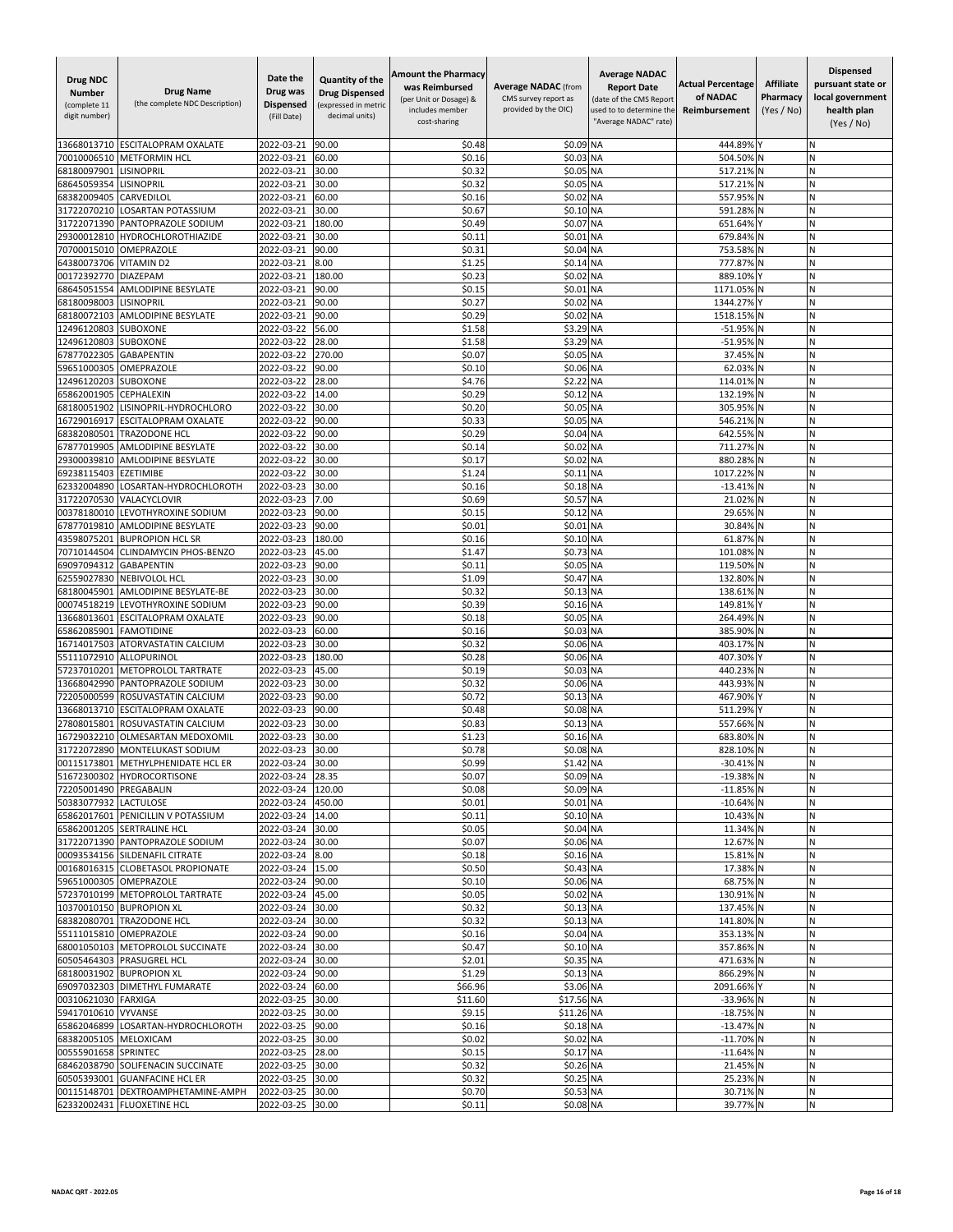| Drug NDC<br><b>Number</b><br>(complete 11<br>digit number) | <b>Drug Name</b><br>(the complete NDC Description)         | Date the<br>Drug was<br><b>Dispensed</b><br>(Fill Date) | Quantity of the<br><b>Drug Dispensed</b><br>(expressed in metric<br>decimal units) | <b>Amount the Pharmacy</b><br>was Reimbursed<br>(per Unit or Dosage) &<br>includes member<br>cost-sharing | <b>Average NADAC</b> (from<br>CMS survey report as<br>provided by the OIC) | <b>Average NADAC</b><br><b>Report Date</b><br>(date of the CMS Report<br>used to to determine the<br>"Average NADAC" rate) | <b>Actual Percentage</b><br>of NADAC<br>Reimbursement | <b>Affiliate</b><br>Pharmacy<br>(Yes / No) | <b>Dispensed</b><br>pursuant state or<br>local government<br>health plan<br>(Yes / No) |
|------------------------------------------------------------|------------------------------------------------------------|---------------------------------------------------------|------------------------------------------------------------------------------------|-----------------------------------------------------------------------------------------------------------|----------------------------------------------------------------------------|----------------------------------------------------------------------------------------------------------------------------|-------------------------------------------------------|--------------------------------------------|----------------------------------------------------------------------------------------|
| 68180032002                                                | <b>BUPROPION XL</b>                                        | 2022-03-25                                              | 30.00                                                                              | \$0.32                                                                                                    | \$0.18 NA                                                                  |                                                                                                                            | 71.89%                                                |                                            | N                                                                                      |
| 66993037179                                                | MEDROXYPROGESTERONE AC                                     | 2022-03-25                                              | 1.00                                                                               | \$72.00                                                                                                   | \$35.94                                                                    | <b>NA</b>                                                                                                                  | 100.31%                                               |                                            | Ν                                                                                      |
| 69097083412                                                | <b>SERTRALINE HCI</b>                                      | 2022-03-25                                              | 135.00                                                                             | \$0.11                                                                                                    | \$0.04                                                                     | <b>NA</b>                                                                                                                  | 151.07%                                               |                                            | Ν                                                                                      |
| 50228017505<br>65862023060                                 | <b>BUPROPION HCL SR</b><br>LAMOTRIGINE                     | 2022-03-25<br>2022-03-25                                | 30.00<br>30.00                                                                     | \$0.32<br>\$0.32                                                                                          | \$0.10 NA<br>\$0.10 NA                                                     |                                                                                                                            | 212.99%<br>213.77%                                    | N                                          | Ν<br>N                                                                                 |
| 68001032103                                                | <b>BUPROPION XL</b>                                        | 2022-03-25                                              | 30.00                                                                              | \$0.67                                                                                                    | \$0.18 NA                                                                  |                                                                                                                            | 261.49%                                               |                                            | N                                                                                      |
| 68645059354                                                | LISINOPRIL                                                 | 2022-03-25                                              | 30.00                                                                              | \$0.18                                                                                                    | \$0.05                                                                     | <b>NA</b>                                                                                                                  | 283.70%                                               |                                            | Ń                                                                                      |
| 43547028211                                                | ESCITALOPRAM OXALATE                                       | 2022-03-25                                              | 90.00                                                                              | \$0.31                                                                                                    | \$0.08                                                                     | <b>NA</b>                                                                                                                  | 289.63%                                               | <b>N</b>                                   | И                                                                                      |
| 00093505998                                                | <b>ATORVASTATIN CALCIUM</b>                                | 2022-03-26                                              | 30.00                                                                              | \$0.06                                                                                                    | \$0.05                                                                     | <b>NA</b>                                                                                                                  | 12.70%                                                |                                            | Ν                                                                                      |
| 60505384901                                                | <b>CELECOXIB</b>                                           | 2022-03-26                                              | 60.00                                                                              | \$0.16                                                                                                    | \$0.13 NA                                                                  |                                                                                                                            | 17.57%                                                | ıΝ                                         | Ν                                                                                      |
| 47781064090<br>00093505898                                 | LEVOTHYROXINE SODIUM<br>ATORVASTATIN CALCIUM               | 2022-03-26<br>2022-03-26                                | 45.00<br>90.00                                                                     | \$0.15<br>\$0.11                                                                                          | \$0.12<br>\$0.06 NA                                                        | <b>NA</b>                                                                                                                  | 29.75%<br>67.72%                                      |                                            | N<br>Ń                                                                                 |
| 00173069600                                                | <b>ADVAIR DISKUS</b>                                       | 2022-03-26                                              | 60.00                                                                              | \$6.30                                                                                                    | \$1.91                                                                     | <b>NA</b>                                                                                                                  | 229.16%                                               |                                            | N                                                                                      |
| 50228014610                                                | HYDROCHLOROTHIAZIDE                                        | 2022-03-26                                              | 90.00                                                                              | \$0.16                                                                                                    | \$0.03                                                                     | <b>NA</b>                                                                                                                  | 383.72%                                               |                                            | И                                                                                      |
| 55111072910                                                | ALLOPURINOL                                                | 2022-03-26                                              | 180.00                                                                             | \$0.28                                                                                                    | \$0.06 NA                                                                  |                                                                                                                            | 407.30%                                               |                                            | N                                                                                      |
| 68645059090                                                | CLOPIDOGREL                                                | 2022-03-27                                              | 30.00                                                                              | \$0.15                                                                                                    | \$0.07                                                                     | <b>NA</b>                                                                                                                  | 124.38%                                               | N                                          | N                                                                                      |
| 65862014636                                                | SUMATRIPTAN SUCCINATE                                      | 2022-03-27                                              | 9.00<br>30.00                                                                      | \$1.43<br>\$0.37                                                                                          | \$0.56 NA<br>\$0.0                                                         | <b>NA</b>                                                                                                                  | 156.829                                               |                                            | N<br>N                                                                                 |
| 65862055990<br>69097083512                                 | PANTOPRAZOLE SODIUM<br>SERTRALINE HCL                      | 2022-03-27<br>2022-03-27                                | 90.00                                                                              | \$0.46                                                                                                    | \$0.06 NA                                                                  |                                                                                                                            | 588.53%<br>656.43%                                    |                                            | N                                                                                      |
| 64980043810                                                | <b>ATENOLOL</b>                                            | 2022-03-27                                              | 90.00                                                                              | \$0.27                                                                                                    | \$0.03 NA                                                                  |                                                                                                                            | 858.87%                                               |                                            | Ν                                                                                      |
| 68180098103                                                | <b>LISINOPRIL</b>                                          | 2022-03-27                                              | 60.00                                                                              | \$0.26                                                                                                    | \$0.03                                                                     | <b>NA</b>                                                                                                                  | 892.53%                                               |                                            | Ν                                                                                      |
| 68180098103                                                | LISINOPRIL                                                 | 2022-03-27                                              | 90.00                                                                              | \$0.28                                                                                                    | \$0.03 NA                                                                  |                                                                                                                            | 967.65%                                               |                                            | N                                                                                      |
| 53489011802                                                | DOXYCYCLINE HYCLATE                                        | 2022-03-28                                              | 44.00                                                                              | \$0.22                                                                                                    | \$0.25                                                                     | <b>NA</b>                                                                                                                  | $-14.44%$                                             |                                            | N                                                                                      |
| 70436015301<br>57664037708                                 | POTASSIUM CHLORIDE<br><b>TRAMADOL HCL</b>                  | 2022-03-28<br>2022-03-28                                | 60.00<br>240.00                                                                    | \$0.29<br>\$0.03                                                                                          | \$0.26 NA<br>\$0.02                                                        | <b>NA</b>                                                                                                                  | 10.06%<br>12.34%                                      |                                            | N<br>Ν                                                                                 |
| 68645049154                                                | PANTOPRAZOLE SODIUM                                        | 2022-03-28                                              | 30.00                                                                              | \$0.07                                                                                                    | \$0.06 NA                                                                  |                                                                                                                            | 12.67%                                                |                                            | Ν                                                                                      |
| 65862020290                                                | <b>LOSARTAN POTASSIUM</b>                                  | 2022-03-28                                              | 30.00                                                                              | \$0.08                                                                                                    | \$0.07 NA                                                                  |                                                                                                                            | 13.03%                                                | N                                          | Ν                                                                                      |
| 13811070810                                                | METHYLPHENIDATE ER                                         | 2022-03-28                                              | 30.00                                                                              | \$0.93                                                                                                    | \$0.77                                                                     | <b>NA</b>                                                                                                                  | 20.74%                                                |                                            | N                                                                                      |
| 68645056054                                                | MONTELUKAST SODIUM                                         | 2022-03-28                                              | 90.00                                                                              | \$0.09                                                                                                    | \$0.07                                                                     | <b>NA</b>                                                                                                                  | 29.17%                                                |                                            | N                                                                                      |
| 29300041501                                                | <b>CYCLOBENZAPRINE HCL</b>                                 | 2022-03-28                                              | 270.00                                                                             | \$0.03                                                                                                    | \$0.03                                                                     | <b>NA</b>                                                                                                                  | 34.99%                                                |                                            | Ν                                                                                      |
| 67877019905<br>68001041408                                 | AMLODIPINE BESYLATE<br><b>DULOXETINE HCL</b>               | 2022-03-28<br>2022-03-28                                | 90.00<br>90.00                                                                     | \$0.02<br>\$0.16                                                                                          | \$0.02<br>\$0.11                                                           | <b>NA</b><br><b>NA</b>                                                                                                     | 35.02%<br>51.82%                                      |                                            | И<br>N                                                                                 |
| 68382013905                                                | <b>TOPIRAMATE</b>                                          | 2022-03-28                                              | 180.00                                                                             | \$0.08                                                                                                    | \$0.05                                                                     | <b>NA</b>                                                                                                                  | 75.70%                                                |                                            | N                                                                                      |
| 00054327099                                                | <b>FLUTICASONE PROPIONATE</b>                              | 2022-03-28                                              | 16.00                                                                              | \$0.59                                                                                                    | \$0.27                                                                     | <b>NA</b>                                                                                                                  | 119.849                                               |                                            | Ń                                                                                      |
| 55111015810                                                | OMEPRAZOLE                                                 | 2022-03-28                                              | 180.00                                                                             | \$0.09                                                                                                    | \$0.04                                                                     | <b>NA</b>                                                                                                                  | 153.89%                                               |                                            | N                                                                                      |
| 31722058330                                                | DULOXETINE HCL                                             | 2022-03-28                                              | 90.00                                                                              | \$0.33                                                                                                    | \$0.12                                                                     | <b>NA</b>                                                                                                                  | 164.17%                                               | IN                                         | Ν                                                                                      |
| 13668013610<br>69238209503                                 | ESCITALOPRAM OXALATE<br>EMTRICITABINE-TENOFOVI             | 2022-03-28<br>2022-03-28                                | 90.00<br>30.00                                                                     | \$0.16<br>\$2.43                                                                                          | \$0.05<br>\$0.70 NA                                                        | <b>NA</b>                                                                                                                  | 224.26%<br>244.77% N                                  |                                            | Ν<br>Ν                                                                                 |
| 16714085203                                                | METOPROLOL SUCCINATE                                       | 2022-03-28                                              | 30.00                                                                              | \$0.32                                                                                                    | \$0.09 NA                                                                  |                                                                                                                            | 260.27%                                               |                                            | N                                                                                      |
| 53746051401                                                | SPIRONOLACTONE                                             | 2022-03-28                                              | 90.00                                                                              | \$0.44                                                                                                    | \$0.12                                                                     | <b>NA</b>                                                                                                                  | 269.08%                                               |                                            | Ń                                                                                      |
| 65862020390                                                | LOSARTAN POTASSIUM                                         | 2022-03-28                                              | 90.00                                                                              | \$0.44                                                                                                    | \$0.11                                                                     | <b>NA</b>                                                                                                                  | 322.23%                                               | N                                          | Ν                                                                                      |
| 68382080501                                                | TRAZODONE HCL                                              | 2022-03-28                                              | 30.00                                                                              | \$0.17                                                                                                    | \$0.04 NA                                                                  |                                                                                                                            | 340.99%                                               | N                                          | Ν                                                                                      |
| 65862056090                                                | PANTOPRAZOLE SODIUM                                        | 2022-03-28                                              | 30.00                                                                              | \$0.32                                                                                                    | \$0.06 NA                                                                  |                                                                                                                            | 443.93%                                               |                                            | И                                                                                      |
| 65862056099<br>72205000499                                 | PANTOPRAZOLE SODIUM<br>ROSUVASTATIN CALCIUM                | 2022-03-28<br>2022-03-28                                | 30.00<br>30.00                                                                     | \$0.32<br>\$0.50                                                                                          | \$0.06 NA<br>\$0.08                                                        | <b>NA</b>                                                                                                                  | 443.93%<br>544.76%                                    |                                            | N<br>N                                                                                 |
| 69097083412                                                | <b>SERTRALINE HCI</b>                                      | 2022-03-28                                              | 30.00                                                                              | \$0.32                                                                                                    | \$0.04                                                                     | <b>NA</b>                                                                                                                  | 640.48%                                               |                                            | Ń                                                                                      |
| 69097015907                                                | MELOXICAM                                                  | 2022-03-28                                              | 30.00                                                                              | \$0.19                                                                                                    | \$0.02 NA                                                                  |                                                                                                                            | 675.39% N                                             |                                            | N                                                                                      |
| 00003089321 ELIQUIS                                        |                                                            | 2022-03-29 60.00                                        |                                                                                    | \$6.32                                                                                                    | \$8.47 NA                                                                  |                                                                                                                            | -25.30% N                                             |                                            | Ν                                                                                      |
|                                                            | 60505267108 ATORVASTATIN CALCIUM                           | 2022-03-29                                              | 90.00                                                                              | \$0.18                                                                                                    | \$0.10 NA                                                                  |                                                                                                                            | 81.25% N                                              |                                            | И                                                                                      |
|                                                            | 68180016011 AZITHROMYCIN<br>29300022019 MONTELUKAST SODIUM | 2022-03-29 6.00<br>2022-03-29                           | 90.00                                                                              | \$1.00<br>\$0.16                                                                                          | \$0.49 NA<br>\$0.07 NA                                                     |                                                                                                                            | 105.13% N<br>141.14% N                                |                                            | Ν<br>И                                                                                 |
|                                                            | 24979000901 NIFEDIPINE ER                                  | 2022-03-29                                              | 30.00                                                                              | \$1.43                                                                                                    | \$0.39 NA                                                                  |                                                                                                                            | 269.72% N                                             |                                            | N                                                                                      |
|                                                            | 13668042990 PANTOPRAZOLE SODIUM                            | 2022-03-29                                              | 30.00                                                                              | \$0.32                                                                                                    | \$0.06 NA                                                                  |                                                                                                                            | 443.93% N                                             |                                            | Ν                                                                                      |
|                                                            | 82009000210 ATORVASTATIN CALCIUM                           | 2022-03-29                                              | 90.00                                                                              | \$0.40                                                                                                    | \$0.05 NA                                                                  |                                                                                                                            | 713.75% Y                                             |                                            | И                                                                                      |
| 68180098003 LISINOPRIL                                     |                                                            | 2022-03-29                                              | 90.00                                                                              | \$0.27                                                                                                    | \$0.02 NA                                                                  |                                                                                                                            | 1326.91% Y                                            |                                            | N                                                                                      |
| 45802042237 DESONIDE                                       |                                                            | 2022-03-30                                              | 60.00                                                                              | \$0.20                                                                                                    | \$0.61 NA                                                                  |                                                                                                                            | -67.82% N                                             |                                            | И                                                                                      |
| 51672125803                                                | <b>CLOBETASOL PROPIONATE</b><br>31722070530 VALACYCLOVIR   | 2022-03-30<br>2022-03-30                                | 60.00<br>7.00                                                                      | \$0.17<br>\$0.69                                                                                          | \$0.34 NA<br>\$0.57 NA                                                     |                                                                                                                            | -50.67% N<br>21.02% N                                 |                                            | Ν<br>И                                                                                 |
|                                                            | 60505316500 RISEDRONATE SODIUM                             | 2022-03-30                                              | 12.00                                                                              | \$5.44                                                                                                    | \$2.86 NA                                                                  |                                                                                                                            | 90.38% N                                              |                                            | N                                                                                      |
|                                                            | 29300022019 MONTELUKAST SODIUM                             | 2022-03-30 90.00                                        |                                                                                    | \$0.16                                                                                                    | \$0.07 NA                                                                  |                                                                                                                            | 141.14% N                                             |                                            | Ν                                                                                      |
|                                                            | 13668042990 PANTOPRAZOLE SODIUM                            | 2022-03-30                                              | 60.00                                                                              | \$0.16                                                                                                    | \$0.06 NA                                                                  |                                                                                                                            | 171.96% N                                             |                                            | И                                                                                      |
| 69097081312                                                | <b>GABAPENTIN</b>                                          | 2022-03-30                                              | 120.00                                                                             | \$0.08                                                                                                    | \$0.03 NA                                                                  |                                                                                                                            | 173.92% N                                             |                                            | И                                                                                      |
| 50228043605 NAPROXEN                                       |                                                            | 2022-03-30                                              | 60.00                                                                              | \$0.28                                                                                                    | \$0.08 NA                                                                  |                                                                                                                            | 257.00% N                                             |                                            | N                                                                                      |
| 55111046605<br>55111046601                                 | METOPROLOL SUCCINATE<br>METOPROLOL SUCCINATE               | 2022-03-30<br>2022-03-30                                | 90.00<br>30.00                                                                     | \$0.36<br>\$0.38                                                                                          | \$0.09 NA<br>\$0.09 NA                                                     |                                                                                                                            | 306.36% Y<br>335.66% N                                |                                            | Ν<br>И                                                                                 |
|                                                            | 00093823298 IRBESARTAN-HYDROCHLORO                         | 2022-03-30                                              | 30.00                                                                              | \$1.23                                                                                                    | \$0.26 NA                                                                  |                                                                                                                            | 370.02% N                                             |                                            | N                                                                                      |
|                                                            | 29300022019 MONTELUKAST SODIUM                             | 2022-03-30                                              | 90.00                                                                              | \$0.33                                                                                                    | \$0.07 NA                                                                  |                                                                                                                            | 397.63% N                                             |                                            | N                                                                                      |
| 68180029407                                                | <b>DULOXETINE HCL</b>                                      | 2022-03-30                                              | 30.00                                                                              | \$0.89                                                                                                    | \$0.13 NA                                                                  |                                                                                                                            | 573.35% N                                             |                                            | N                                                                                      |
| 55111064505                                                | OMEPRAZOLE                                                 | 2022-03-30                                              | 90.00                                                                              | \$0.41                                                                                                    | \$0.06 NA                                                                  |                                                                                                                            | 580.76% Y                                             |                                            | N                                                                                      |
|                                                            | 00023530105 RESTASIS MULTIDOSE                             | 2022-03-31                                              | 5.50                                                                               | \$101.00                                                                                                  | \$112.69 NA                                                                |                                                                                                                            | $-10.37\%$ N                                          |                                            | N                                                                                      |
|                                                            | 52817033200 CYCLOBENZAPRINE HCL                            | 2022-03-31                                              | 30.00                                                                              | \$0.04                                                                                                    | \$0.03 NA                                                                  |                                                                                                                            | 64.74% Y<br>91.21% N                                  |                                            | Ν<br>Ν                                                                                 |
| 68180012202 CEPHALEXIN                                     | 16729022616 SPIRONOLACTONE                                 | 2022-03-31 30.00<br>2022-03-31                          | 30.00                                                                              | \$0.23<br>\$0.26                                                                                          | \$0.12 NA<br>\$0.12 NA                                                     |                                                                                                                            | 119.51% N                                             |                                            | N                                                                                      |
|                                                            | 75826011510 PHENAZOPYRIDINE HCL                            | 2022-03-31 6.00                                         |                                                                                    | \$1.50                                                                                                    | \$0.54 NA                                                                  |                                                                                                                            | 175.56% N                                             |                                            | Ν                                                                                      |
|                                                            |                                                            |                                                         |                                                                                    |                                                                                                           |                                                                            |                                                                                                                            |                                                       |                                            |                                                                                        |